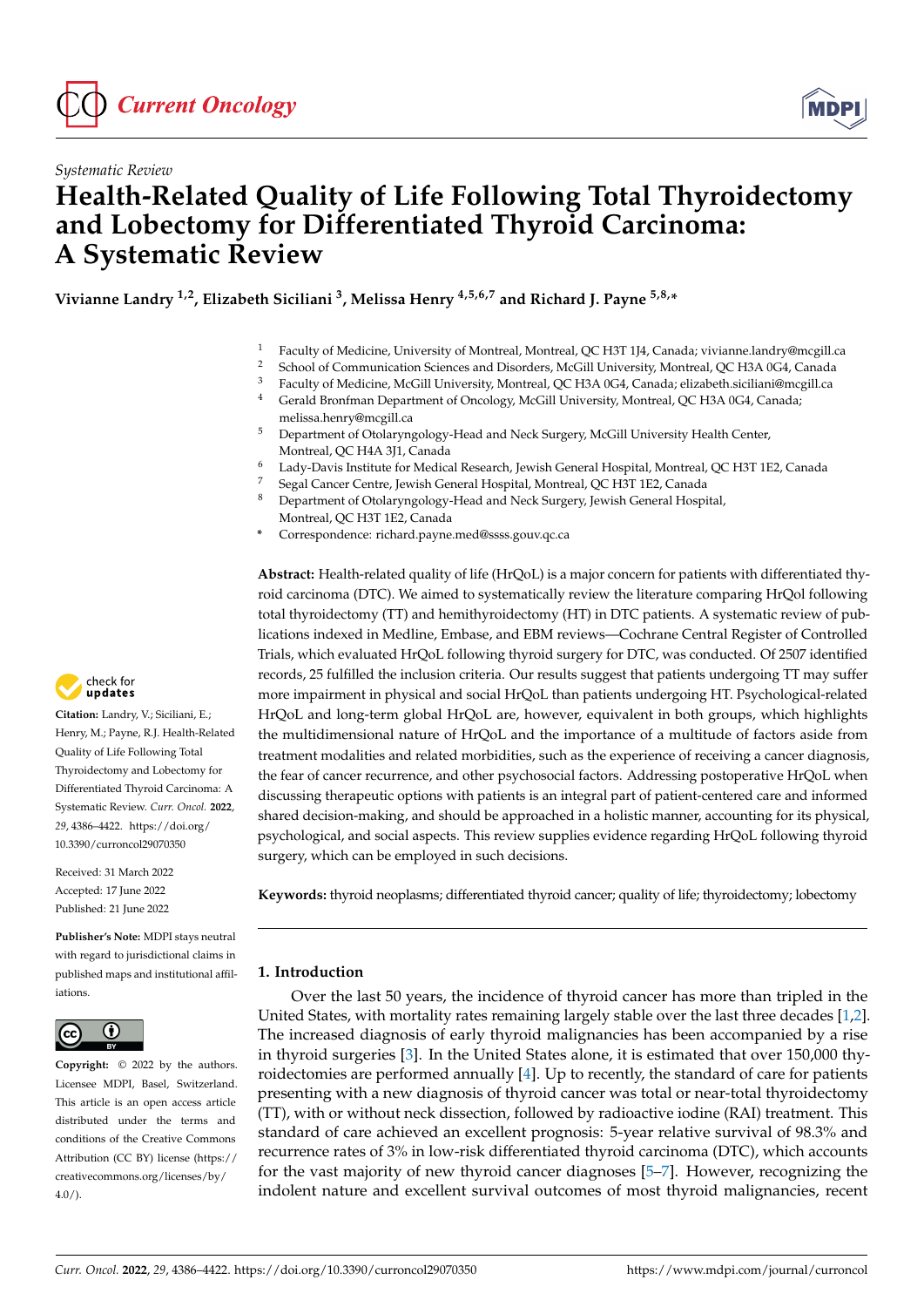guidelines have trended towards de-escalation of treatment for low-risk thyroid tumors. The British Thyroid Association (BTA) and the American Thyroid Association (ATA) both endorse subtotal or hemithyroidectomy (HT) for low-risk DTC of 1 to 4 cm, while TT is only strongly recommended for the initial management of higher-risk nodules [\[8,](#page-32-6)[9\]](#page-33-0). These recommendations stem from large noncomparative national cohort studies finding similar outcomes between TT and HT regarding the prevention of recurrence and mortality [\[10](#page-33-1)[–13\]](#page-33-2). It is well-known that more extensive surgeries (i.e., TT) are associated with an increased risk for intra- and postoperative complications (e.g., temporary or permanent recurrent laryngeal nerve palsy and hypoparathyroidism), which are expected to negatively impact patients' HrqOL [\[14\]](#page-33-3) For this reason, it has been hypothesized that HT, in addition to being a viable option from an oncologic standpoint, could be associated with a better postoperative HrQoL in low-risk DTC patients. However, the impact of thyroid surgery extent on patients' health-related quality of life (HrQoL) remains poorly characterized in the literature. Despite DTC patients' life expectancy being similar to that of the general population, their HrQoL may be impaired for up to 20 years following curative treatment [\[15](#page-33-4)[–19\]](#page-33-5). Reasons for this long-term impairment in HrQol remain unclear but are likely multifactorial. Potential contributing factors include lingering physical symptoms (e.g., associated with calcium homeostasis issues, thyroid hormones imbalances, or voice impairment), the uncertainty regarding general health status, and concerns about the potential financial, psychological, and relational impacts of the DTC cancer diagnosis and its treatment [\[9\]](#page-33-0) Given the high long-term survival rates and rising incidence of DTC, HrQoL remains a major concern for thyroid cancer patients and is an important factor to address during discussions surrounding therapeutic plans and long-term management. Recognizing that the appropriate extent of surgery in the management of DTC remains a recurrent subject of debate, we aim to systematically review the literature comparing TT and HT with regard to postoperative HrQoL with the goal of providing peer-reviewed information to clinicians that may be integrated into the shared treatment decision-making process with their patients.

#### **2. Methods**

#### *2.1. Literature Search*

A systematic review of the literature was performed to identify relevant studies reporting on patients' HrQoL following TT or HT. The PRISMA (Preferred Reporting Items for Systematic Reviews and Meta-Analyses) framework was used to guide the search and the reporting of the review [\[20\]](#page-33-6). The search strategy was created by our research team in collaboration with an experienced health-sciences librarian and validated for the three databases, namely Embase, Medline, and EBM reviews—Cochrane Central Register of Controlled Trials. This systematic review was registered on PROSPERO (International prospective register of systematic reviews; registration number: CRD42021255007). The search terms included in the search strategy are available in Supplementary Table S1. The search strategy is partially based on CADTH database's search filters for health utilities and quality of life [\[21\]](#page-33-7). The search was conducted on 19 May 2021 for all three databases. References identified by hand-search, expert recommendations, or through reference lists of included studies were also considered.

#### *2.2. Screening and Eligibility Assessment of Articles*

References were assessed for eligibility according to the criteria outlined below (Sections [2.3](#page-1-0) and [2.4\)](#page-2-0) in a two-step process. First, titles and abstracts of records obtained from the search strategy were screened for relevancy by two independent researchers. Then, all pertinent records were assessed by full-text reading against the eligibility criteria. Disagreements were resolved by consensus of all authors.

#### <span id="page-1-0"></span>*2.3. Inclusion Criteria*

We included empirical studies conducted in human patients with a histopathologically confirmed diagnosis of well-differentiated thyroid cancer undergoing any thyroid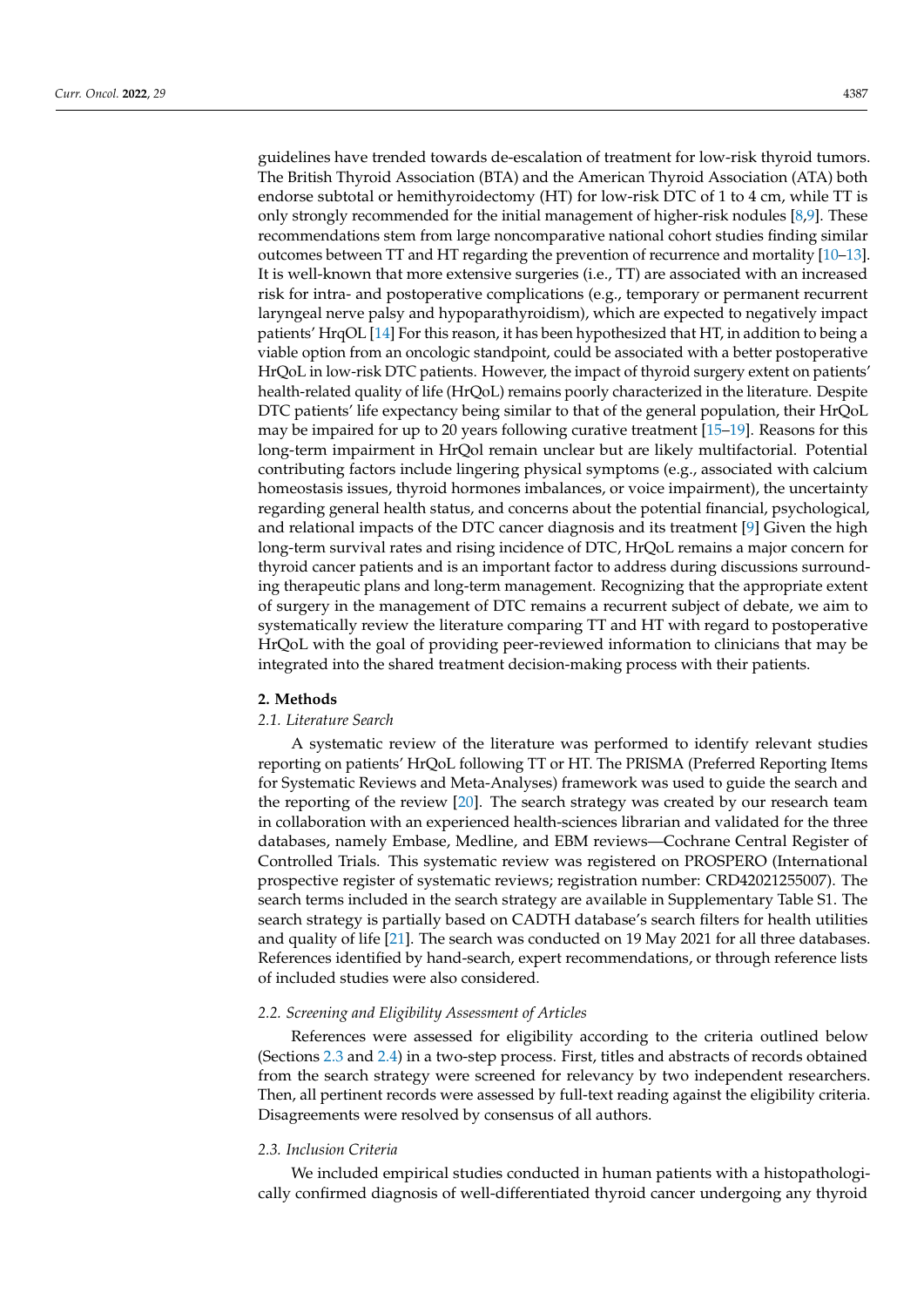surgery, with or without subsequent RAI ablation. For empirical studies using quantitative methodology, we included any studies comparing preoperative HrQoL with postoperative HrQoL, postoperative HrQoL with healthy controls, postoperative HrQoL with active surveillance, or postoperative HrQoL following TT vs. HT. For empirical studies using qualitative methodology, we included any studies providing information related to patients' experiences with thyroid surgery, opinions related to the intervention, and life after the procedure such as satisfaction, preferences, and feelings. All included studies had to provide results according to surgery extent, and study groups had to be at least 95% homogenous in terms of surgical procedure performed (TT or HT). Due to limited resources for the translation of studies, only articles written in English or French were included.

## <span id="page-2-0"></span>*2.4. Exclusion Criteria*

Nonempirical studies were excluded (i.e., reviews, comments, letters, editorials, interviews). Studies including patients with medullary or anaplastic thyroid cancer were excluded. Studies reporting results only in the context of thyroid-hormone withdrawal or recombinant human TSH stimulation were also excluded.

#### *2.5. Quality Assessment and Risk of Bias*

Two researchers independently assessed the risk of bias using the Joanna Briggs Institute (JBI) critical-appraisal checklists, which allows for the assessment of quantitative and qualitative studies [\[22\]](#page-33-8).

### *2.6. Definitions of TT vs. HT*

For the purposes of this review, any surgical intervention restricted to one lobe of the thyroid, with or without isthmusectomy, was classified as a HT (lobectomy). Any bilateral resection, including total and near-total thyroidectomy, was classified as a total thyroidectomy.

#### *2.7. HrQoL Model*

HrQoL is a multidimensional concept including physical and psychological symptoms, social wellbeing, and symptoms associated with illness or treatment [\[23\]](#page-33-9). Multiple HrQoL models have been developed over the years for use across a wide variety of health and disease conditions [\[23\]](#page-33-9). For the purposes of this review, we conceptualize HrQoL according to the Wilson and Cleary model, which emphasizes the importance of symptom status, general health perceptions, and functional status on overall HrQoL [\[24\]](#page-33-10). The data extracted from the included studies are thus classified according to three specific HrQoL components—physical, psychological, and social functioning—and global HrQoL.

### **3. Results**

#### *3.1. Search-Strategy Results*

The initial search resulted in a total of 2507 records that were imported into the Covidence systematic review software Version v2625 (Veritas Health Innovation, Melbourne, Australia) for screening and eligibility assessment (Figure [1\)](#page-3-0). Four references were identified by hand-searched expert recommendations. After the removal of 714 duplicates and screening of all titles and abstracts, a total of 238 studies were assessed in full text, after which 25 articles were finally included in this review.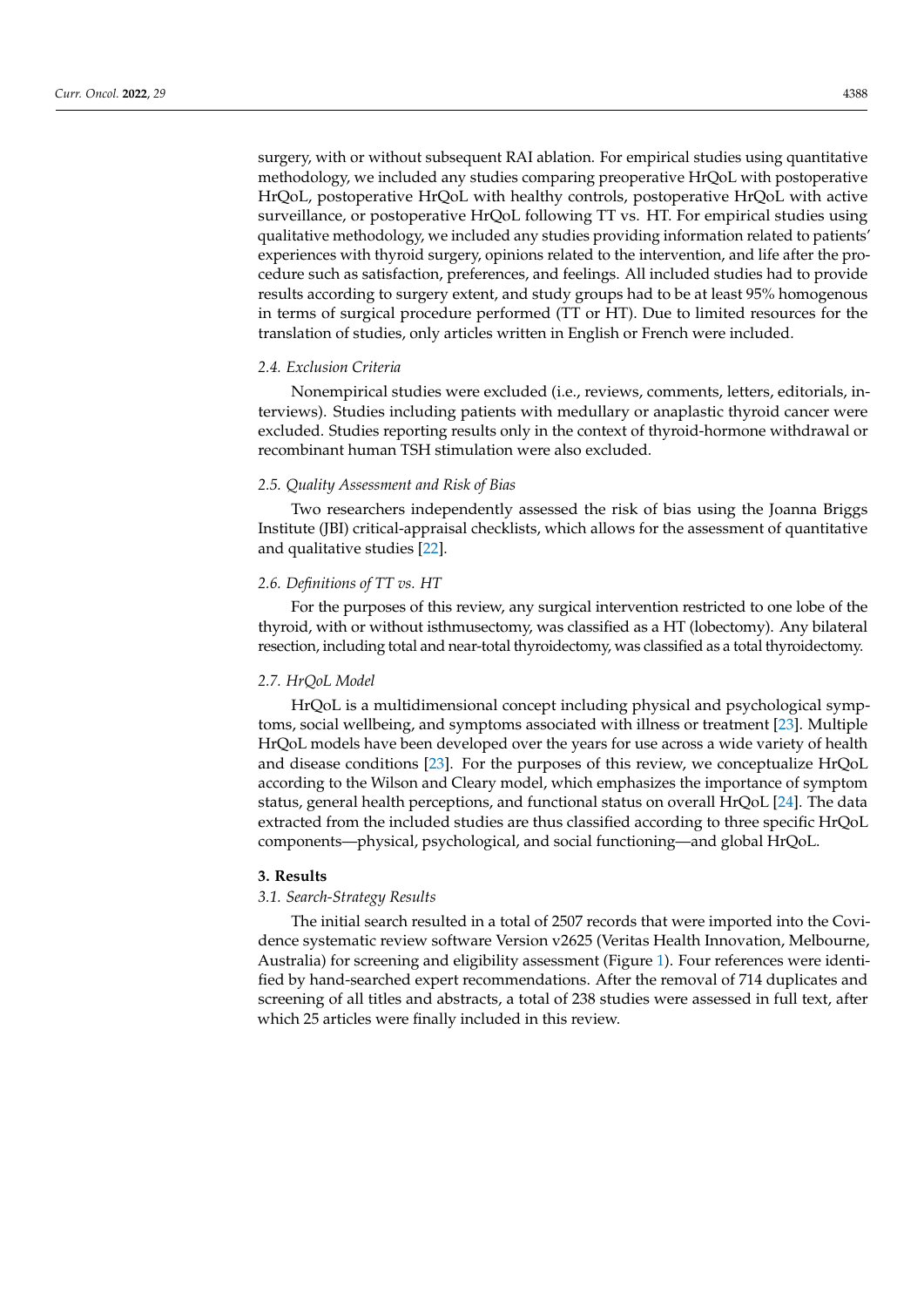<span id="page-3-0"></span>

**Figure 1.** Prisma flow diagram.

#### **Figure 1.** Prisma flow diagram. *3.2. Study Characteristics*

*3.2. Study Characteristics*  Twenty-five studies were included from 13 different countries. Studies were mostly  $(n = 2)$ . The remaining studies were from Canada (*n* = 1), Austria (*n* = 1), Sweden (*n* = 1),  $(n = 1)$ , Finland ( $n = 1$ ), Italy ( $n = 1$ ), Greece ( $n = 1$ ), Japan ( $n = 1$ ), Australia ( $n = 1$ ), and Egypt (*n* = 1). Twenty studies of quantitative design were included; two studies of qualitative and three studies of mixed methods were included. Nineteen studies were cross-sectional in nature, while six studies were transversal. Among transversal studies, four focused on early postoperative HrQoL ( $\leq$ 1 year following surgery), while two studies provided a long-term longitudinal assessment of HrQoL ( $\geq$ 2 years postoperatively and 4 years postoperatively). The postoperative time to HrQoL assessment varied greatly across studies, ranging from<br>1 years to 14 years. The mainwith of studies forward an TT nationta (*u* = 14), while and a reatuding to Hr  $\chi$  and HT ( $\chi$ ) and  $\chi$  and  $\chi$  and  $\chi$  and  $\chi$  and  $\chi$  and  $\chi$  and  $\chi$  and  $\chi$  and  $\chi$  and  $\chi$  and  $\chi$  and  $\chi$  and  $\chi$  and  $\chi$  and  $\chi$  and  $\chi$  and  $\chi$  and  $\chi$  and  $\chi$  and  $\chi$  and  $\chi$  patients. All studies evaluated DTC patients, with six studies including papillary thyroid microcarcinoma (PTMC) patients (Table 1). from China (*n* = 6), the United States (*n* = 5), the Netherlands (*n* = 3), and South Korea 1 week to 44 years. The majority of studies focused on TT patients (*n* = 14), while only one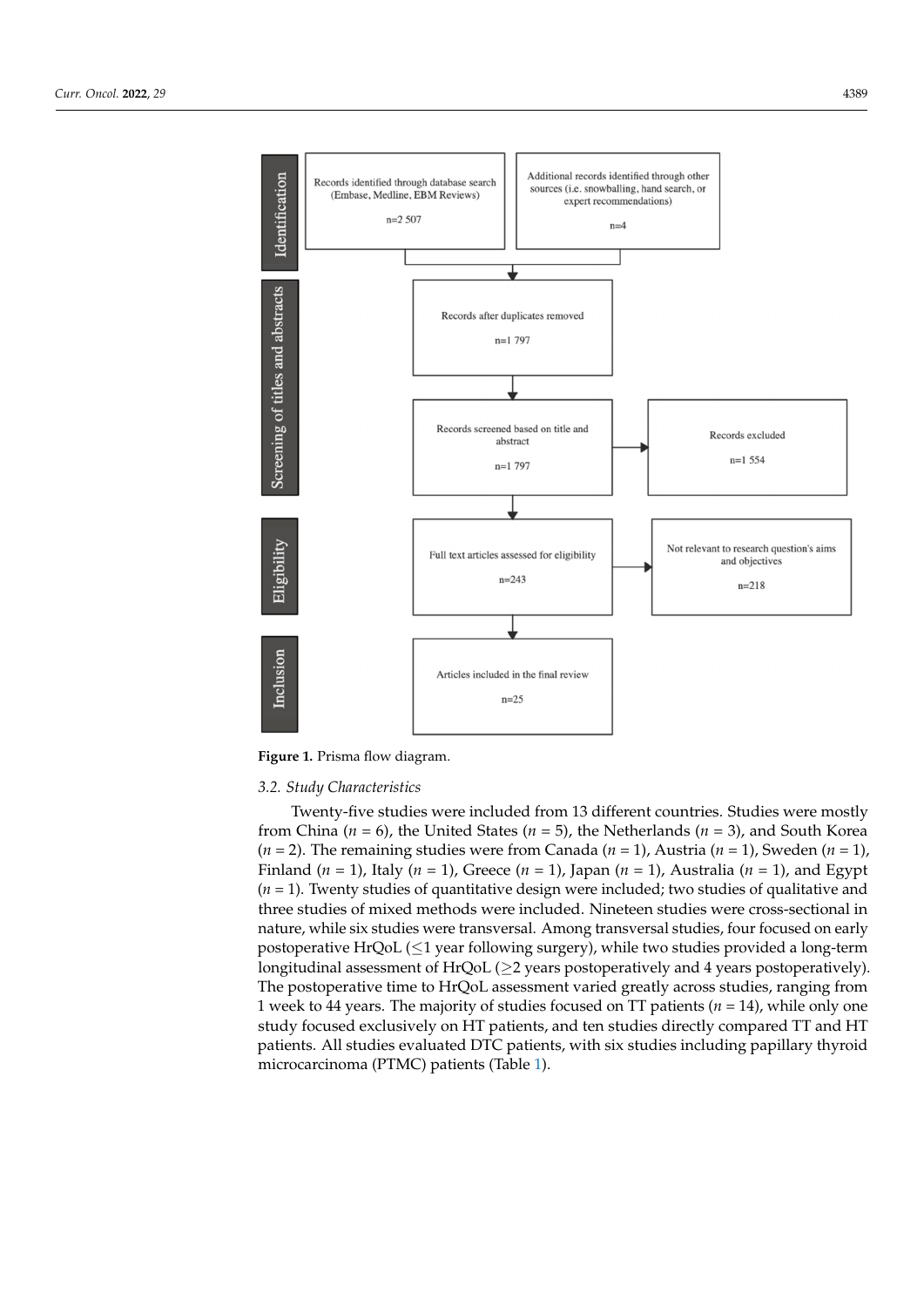| Characteristics                              | <b>Number of Studies</b>  |
|----------------------------------------------|---------------------------|
| Methodology                                  |                           |
| Quantitative                                 | 20                        |
| Qualitative                                  | $\overline{2}$            |
| Mixed methods                                | 3                         |
| Cross-sectional                              | 19                        |
| Transversal                                  | 6                         |
|                                              |                           |
| Surgery extent                               |                           |
| ТT                                           | 14                        |
| HT                                           | $\mathbf{1}$              |
| Both                                         | 10                        |
| Comparisons for physical-related HrQoL       |                           |
| HT vs. TT                                    | 9                         |
| Postoperative vs. Preoperative               | $\ensuremath{\mathsf{3}}$ |
| Postoperative vs. Healthy controls           | 8                         |
| Postoperative vs. AS                         | 3                         |
|                                              |                           |
| Comparisons for psychological-related HrQoL  |                           |
| HT vs. TT                                    | 10                        |
| Postoperative vs. Preoperative               | 2                         |
| Postoperative vs. Healthy controls           | 8                         |
| Postoperative vs. AS                         | 3                         |
| Comparisons for social-related HrQoL         |                           |
| HT vs. TT                                    | 7                         |
| Postoperative vs. Preoperative               | 1                         |
| Postoperative vs. Healthy controls           | 8                         |
| Postoperative vs. AS                         | 2                         |
| QoL instruments and scores (minimum-maximum) |                           |
| 15D instrument $(0-1)$                       | $\mathbf{1}$              |
| ASC $(1-4)$                                  | 1                         |
| Billewicz Score $(-47-67)$                   | 1                         |
| EORTC QLC-C30 (0-100)                        | 3                         |
| EORTC QLQ-THY34 (0-100)                      | 1                         |
| EQ5D-5L $(-0.11-1.0)$                        | 1                         |
| Fo $P(0-4)$                                  | 1                         |
| $FoP-Q-SF(1-5)$                              | $\overline{c}$            |
| HADS $(0-21)$                                | $\overline{4}$            |
| $HUI2 (-0.03 to 1.0)$                        | $\mathbf{1}$              |
| $HUI3 (-0.36-1.0)$                           | $\mathbf 1$               |
| KT-QoL (0-10)                                | $\mathbf{1}$              |
| MFI-20 (20-100)                              | 3                         |
| PSQI. (0-21)                                 | $\mathbf 1$               |
| SDQ $(0-51$ (f.), $0-55$ (m.))               | $\mathbf 1$               |
| $SF-6D(0.3-1.0)$                             | $\mathbf{1}$              |
| SF-12 (0-100)                                | $\mathbf{2}$              |
| SF-36 (0-100)                                | 9                         |
| STAI (20-80)                                 | $\mathbf{1}$              |
| ThyPRO (0-100)                               | $\mathbf{2}$              |
| THYCA-QoL                                    | 6                         |
|                                              | $\mathbf{1}$              |
| VHI (0-120)<br>Visual analog scale (0-10)    | $\mathbf{1}$              |
|                                              |                           |

<span id="page-4-0"></span>**Table 1.** Characteristics of included studies.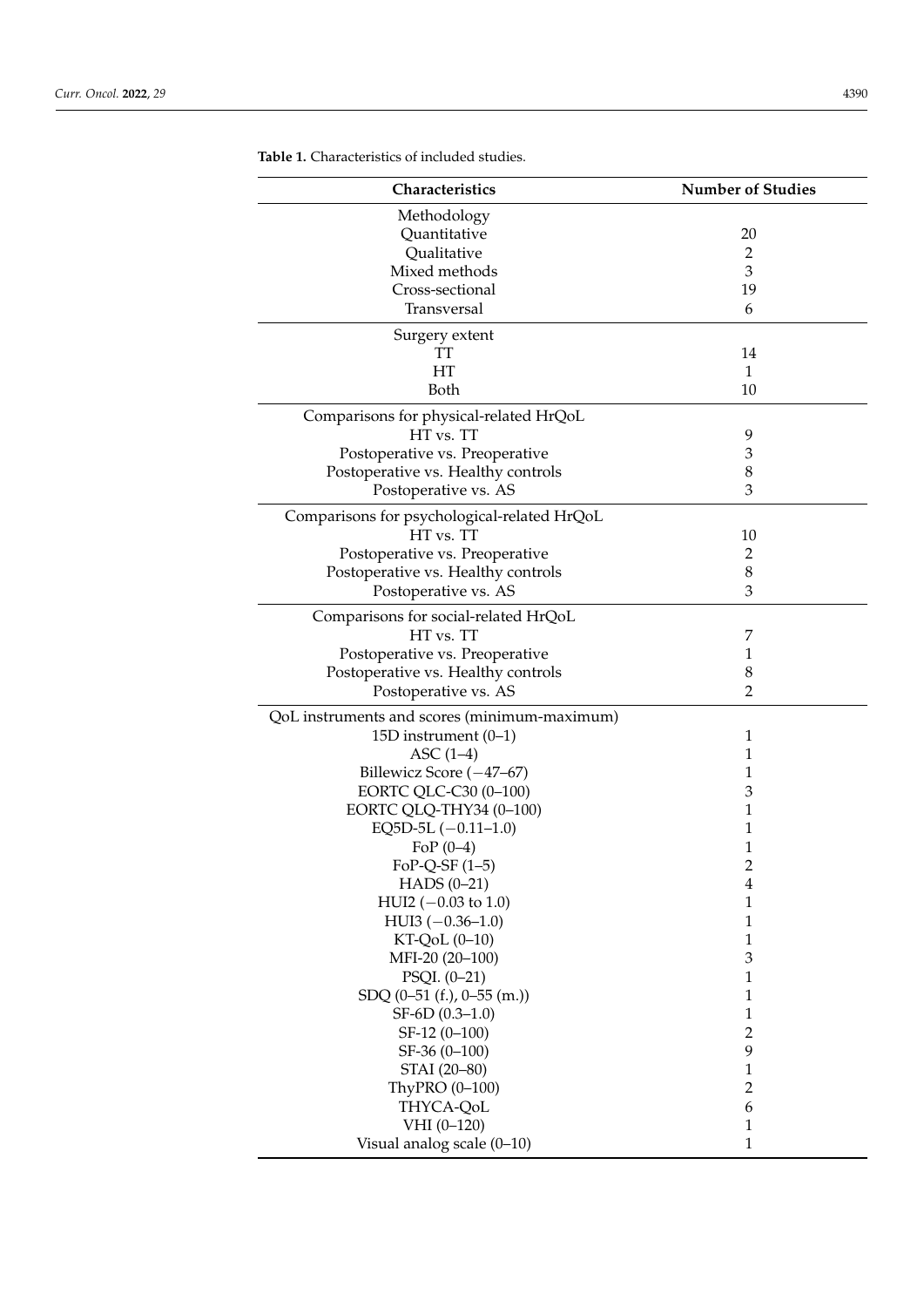#### *3.3. HrQoL Instruments*

In total, 23 different HrQoL instruments were used across included studies.

#### 3.3.1. SF-36 (or RAND-36)

The most commonly used instrument was the 36-item Short-Form Health Survey (SF-36 or RAND-36) employed in nine different studies. It is a general questionnaire comprised of 36 items measuring eight different scales [\[25,](#page-33-11)[26\]](#page-33-12). Each of the items is scored and converted on a scale of 0 to 100 [\[26\]](#page-33-12).

## 3.3.2. SF-12

The 12-Item Short-Form Health Survey (SF-12) is an abbreviated version of its predecessor, the SF-36 [\[27\]](#page-33-13). It evaluates the same eight scales as the SF-36 and provides a score from 0 to 100 for each of the assessed items [\[27\]](#page-33-13).

## 3.3.3. SF-6D

The Short-Form Six Dimensions (SF-6D) is an 11-item general HrQoL instrument frequently used in economic evaluations [\[28\]](#page-33-14). It evaluates seven of the eight scales evaluated by its predecessor, the SF-36, by excluding the general health scale [\[28\]](#page-33-14). SF-6D utility values are scored from 0.3 to 1.0, where higher scores indicate better health [\[29\]](#page-33-15).

#### 3.3.4. EQ5D-5L

The 5-Level EQ-5D (EQ-5D-5L) is a questionnaire comprised of 25 items and a visual analog scale (VAS) used in economic evaluations [\[30\]](#page-33-16). Each item is ranked on a scale of five levels and the VAS is graded on a scale ranging from 0 to 100. Scores are derived into an EQ-5D index value. In the United States, algorithm scores range from −0.11 to 1.0 [\[31](#page-33-17)[,32\]](#page-33-18).

### 3.3.5. HUI2 and HUI 3

The Health Utilities Indexes 2 and 3 (HUI2 and HUI3) are 40-item health-status classification systems used in economic evaluations [\[33\]](#page-33-19). HUI2 scores range from −0.03 to 1.0, while HUI3 scores range from −0.36 to 1.0 [\[33\]](#page-33-19).

### 3.3.6. 15 D

The 15D instrument is a general HrQoL questionnaire assessing 15 different dimensions that can be used both as a profile and as a single index instrument [\[34\]](#page-33-20). 15D index scores range from 0 to 1, higher scores denoting better HrQoL [\[34,](#page-33-20)[35\]](#page-33-21).

#### 3.3.7. FoP

The Fear of Progression questionnaire (FoP) is a 43-item instrument used to assess anxiety and fear related to disease progression [\[36\]](#page-34-0). Items are scored on a scale of 0 to 4 [\[36\]](#page-34-0).

#### 3.3.8. FoP-Q-SF

The Short Form of the Fear of Progression Questionnaire (FoP-Q-SF) is a 12-item version of its predecessor (FoP) [\[37\]](#page-34-1). Each item is scored on a scale from 1 to 5, with a resulting global score of 12 to 60 [\[37\]](#page-34-1).

#### 3.3.9. ASC

The Assessment of Survivor's Concerns (ASC) questionnaire includes six items evaluating cancer-related worries in cancer survivors [\[38\]](#page-34-2). Items are scored on a scale from 1 to 4, with higher scores reflecting greater cancer-related concerns [\[38\]](#page-34-2).

#### 3.3.10. EORTC QLQ-C30

The European Organisation for Research and Treatment of Cancer's Core Quality of Life Questionnaire (EORTC QLQ-C30) is a 30-item instrument designed to evaluate HrQoL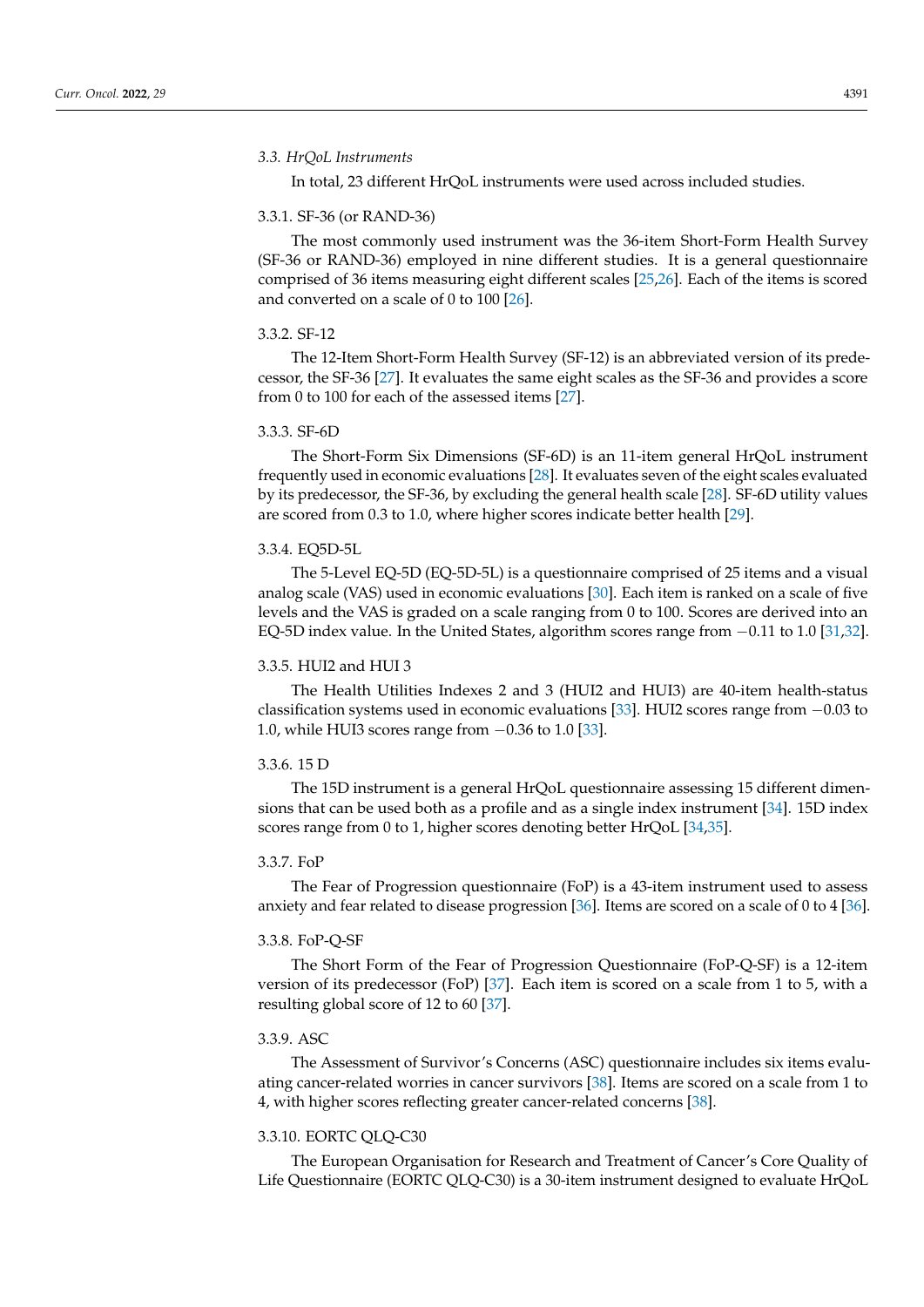in cancer patients [\[39\]](#page-34-3). All items are scored on a scale of 1 to 7, which is then transformed into a global score of 0 to 100 [\[39\]](#page-34-3).

## 3.3.11. EORTC QLQ-THY34

The EORTC Quality of Life Questionnaire's supplementary module for thyroid cancer (EORTC QLQ-THY34) is a 34-item instrument meant to be employed in conjunction with the EORTC QLQ-C30 in thyroid cancer patients [\[40\]](#page-34-4). A score from 1 to 4 is attributed to each item, then transformed into a scale ranging from 0 to 100, with higher values indicating more impairment [\[40\]](#page-34-4).

## 3.3.12. THYCA-QoL

The THYCA-QoL is a 24-item questionnaire that was designed specifically to assess HrQoL in thyroid cancer survivors. Each item is ranked on a scale of 1–4 [\[41\]](#page-34-5). However, given that there is no scoring manual, different scoring methods are employed across studies, and minimum and maximum scores may vary.

## 3.3.13. KT-QoL

The Korean Thyroid QoL questionnaire (KT-QOL) is the validated Korean translation of the QOL-Thyroid Scale, first developed by Dow et al. in the United States [\[42\]](#page-34-6). It is a 30-item instrument. Each item is scored on a scale of 0 to 10, with higher scores representing better HrQoL [\[43\]](#page-34-7).

### 3.3.14. ThyPRO

The ThyPRO questionnaire is an 84-item instrument designed to assess HrQoL in patients with benign thyroid disorders [\[44\]](#page-34-8). Scores range from 0 to 100, with high scores denoting more impairment [\[44\]](#page-34-8).

#### 3.3.15. Billewicz Score

The Billewicz Score is a clinical 14-item scale used to detect hypothyroidism. Its scores range from −47 to +67, with higher values denoting decreased thyroid function [\[45\]](#page-34-9).

#### 3.3.16. MFI-20

The Multidimensional Fatigue Inventory (MFI-20) is a 20-item questionnaire measuring five different dimensions of fatigue [\[46\]](#page-34-10). Each subscale is scored from 4 to 20 and converted to a global fatigue score ranging from 20 to 100, with higher scores indicating more impairment [\[46\]](#page-34-10).

### 3.3.17. PSQI

The Pittsburgh Sleep Quality Index (PSQI) is a 19-item instrument evaluating seven different components of sleep [\[47\]](#page-34-11). Global PSQI scores range from 0 to 21, where lower scores denote better sleep quality [\[47\]](#page-34-11).

#### 3.3.18. HADS

The Hospital Anxiety and Depression Scale (HADS) is a 14-item questionnaire, with seven items assessing depression and seven items assessing anxiety [\[48\]](#page-34-12). Each item is scored on a scale of 0 to 3, with a maximum score of 21 for each component [\[48\]](#page-34-12).

#### 3.3.19. SDQ

The somatoform disorders questionnaire (SDW) assesses for the presence of somatoform disorders, as described in the third edition of the Diagnostic and Statistical Manual of Mental Disorders [\[18\]](#page-33-22). Scores for women range from 0 to 51, and for men, from 0 to 55 [18].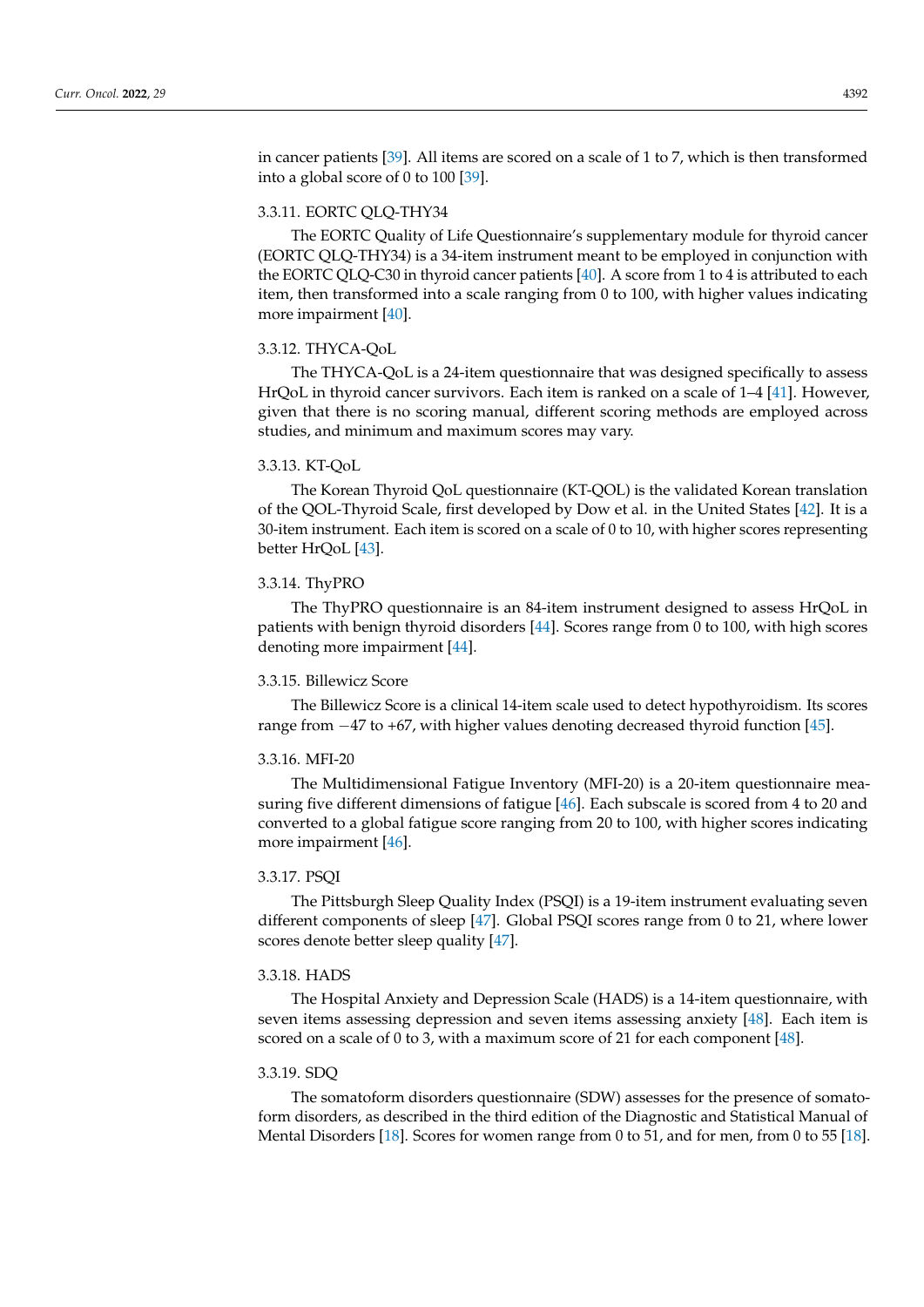## 3.3.20. State-Trait Anxiety Inventory

The State-Trait Anxiety Inventory (STAI) is a 40-item questionnaire used to assess an anxiety state at a given time in relation to basal anxiety levels [\[49\]](#page-34-13). Each item is scored on a scale of 1 to 4, which translates into a minimum global STAI score of 20 and a maximum score of 80, with higher levels reflecting greater anxiety [\[49\]](#page-34-13).

### 3.3.21. VHI

The Voice Handicap Index (VHI) is a 30-item instrument designed to assess the psychosocial impact of voice disorders. Scores range from 0 to 120, with higher scores denoting a greater handicap [\[50\]](#page-34-14).

#### 3.3.22. VAS

A visual analog scale (VAS) was used by Teliti et al. to assess complaints related to medical therapy [\[51\]](#page-34-15). Scores ranged from 0 (no complaints) to 10 (worse degree of complaints) [\[51\]](#page-34-15).

#### *3.4. Quality Assessment*

The JBI critical appraisal checklists were used to perform the quality assessment of included studies (Tables [2](#page-7-0)[–4\)](#page-8-0) [\[22\]](#page-33-8). Most studies lacked validity in outcome measurement and did not assess test-retest reliability. The overall quality of included studies was relatively homogenous according to study type and ranged from intermediate to high.

|                               | Q1          | Q <sub>2</sub> | Q <sub>3</sub> | Q4           | Q <sub>5</sub> | Q <sub>6</sub> | Q7 | Q <sub>8</sub> |
|-------------------------------|-------------|----------------|----------------|--------------|----------------|----------------|----|----------------|
| Bongers et al. (2019) [52]    | $\mathbf Y$ | $\mathbf Y$    | Y              | $\mathbf Y$  | $\mathbf Y$    | $\mathbf Y$    | N  | Y              |
| Crevanna et al. (2003) [53]   | N           | N              | U              | $\mathbf Y$  | N              | N/a            | N  | Y              |
| Hoftijzer et al. (2007) [18]  | Υ           | N              | Y              | $\mathbf Y$  | N              | N/a            | N  | Y              |
| Jeon et al. (2019) [54]       | Y           | Y              | Y              | $\mathbf Y$  | $\mathbf Y$    | Υ              | N  | Y              |
| Karapanou et al. (2012) [55]  | $\mathbf Y$ | $\mathbf Y$    | Y              | $\mathbf{Y}$ | $\mathbf{Y}$   | $\mathbf N$    | N  | Y              |
| Lan et al. (2020) [56]        | Y           | Y              | Y              | $\mathbf{Y}$ | $\mathbf{Y}$   | Y              | N  | Y              |
| Lan et al. (2021) [57]        | Y           | Y              | Y              | $\mathbf{Y}$ | $\mathbf{Y}$   | $\mathbf{Y}$   | N  | Y              |
| Li et al. (2020) [58]         | $\mathbf Y$ | $\mathbf Y$    | Y              | $\mathbf{Y}$ | $\mathbf{Y}$   | Y              | N  | Y              |
| Mlees et al. (2022) [59]      | Y           | $\mathbf Y$    | Y              | $\mathbf{Y}$ | $\mathbf{Y}$   | $\mathbf{Y}$   | N  | Y              |
| Nakamura et al. (2020) [60]   | $\mathbf Y$ | $\mathbf Y$    | Y              | Y            | N              | N/a            | N  | Y              |
| Nies et al. (2017) [61]       | Y           | N              | Y              | Y            | Y              | N/a            | N  | Y              |
| Pelttari et al. (2009) [34]   | $\mathbf Y$ | N              | Y              | $\mathbf Y$  | $\mathbf{Y}$   | $\mathbf Y$    | N  | $\mathbf Y$    |
| Teliti et al. (2021) [51]     | $\mathbf Y$ | $\mathbf Y$    | Y              | $\mathbf Y$  | Y              | $\mathbf Y$    | N  | Y              |
| Van Gerwen et al. (2022) [62] | Y           | $\mathbf{Y}$   | Y              | $\mathbf{Y}$ | $\mathbf{Y}$   | N              | N  | Y              |
| Yang et al. (2022) [63]       | Y           | Y              | Y              | Y            | Y              | $\mathbf Y$    | N  | Y              |
| Zhang et al. (2020) [64]      | Y           | N              | Y              | $\mathbf{Y}$ | N              | N/a            | N  | $\mathbf Y$    |

<span id="page-7-0"></span>**Table 2.** Quality assessment of cross-sectional studies.

**Q1.** Inclusion criteria were clearly defined? **Q2.** Subjects and settings were described in detail? **Q3.** Exposure was measured in a valid and reliable way? **Q4.** Objective, standard criteria were used to measure the condition? **Q5.** Confounding factors were identified? **Q6.** Strategies to deal with confounders were stated? **Q7.** Outcomes were measured in a valid and reliable way? **Q8.** Appropriate statistical analysis was used?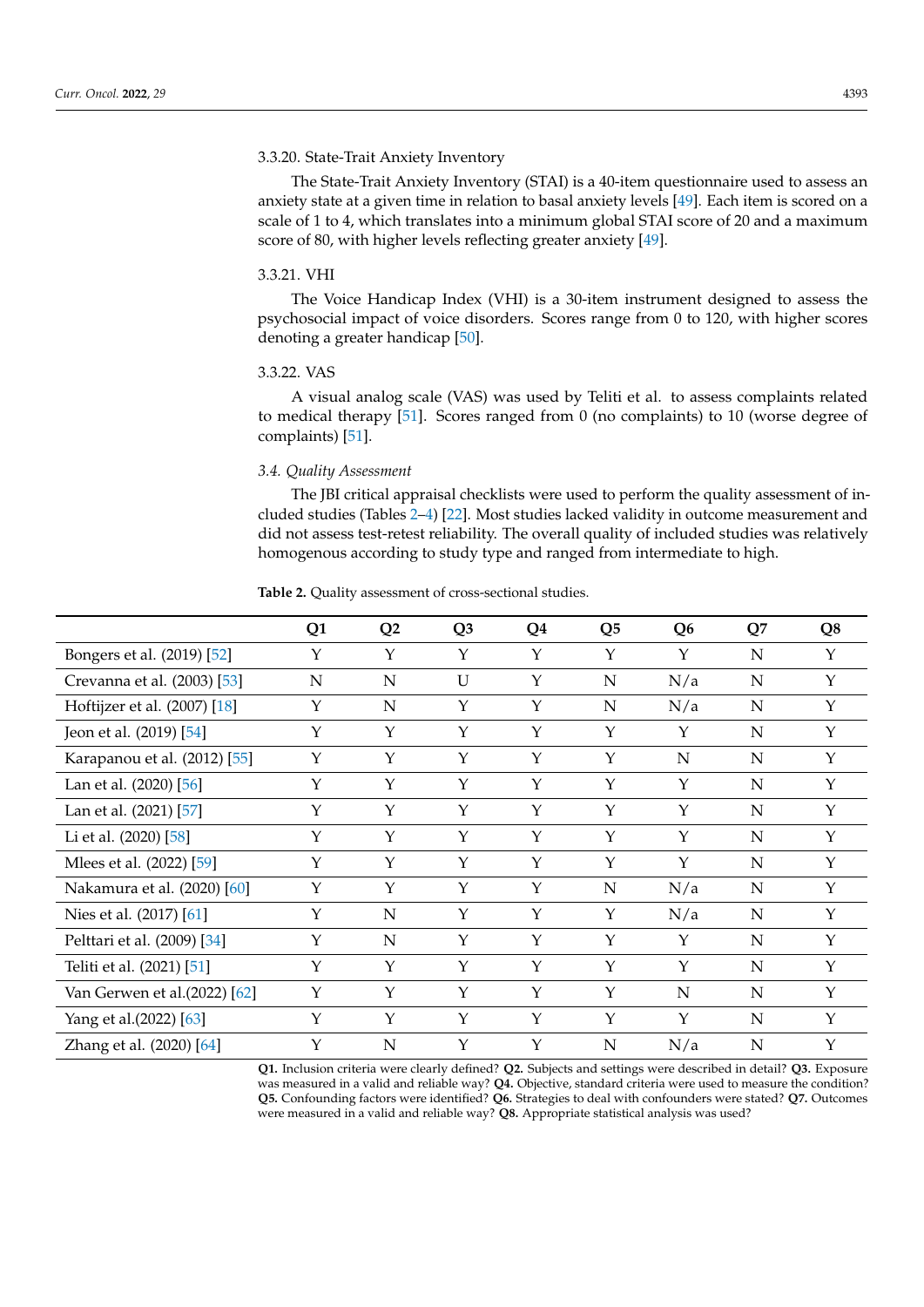**Q1 Q2 Q3 Q4 Q5 Q6 Q7 Q8 Q9 Q10 Q11** Chen et al. (2021) [\[65\]](#page-35-5)  $Y \ Y \ Y \ Y \ Y \ Y \ N/a \ N \ Y \ Y \ Y$ Lubitz et al. (2017) [\[66\]](#page-35-6) Y Y Y N N N/a Y Y N Y Y Moon et al. (2021) [\[67\]](#page-35-7)  $Y \ Y \ Y \ N \ N \ N/2 \ N \ Y \ N \ Y \ Y$ Van Velsen et al. (2019) [\[68\]](#page-35-8) Y Y Y Y Y N/a N Y N Y Y

**Table 3.** Quality assessment of cohort studies.

**Q1.** The two groups were similar and recruited from the same population? **Q2.** The exposures were measured similarly to assign people to both exposed and unexposed groups? **Q3.** The exposure was measured in a valid and reliable way? **Q4.** Confounding factors were identified? **Q5.** Strategies to deal with confounders were stated? **Q6.** The participants were free of the outcome at the start of the study? **Q7.** Outcomes were measured in a valid and reliable way? **Q8.** The follow-up time was sufficient for outcomes to occur? **Q9.** Follow-up was complete, and if not, reasons for loss to follow-up were explored? **Q10.** Strategies to address incomplete follow-up were utilized? **Q11.** Appropriate statistical analysis was used?

<span id="page-8-0"></span>**Table 4.** Quality assessment of mixed-methods or qualitative studies.

|                                  | O1 | O <sub>2</sub> | Q3 | Q4 | Q <sub>5</sub> | Q6 | Q7 | Q8 | Q9 | Q10 |
|----------------------------------|----|----------------|----|----|----------------|----|----|----|----|-----|
| Hedman et al. (2017) [69]        |    |                |    | Y  |                | N  | N  |    |    |     |
| Kletzien et al. (2018) [70]      |    |                |    | U  | U              | N  | N  | U  |    |     |
| Nickel et al. (2019) [71]        |    |                |    | Y  | Y              | N  | N  | U  |    |     |
| Diamond Rossi et al. (2020) [72] | U  |                |    | Y  | Y              | N  | N  |    |    |     |
| Doubleday et al. (2020) [73]     |    |                |    | N  | N              | N  | N  |    |    |     |

**Q1.** There is a congruity between the stated philosophical perspective and the research methodology? **Q2.** There is a congruity between the research methodology and the research question or objectives? **Q3.** There is a congruity between the research methodology and the methods used to collect data? **Q4.** There is a congruity between the research methodology and the representation and analysis of data? **Q5.** There is a congruity between the research methodology and the interpretation of results? **Q6.** There is a statement locating the researcher culturally or theoretically? **Q7.** The influence of the researcher on the research, and vice-versa, is addressed? **Q8.** Participants and their voices were adequately represented? **Q9.** The research is ethical according to current criteria, and there is evidence of ethical approval by an appropriate body? **Q10.** The conclusions drawn in the research report flow from the analysis, or interpretation, of the data?

#### *3.5. Physical HrQoL Component*

In this review, we identified 20 studies reporting on physical HrQoL following TT or HT [\[18,](#page-33-22)[34,](#page-33-20)[51–](#page-34-15)[62](#page-35-2)[,64](#page-35-4)[,65](#page-35-5)[,67](#page-35-7)[,68](#page-35-8)[,70,](#page-35-10)[73\]](#page-35-13) (Table [5\)](#page-9-0). Eight studies compared postoperative TT HrQoL with community reference values using seven different QoL instruments (i.e., SF-36, MFI-20, ThyPRO, PSQI, Billewicz Score, visual analog scale, and 15D) [\[18](#page-33-22)[,34](#page-33-20)[,51](#page-34-15)[,53](#page-34-17)[,55](#page-34-19)[,58](#page-34-22)[,61](#page-35-1)[,68\]](#page-35-8). Among these studies, six found a significant decrease in HrQoL for at least one of the following items: bodily pain (*n* = 1), vitality (*n* = 2), physical functioning (*n* = 3), speech (*n* = 1), general or physical fatigue (*n* = 1), and sleep (*n* = 1) [\[18](#page-33-22)[,34](#page-33-20)[,53,](#page-34-17)[55,](#page-34-19)[58,](#page-34-22)[61\]](#page-35-1). Interestingly, two of these studies also found a significant decrease in bodily pain (*n* = 1) or discomfort and symptoms (*n* = 1) following TT compared with the reference population [\[34](#page-33-20)[,58\]](#page-34-22). Teliti et al. compared patients having undergone TT for DTC and for benign disease and found a significant impairment in the DTC group for goitre symptoms  $(n = 1)$ , cognitive complaints  $(n = 1)$ , and sleep efficiency  $(n = 1)$  [\[51\]](#page-34-15). One study found no significant differences between the TT group and the general population for physical-related HrQoL [\[68\]](#page-35-8). No study compared postoperative HT HrQoL with the general population's HrQoL.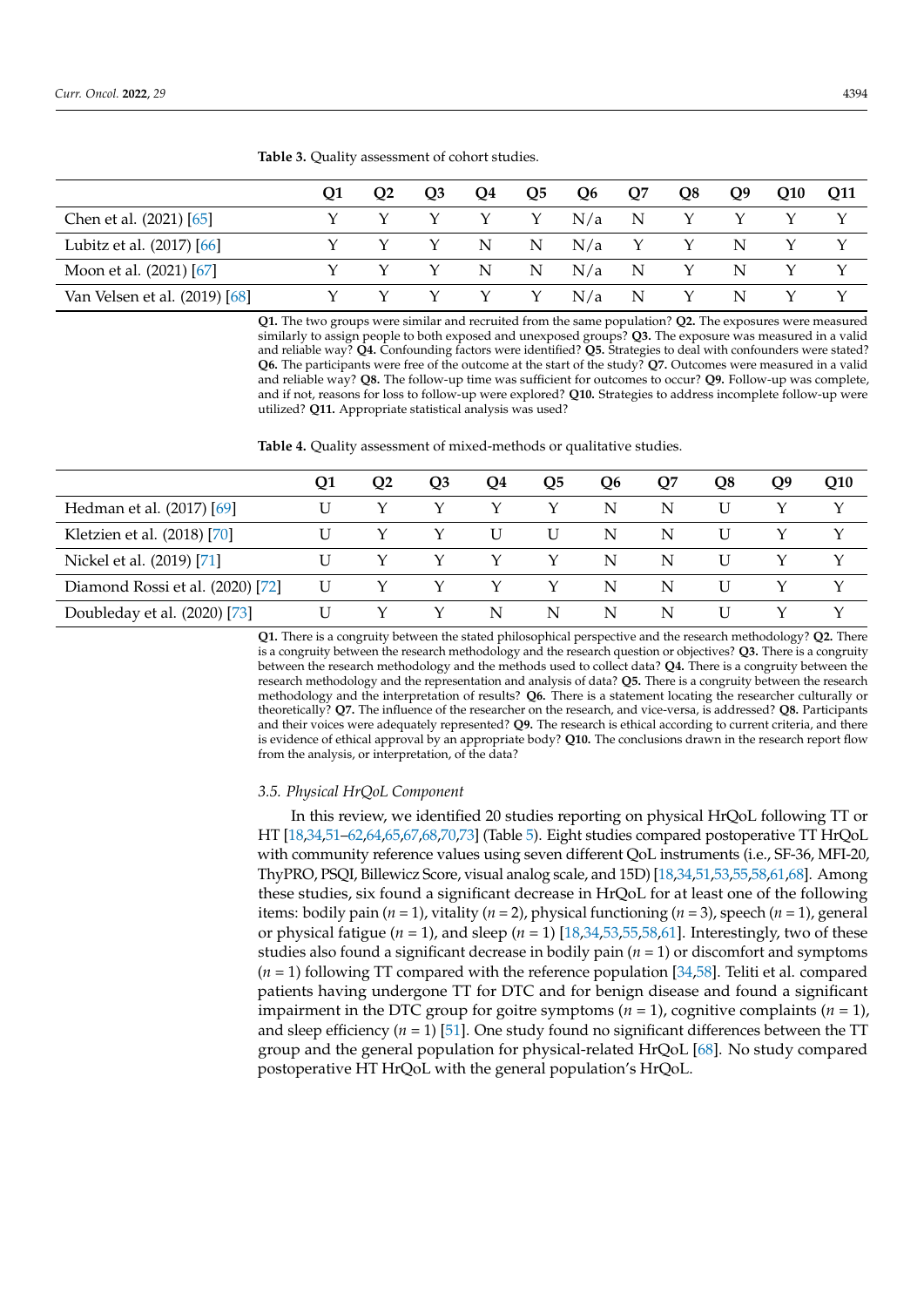<span id="page-9-0"></span>

|                                          |                    |                     |                      |                   |                            | Postop <sup>a</sup> Time      |                   |                                                 |                          | Changes in QoL Scores            |                                                           |                              |
|------------------------------------------|--------------------|---------------------|----------------------|-------------------|----------------------------|-------------------------------|-------------------|-------------------------------------------------|--------------------------|----------------------------------|-----------------------------------------------------------|------------------------------|
| Study and<br>Country                     | Sample<br>Size     | Surgery<br>Extent   | Pathology<br>Details | <b>RAI</b><br>(%) | Morbidity Rates (%)        | of QoL<br>Assessment          | QoL<br>Instrument | OoL Items                                       | TT vs. HT                | Postop vs.<br>Preop <sup>b</sup> | Postop vs.<br>Healthy<br>Controls                         | Postop vs.<br>AS             |
| Physical health component                |                    |                     |                      |                   |                            |                               |                   |                                                 |                          |                                  |                                                           |                              |
|                                          | 150                |                     |                      |                   | $RLNi$ <sup>f</sup> : 3.3  |                               |                   |                                                 |                          |                                  | $0 - 23$<br>$<1 y$ .<br>у.                                |                              |
| Crevanna et al.<br>(2003) [53] Austria   | 51 (sub-<br>group) | <b>TT</b>           | <b>DTC</b>           | 100               | HypoPTH 8: 16.6            | $0 - 23$ y.<br>(mean 5.5 y.)  | SF-36             | Bodily pain<br>Physical functioning<br>Vitality |                          | $\overline{\phantom{a}}$         | $+4.1$<br>$+5.4$<br>$-1.7$<br>$-1.2$<br>$-10.3$<br>$-4.7$ |                              |
| Hoftijzer et al.<br>(2007) [18] The      | 153                | TT                  | <b>DTC</b>           | 100               | N/a                        | $0.3 - 41.8$ y.               | SF-36             | Bodily pain<br>Physical functioning             |                          |                                  | $-2.43$<br>$-4.07$                                        |                              |
| Netherlands                              |                    |                     |                      |                   |                            |                               | $MFI-20$          | General fatigue<br>Physical fatigue             |                          |                                  | $+2.43$<br>$+2.35$                                        |                              |
| Karapanou et al.<br>$(2012)$ [55] Greece | 60                 | $\operatorname{TT}$ | PTC c                | 100               | N/a                        | $2 - 6$ m.                    | SF-36             | Bodily pain<br>Physical functioning<br>Vitality |                          |                                  | $-0.09$<br>$-6.88$<br>$-6.20$                             | $\overline{a}$               |
| Li et al. (2020) [58]<br>China           | 174                | TT                  | <b>DTC</b>           | 100               | N/a                        | 1 y.                          | SF-36             | Bodily pain<br>Physical functioning<br>Vitality |                          | $\overline{\phantom{a}}$         | $-7.4$<br>$-0.3$<br>$-8.7$                                | $\qquad \qquad \blacksquare$ |
| Nies et al. (2017)<br>$[61]$ The         | 67                 | TT                  | <b>DTC</b>           | 97                | Permanent<br>hypoPTH: 25.4 | $5-44.7$ y.                   | SF-36             | Bodily pain<br>Physical functioning             | $\overline{\phantom{a}}$ |                                  | $-16$<br>$-5$                                             |                              |
| Netherlands                              |                    |                     |                      |                   | RLNi: 14.9                 | (mean 17.8 y.)                | $MFI-20$          | General fatigue<br>Physical fatigue             |                          |                                  | $+1$<br>$+2$                                              |                              |
|                                          |                    |                     |                      |                   |                            |                               |                   | Mobility<br>Vision                              |                          |                                  | $+0.010$<br>$+0.005$                                      |                              |
|                                          |                    |                     |                      |                   |                            |                               |                   | Hearing                                         |                          |                                  | $-0.013$                                                  |                              |
|                                          |                    |                     |                      |                   |                            |                               |                   | Breathing                                       |                          |                                  | $-0.002$                                                  |                              |
|                                          |                    |                     | 94% PTC              |                   | <b>RLNi: 1.4</b>           |                               |                   | Sleeping                                        |                          |                                  | $-0.036$                                                  |                              |
| Pelttari et al.<br>(2009) [34] Finland   | 341                | TT<br>$(98.8\%)$    | 6% FTC               | 84.5              | Permanent                  | $5-19.5$ y.<br>(mean 12.4 y.) | 15D<br>instrument | Eating<br>Speech                                | $\overline{\phantom{a}}$ |                                  | $-0.003$<br>$-0.017$                                      | $\overline{\phantom{a}}$     |
|                                          |                    |                     |                      |                   | hypoPTH: 1.7               |                               |                   | Elimination                                     |                          |                                  | $+0.005$                                                  |                              |
|                                          |                    |                     |                      |                   |                            |                               |                   | Discomfort and                                  |                          |                                  | $+0.044$                                                  |                              |
|                                          |                    |                     |                      |                   |                            |                               |                   | symptoms                                        |                          |                                  |                                                           |                              |
|                                          |                    |                     |                      |                   |                            |                               |                   | Vitality                                        |                          |                                  | $-0.011$                                                  |                              |
|                                          |                    |                     |                      |                   |                            |                               |                   | Sexual activity                                 |                          |                                  | $-0.019$                                                  |                              |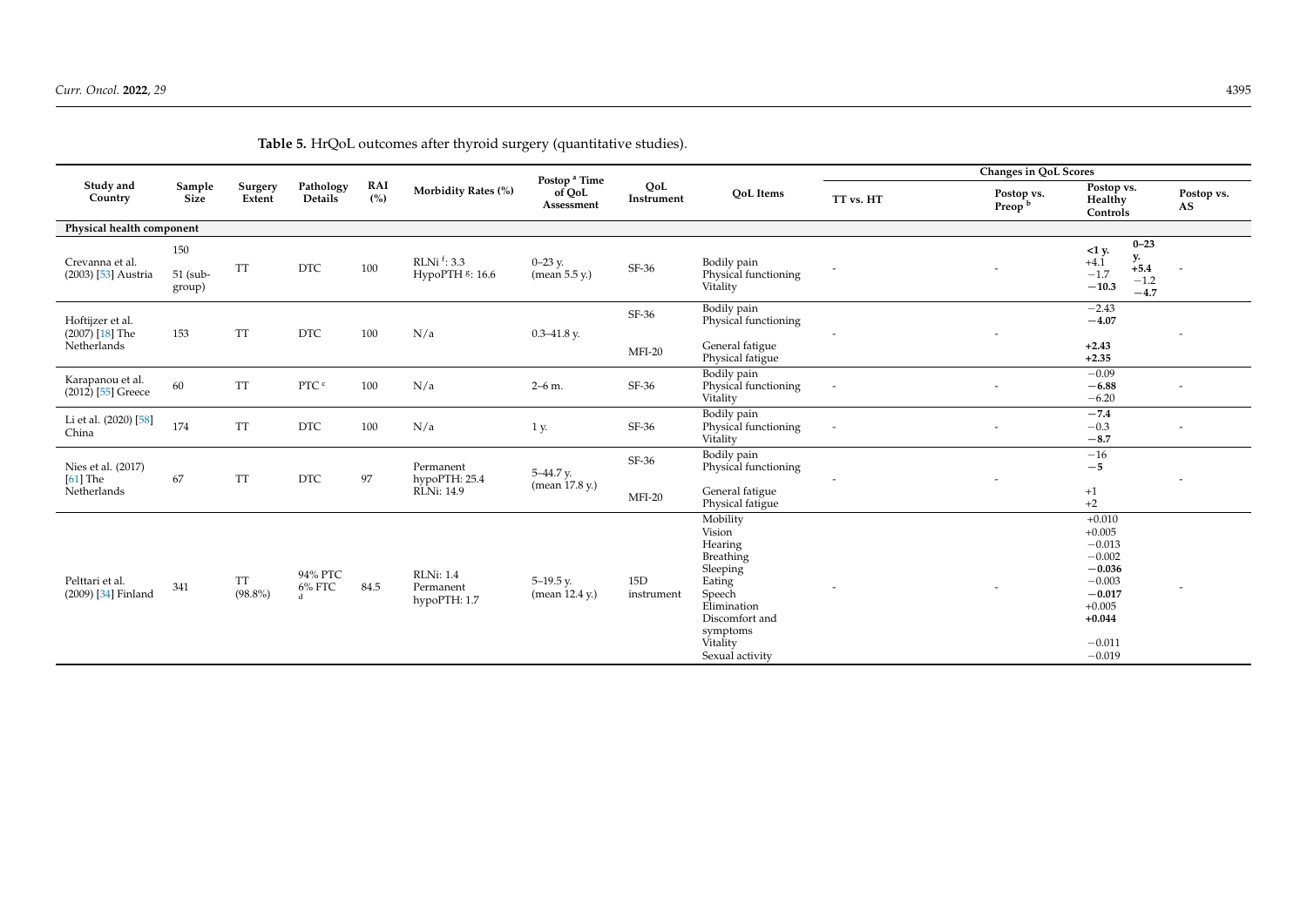|                                         |                |                   |                             |            |                                        |                                                  |                    |                                                                                                                                                               |                | Changes in QoL Scores                          |                                                                                               |                          |
|-----------------------------------------|----------------|-------------------|-----------------------------|------------|----------------------------------------|--------------------------------------------------|--------------------|---------------------------------------------------------------------------------------------------------------------------------------------------------------|----------------|------------------------------------------------|-----------------------------------------------------------------------------------------------|--------------------------|
| Study and<br>Country                    | Sample<br>Size | Surgery<br>Extent | Pathology<br><b>Details</b> | RAI<br>(%) | Morbidity Rates (%)                    | Postop <sup>a</sup> Time<br>of QoL<br>Assessment | QoL<br>Instrument  | <b>QoL</b> Items                                                                                                                                              | TT vs. HT      | Postop vs.<br>Preop <sup>b</sup>               | Postop vs.<br><b>Healthy</b><br>Controls                                                      | Postop vs.<br>AS         |
|                                         |                |                   |                             |            |                                        |                                                  | <b>PSQI</b>        | Global PSQI<br>Sleep quality<br>Sleep latency<br>Sleep duration<br>Sleep efficiency<br>Sleep disturbance<br>Use of sleep<br>medication<br>Daytime dysfunction |                |                                                | $+0.985$<br>$+0.093$<br>$-0.049$<br>$+0.1799$<br>$+0.394$<br>$+0.083$<br>$+0.013$<br>$+0.283$ |                          |
| Teliti et al. (2021)<br>$[51]$<br>Italy | 119            | TT<br>$(95.6\%)$  | <b>DTC</b>                  | 71         | N/a                                    | Mean 9.9 y.                                      | ThyPRO             | Goiter symptoms<br>Hyperthyroid<br>symptoms<br>Hypothyroid<br>symptoms<br>Eye symptoms<br>Tiredness<br>Cognitive problems<br>Cosmetic complaints              |                |                                                | $+2.00$<br>$+0.78$<br>$+0.517$<br>$+1.134$<br>$-0.52$<br>$+7.04$<br>$+1.227$                  | $\overline{\phantom{a}}$ |
|                                         |                |                   |                             |            |                                        |                                                  | Billewicz<br>score | Hypothyroid<br>symptoms                                                                                                                                       |                |                                                | $\equiv$                                                                                      |                          |
|                                         |                |                   |                             |            |                                        |                                                  | <b>VAS</b>         | Complaints due to<br>medical therapies                                                                                                                        |                |                                                | $+0.6$                                                                                        |                          |
| Van Velsen et al.                       |                |                   |                             |            | <b>RLNi: 9.2</b><br>Transient hypoPTH: |                                                  | $MFI-20$           | General fatigue<br>Physical fatigue                                                                                                                           |                | $2 y. +0.7$<br>4 y.<br>$+0.6$<br>$+0.2$<br>$=$ | $2 y.$ <sup>1</sup><br>$+5.1$<br>$+5.0$<br>$+4.8$<br>$+4.6$                                   | 4 y. $\bar{\uparrow}$    |
| (2019) [68] The<br>Netherlands          | 185            | <b>TT</b>         | 88% PTC<br>12% FTC          | 100        | 20.0<br>Permanent<br>hypoPTH: 16.8     | $2-4$ y.                                         | SF-36              | Physical functioning<br>Vitality                                                                                                                              | $\overline{a}$ | $-0.8$<br>$-2.4$<br>$-2.7$<br>$-2.3$           | $-8.0$<br>$-6.4$<br>$-13.1$<br>$-13.5$                                                        |                          |
|                                         |                |                   |                             |            |                                        |                                                  | ThyPRO             | Tiredness<br>Cognitive problems                                                                                                                               |                | $+1.0$<br>$+1.4$<br>$+4.9$<br>$+5.0$           | $+7.0$<br>$+6.6$<br>$+0.4$<br>$+0.3$                                                          |                          |
| Doubleday et al.<br>$(2020)$ [73] USA   | 62             | <b>TT</b>         | <b>DTC</b>                  | N/a        | Transient hypoPTH:<br>4.8              | 2 w.<br>6 w.<br>6 m.<br>1 y.                     | SF-12              | Physical component                                                                                                                                            | $\overline{a}$ | $-8.07$<br>$-1.40$<br>$+0.65$<br>$+1.49$       |                                                                                               |                          |
| Kletzien et al.<br>$(2018)$ [70] USA    | 42             | TT                | <b>PTC</b>                  | N/a        | <b>RLNi: 19.0</b>                      | 2 w.<br>6 w.<br>6 m.<br>1 y.                     | <b>VHI</b>         | Voice impairment<br>(total)                                                                                                                                   |                | $+9.70$<br>$+8.70$<br>$+1.32$<br>$-1.42$       |                                                                                               |                          |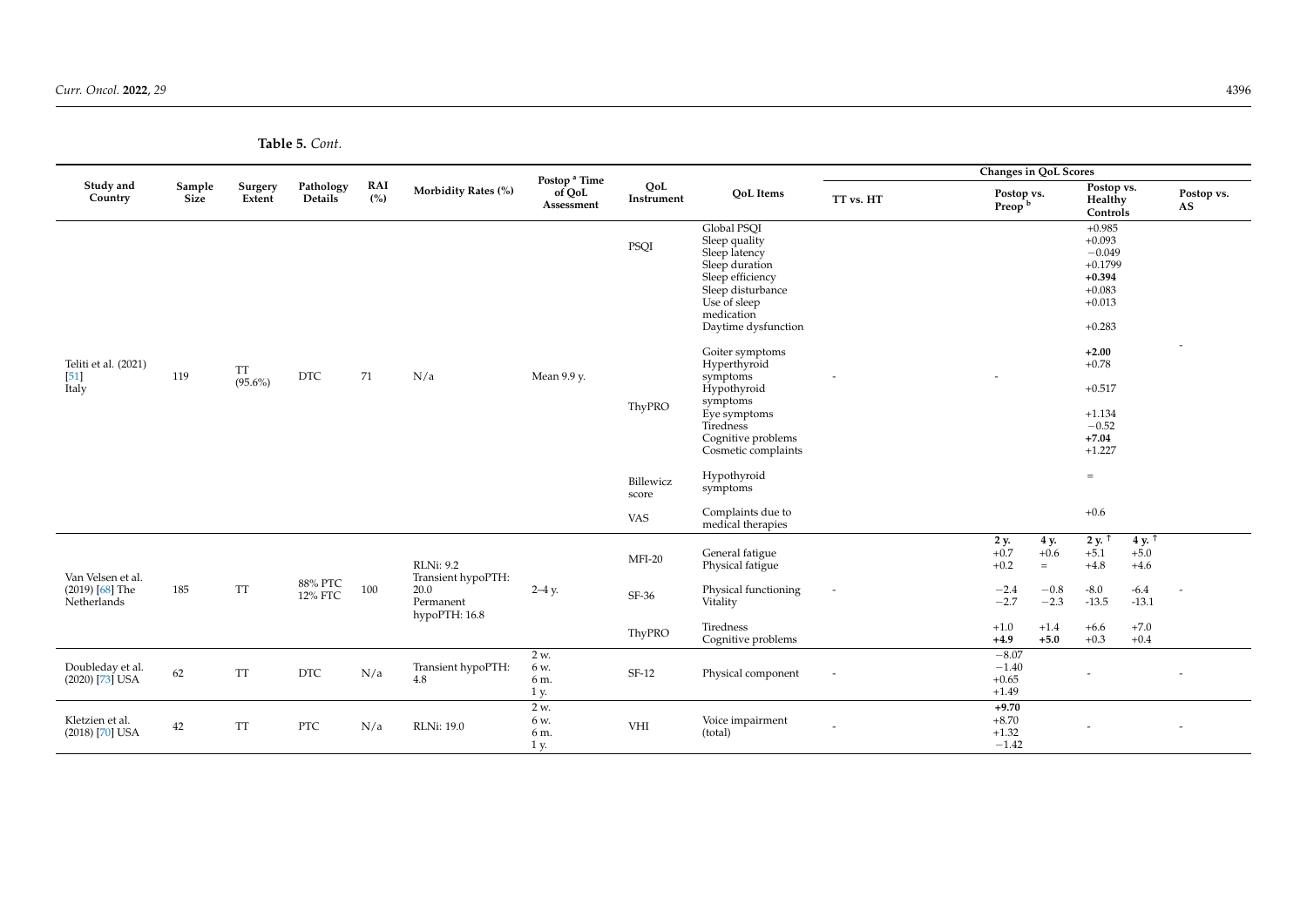|                                    |                       |                   |                      |                   |                                                                                                                                                                   | Postop <sup>a</sup> Time |                                          |                                                                                                                                                                                                                                                                                                                                                                       |                                                                                                                                                                                                                                                                                                                                                                                                                  |                                                                                                                                                                                                                                                                                                                                                                                                              | <b>Changes in QoL Scores</b>     |                                   |                          |
|------------------------------------|-----------------------|-------------------|----------------------|-------------------|-------------------------------------------------------------------------------------------------------------------------------------------------------------------|--------------------------|------------------------------------------|-----------------------------------------------------------------------------------------------------------------------------------------------------------------------------------------------------------------------------------------------------------------------------------------------------------------------------------------------------------------------|------------------------------------------------------------------------------------------------------------------------------------------------------------------------------------------------------------------------------------------------------------------------------------------------------------------------------------------------------------------------------------------------------------------|--------------------------------------------------------------------------------------------------------------------------------------------------------------------------------------------------------------------------------------------------------------------------------------------------------------------------------------------------------------------------------------------------------------|----------------------------------|-----------------------------------|--------------------------|
| Study and<br>Country               | Sample<br><b>Size</b> | Surgery<br>Extent | Pathology<br>Details | <b>RAI</b><br>(%) | Morbidity Rates (%)                                                                                                                                               | of QoL<br>Assessment     | QoL<br>Instrument                        | <b>QoL</b> Items                                                                                                                                                                                                                                                                                                                                                      | TT vs. HT                                                                                                                                                                                                                                                                                                                                                                                                        |                                                                                                                                                                                                                                                                                                                                                                                                              | Postop vs.<br>Preop <sup>b</sup> | Postop vs.<br>Healthy<br>Controls | Postop vs.<br>AS         |
| Chen et al. (2021)<br>$[65]$ China | 427<br>365            | HT<br><b>TT</b>   | <b>DTC</b>           | 2.3<br>18.1       | Transient hypoPTH:<br>6.6<br><b>RLNi: 0.4</b><br>Transient<br>hoarseness: 21.1<br>Transient hypoPTH:<br>32.2<br><b>RLNi: 1.6</b><br>Transient<br>hoarseness: 30.8 | $1 m-1 y$ .              | <b>EORTC</b><br>QLC-C30<br>THYCA-<br>QoL | Physical functioning<br>Cognitive functioning<br>Fatigue<br>Nausea/vomiting<br>Pain<br>Dyspnoea<br>Sleep disturbances<br>Appetite loss<br>Constipation<br>Diarrhea<br>Neuromuscular<br>Voice<br>Concentration<br>Sympathetic<br>Throat/mouth<br>Sensory<br>Problems with scar<br>Feeling chilly<br>Tingling hands/feet<br>Weight gain<br>Headache<br>Decreased libido | 3 <sub>m</sub><br>1 <sub>m</sub><br>$-2.1$<br>$-2.7$<br>0.6<br>$-0.3$<br>3.2<br>2.97<br>$-0.03$<br>0.2<br>0.5<br>2.7<br>$-0.3$<br>$-0.4$<br>0.5<br>$-0.3$<br>$-0.03$<br>1.57<br>$-0.25$<br>$-0.1$<br>$-0.5$<br>$-0.4$<br>2.7<br>3.6<br>8.2<br>3.8<br>0.5<br>0.1<br>1.9<br>2.4<br>2.3<br>2.1<br>$-1.7$<br>$-0.5$<br>3.0<br>2.2<br>2.9<br>0.6<br>2.4<br>3.1<br>1.2<br>2.95<br>$-1.6$<br>$-0.5$<br>$-3.9$<br>$-0.9$ | 1 y.<br>6 m<br>$-0.1$<br>0.2<br>1.98<br>1.8<br>$-0.7$<br>$-1.7$<br>0.02<br>$-0.2$<br>0.05<br>0.8<br>$-1.1$<br>1.0<br>$-0.5$<br>$-3.2$<br>0.15<br>$-1.1$<br>$-0.4$<br>$-0.6$<br>0.05<br>0.2<br>0.1<br>1.1<br>0.1<br>$-0.9$<br>$-1.4$<br>$-1.6$<br>1.7<br>0.9<br>$-0.45$<br>$-0.2$<br>$-1.1$<br>$-0.45$<br>1.5<br>0.9<br>$-0.9$<br>0.4<br>1.1<br>$-0.4$<br>0.05<br>$-2.5$<br>$-1.8$<br>$-0.6$<br>$-2.3$<br>1.0 |                                  | $\overline{\phantom{a}}$          | $\overline{\phantom{a}}$ |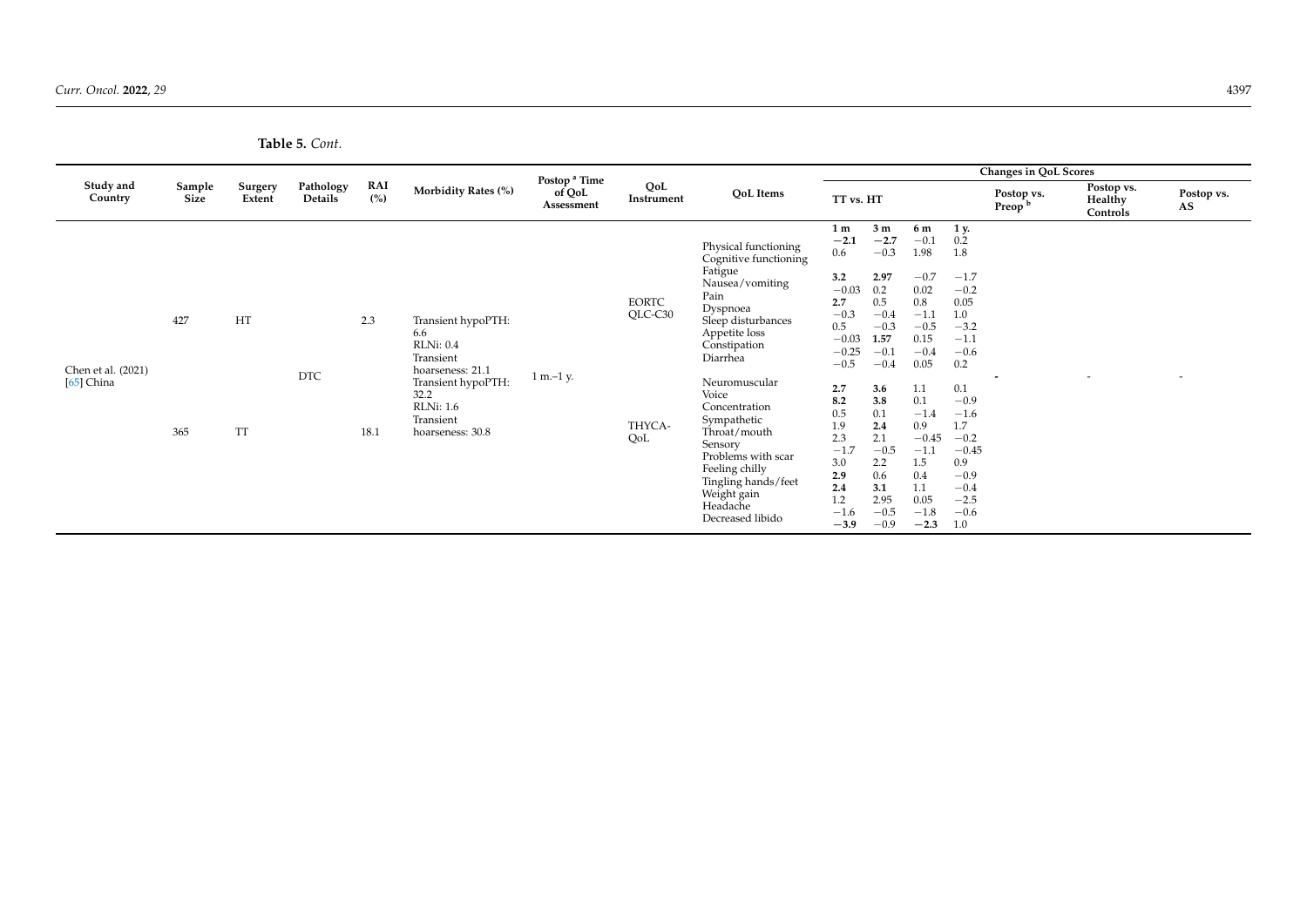|                                      |                |                   |                                                                    |                |                                                   | Postop <sup>a</sup> Time |                               |                                                                                                                                                                                                          |                                                                                                                      | Changes in QoL Scores            |                                   |                          |
|--------------------------------------|----------------|-------------------|--------------------------------------------------------------------|----------------|---------------------------------------------------|--------------------------|-------------------------------|----------------------------------------------------------------------------------------------------------------------------------------------------------------------------------------------------------|----------------------------------------------------------------------------------------------------------------------|----------------------------------|-----------------------------------|--------------------------|
| Study and<br>Country                 | Sample<br>Size | Surgery<br>Extent | Pathology<br>Details                                               | RAI<br>(%)     | Morbidity Rates (%)                               | of QoL<br>Assessment     | QoL<br>Instrument             | <b>QoL</b> Items                                                                                                                                                                                         | TT vs. HT                                                                                                            | Postop vs.<br>Preop <sup>1</sup> | Postop vs.<br>Healthy<br>Controls | Postop vs.<br>AS         |
|                                      | 59             | HT                | 47.5%<br><b>PTC</b><br>52.5%<br>FVPTC <sup>e</sup>                 | $\overline{0}$ | Permanent<br>hypoPTH: 0.0<br>Persistent RLNi: 0.0 |                          | EORTC<br>QLC-C30              | Physical functioning<br>Cognitive functioning<br>Fatigue<br>Nausea/vomiting<br>Pain<br>Dyspnoea<br>Sleep disturbances<br>Appetite loss<br>Constipation<br>Diarrhea                                       | $+0.1$<br>$+6.5$<br>$-4.2$<br>$+1.2$<br>$+2.0$<br>$+0.3$<br>$-8.4$<br>$-0.5$<br>$-0.6$<br>$+0.3$                     |                                  |                                   |                          |
| Bongers et al.<br>(2019) [52] Canada | 211            | <b>TT</b>         | 33.6%<br><b>PTC</b><br>65.4%<br><b>FVPTC</b><br>0.9%<br><b>FTC</b> | 43.6           | Permanent<br>hypoPTH: 6.2<br>Persistent RLNi: 0.0 | $0.9 - 12.7$ y.          | <b>EORTC</b><br>QLQ-<br>THY34 | Fatigue<br>Neck discomfort<br>Voice concerns<br>Hair problems<br>Swallowing<br>Dry mouth<br>Temperature<br>intolerance<br>Restlessness<br>Shoulder function<br>Joint pain<br>Tingling/numbness<br>Cramps | $-5.0$<br>$-2.8$<br>$+0.4$<br>$+2.5$<br>$+1.5$<br>$+0.6$<br>$-6.2$<br>$-1.1$<br>$-1.7$<br>$+4.2$<br>$+0.2$<br>$+3.8$ | $\overline{\phantom{a}}$         | $\overline{\phantom{a}}$          | $\overline{\phantom{a}}$ |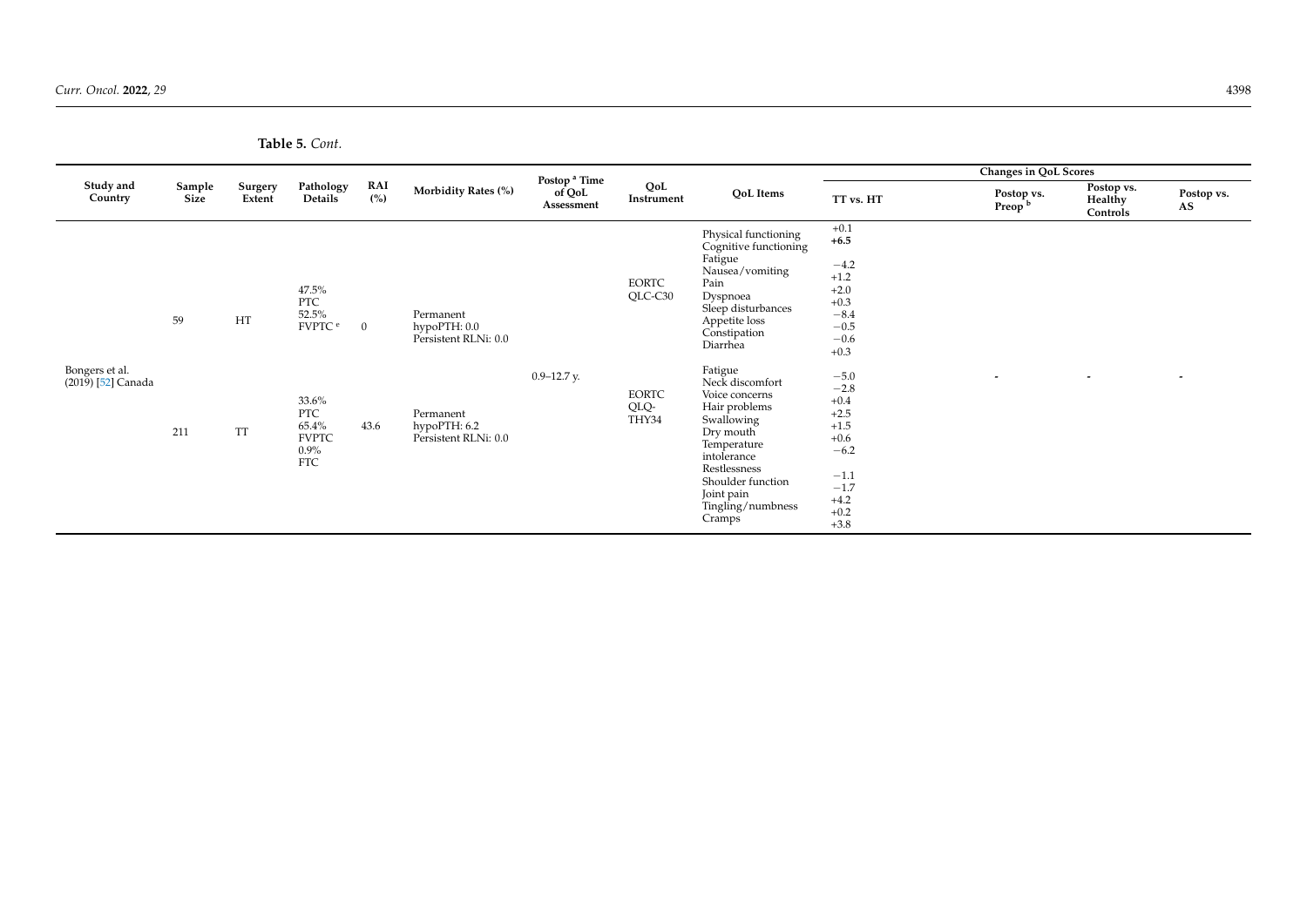|                                                                                                            |                |                   |                      |                |                                      | Postop <sup>a</sup> Time            |                   |                                                                                                                                                                                                 |                                                                                                                        | Changes in QoL Scores            |                                   |                  |
|------------------------------------------------------------------------------------------------------------|----------------|-------------------|----------------------|----------------|--------------------------------------|-------------------------------------|-------------------|-------------------------------------------------------------------------------------------------------------------------------------------------------------------------------------------------|------------------------------------------------------------------------------------------------------------------------|----------------------------------|-----------------------------------|------------------|
| Study and<br>Country<br>34<br>Lan et al. (2021)<br>$[57]$<br>China<br>Lan et al. (2020)<br>$[56]$<br>China | Sample<br>Size | Surgery<br>Extent | Pathology<br>Details | RAI<br>(%)     | Morbidity Rates (%)                  | of QoL<br>Assessment                | QoL<br>Instrument | <b>QoL</b> Items                                                                                                                                                                                | TT vs. HT                                                                                                              | Postop vs.<br>Preop <sup>b</sup> | Postop vs.<br>Healthy<br>Controls | Postop vs.<br>AS |
|                                                                                                            |                |                   |                      |                |                                      |                                     | SF-36             | Bodily pain<br>Physical functioning<br>Vitality                                                                                                                                                 | $-9$<br>$=$ .<br>$-5$                                                                                                  |                                  |                                   |                  |
|                                                                                                            | 35             | HT<br><b>TT</b>   | <b>PTMC</b>          | $\overline{0}$ | <b>RLNi: 0.0</b><br><b>RLNi: 8.6</b> | $0-45$ m.                           | THYCA-<br>QoL     | Neuromuscular<br>Voice<br>Concentration<br>Sympathetic<br>Throat/mouth<br>Sensory<br>Problems with scar<br>Feeling chilly<br>Tingling hands/feet<br>Weight gain<br>Headache<br>Decreased libido | $+11$<br>$\equiv$<br>$\equiv$<br>$+16$<br>$\equiv$<br>$-8$<br>$+33$<br>$\equiv$<br>$\equiv$<br>$+16$<br>$-17$<br>$-33$ |                                  |                                   |                  |
|                                                                                                            |                |                   |                      |                |                                      |                                     | FoP-Q-SF          | Physical health                                                                                                                                                                                 | $=$ .                                                                                                                  |                                  |                                   |                  |
|                                                                                                            |                |                   |                      |                |                                      |                                     | SF-36             | Bodily pain<br>Physical functioning<br>Vitality                                                                                                                                                 | $-3.34$<br>$-2.39$<br>$-11.8$                                                                                          |                                  |                                   |                  |
|                                                                                                            | 18<br>16       | HT<br><b>TT</b>   | <b>PTMC</b>          | N/a            | <b>RLNi: 5.9</b>                     | Mean 20.29 m.                       | THYCA-<br>QoL     | Neuromuscular<br>Voice<br>Concentration<br>Sympathetic<br>Throat/mouth<br>Sensory<br>Problems with scar<br>Feeling chilly<br>Tingling hands/feet<br>Weight gain<br>Headache                     | $+4.09$<br>$-7.18$<br>$+5.79$<br>$+7.87$<br>$-2.78$<br>$+4.16$<br>$+9.49$<br>$-0.93$<br>$+4.63$<br>$+6.25$<br>$+3.47$  |                                  |                                   |                  |
|                                                                                                            |                |                   |                      |                | FoP-Q-SF                             | Decreased libido<br>Physical health | $-4.4$<br>$+0.28$ |                                                                                                                                                                                                 |                                                                                                                        |                                  |                                   |                  |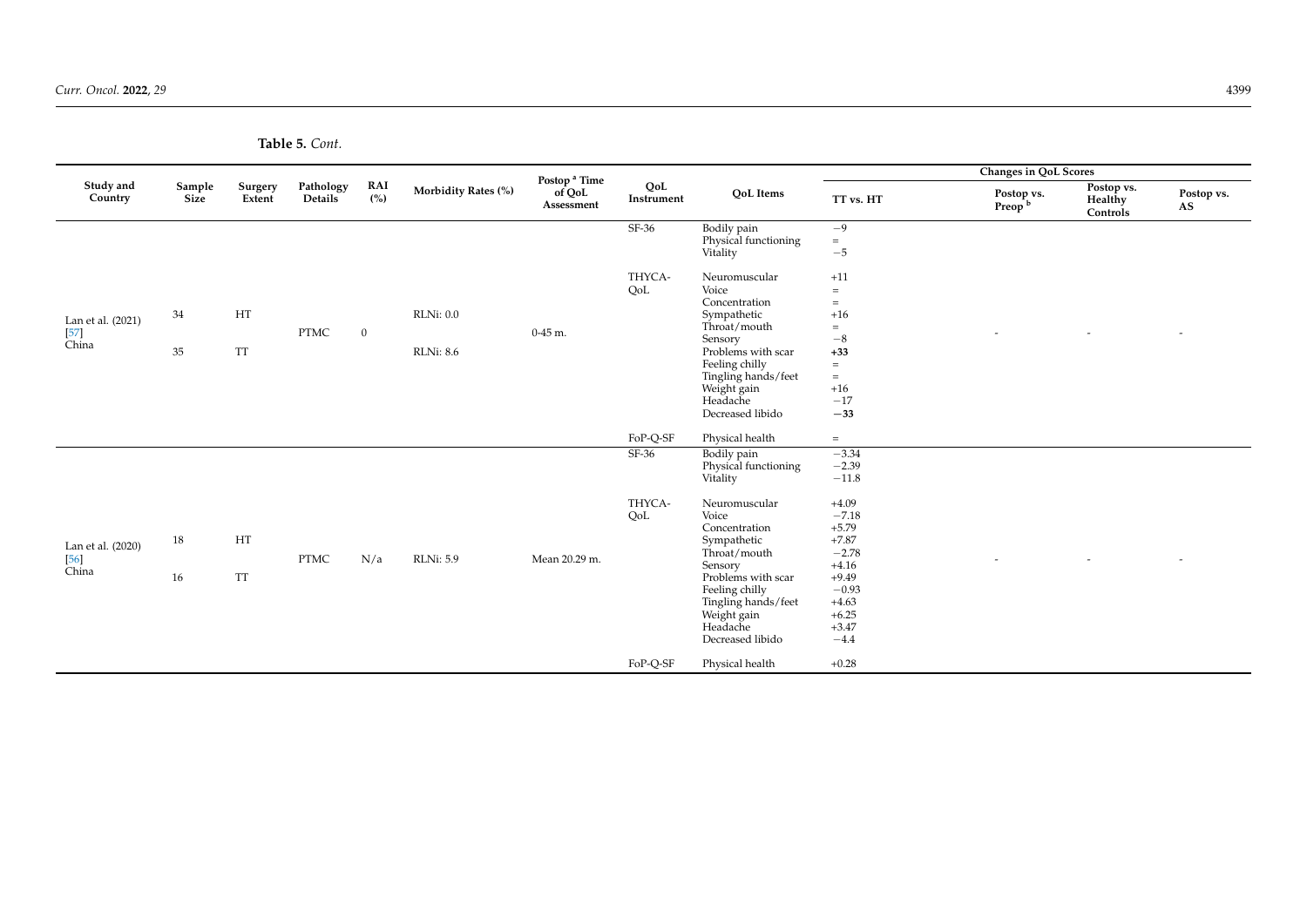|                                                                                                                                                                                                |                |                   |                                            |                |                                                                                                                                                                         |                                                     |                         |                                                                                                                                                                                                 |                                                                                                                          | Changes in QoL Scores            |                                   |                                                                                          |
|------------------------------------------------------------------------------------------------------------------------------------------------------------------------------------------------|----------------|-------------------|--------------------------------------------|----------------|-------------------------------------------------------------------------------------------------------------------------------------------------------------------------|-----------------------------------------------------|-------------------------|-------------------------------------------------------------------------------------------------------------------------------------------------------------------------------------------------|--------------------------------------------------------------------------------------------------------------------------|----------------------------------|-----------------------------------|------------------------------------------------------------------------------------------|
| Study and<br>Country<br>42<br>Mlees et al. (2022)<br>$[59]$<br>Egypt<br>40<br>34<br>Van Gerwen et al.<br>$(2021)$ $[62]$ USA<br>24<br>19<br>Zhang et al. (2020)<br>$[64]$<br>China<br>8<br>238 | Sample<br>Size | Surgery<br>Extent | Pathology<br>Details                       | RAI<br>(%)     | Morbidity Rates (%)                                                                                                                                                     | Postop <sup>a</sup> Time<br>of QoL<br>Assessment    | QoL<br>Instrument       | OoL Items                                                                                                                                                                                       | TT vs. HT                                                                                                                | Postop vs.<br>Preop <sup>b</sup> | Postop vs.<br>Healthy<br>Controls | Postop vs.<br>AS                                                                         |
|                                                                                                                                                                                                |                | HT<br><b>TT</b>   | Minimally<br>invasive<br><b>FTC</b>        | N/a            | Transient hypoPTH:<br>2.4<br>Transient hypoPTH:<br>12.5<br>Permanent<br>hypoPTH: 2.5<br>Temporary RLNi:<br>7.5<br>Persistent RLNi: 2.5<br>Seroma: 7.5<br>Infection: 5.0 | 12 m.                                               | SF-36                   | Bodily pain<br>Physical functioning<br>Vitality                                                                                                                                                 | $-2.8$<br>$-1.8$<br>$-5.3$                                                                                               |                                  |                                   |                                                                                          |
|                                                                                                                                                                                                |                | HT<br><b>TT</b>   | 84.4%<br><b>PTC</b><br>15.5%<br><b>FTC</b> | $\overline{0}$ | N/a                                                                                                                                                                     | $2 - 20$ y.                                         | <b>EORTC</b><br>QLC-C30 | Physical functioning<br>Cognitive functioning<br>Fatigue<br>Nausea/vomiting<br>Pain<br>Dyspnoea<br>Insomnia<br>Appetite loss<br>Constipation<br>Diarrhea                                        | $-6.8$<br>3.6<br>3.6<br>1.1<br>7.6<br>9.1<br>9.6<br>$-0.8$<br>5.5<br>$-2.9$                                              |                                  |                                   |                                                                                          |
|                                                                                                                                                                                                |                | HT<br>TT          | <b>PTMC</b>                                | N/a            | Persistent RLNi: 2.5<br>Permanent<br>hypoPTH: 0.0<br>Persistent RLNi: 7.1<br>Permanent<br>hypoPTH: 7.1                                                                  | Median: 63.6 m.                                     | THYCA-<br>QoL           | Neuromuscular<br>Voice<br>Concentration<br>Sympathetic<br>Throat/mouth<br>Sensory<br>Problems with scar<br>Feeling chilly<br>Tingling hands/feet<br>Weight gain<br>Headache<br>Decreased libido | $=$<br>$+0.72$<br>$=$ .<br>$-0.13$<br>$-0.14$<br>$+0.05$<br>$-0.32$<br>$-0.21$<br>$-0.11$<br>$-0.16$<br>$+0.14$<br>$=$ . |                                  |                                   |                                                                                          |
| Moon et al. (2020)<br>$[67]$<br>South Korea                                                                                                                                                    | 79<br>500      | HT<br>TT<br>AS    | <b>PTMC</b>                                | N/a            | N/a                                                                                                                                                                     | 6 m.<br>1 <sub>y</sub><br>$1.5 y$ .<br>$\geq$ 2. Y. | KT-QoL                  | Physical subscale                                                                                                                                                                               | $-0.6$<br>$-0.4$<br>$-0.5$<br>0.004                                                                                      |                                  |                                   | HT<br>TT<br>$-0.7$<br>$-1.3$<br>$-0.9$<br>$-0.5$<br>$-1.5$<br>$-1.1$<br>$-0.5$<br>$-0.5$ |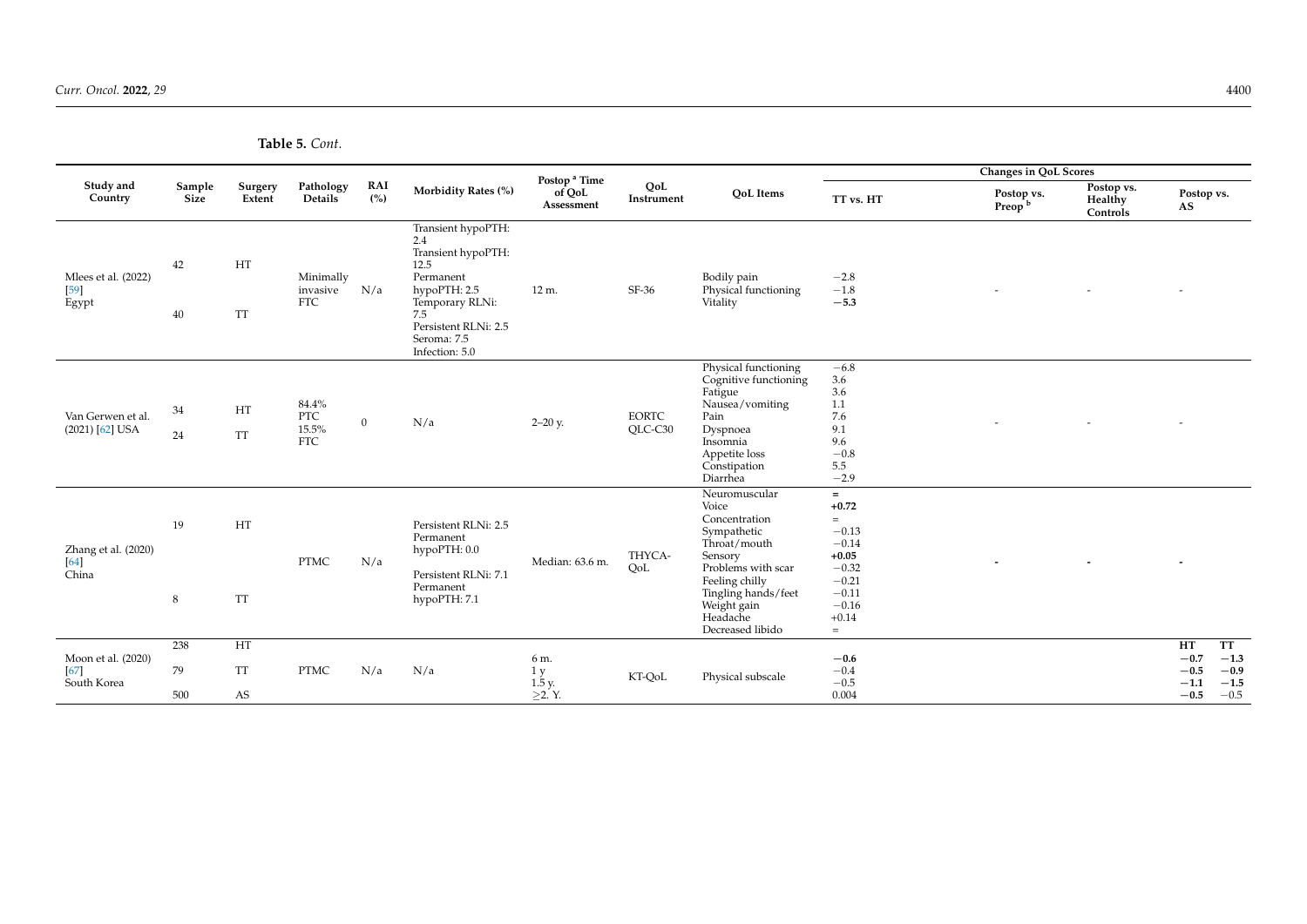**Study and Country Sample Size Surgery Extent Pathology Details RAI**<br>(%) **(%) Morbidity Rates (%) Postop <sup>a</sup> Time of QoL Assessment QoL Instrument QoL Items Changes in QoL Scores TT vs. HT Postop vs. Preop <sup>b</sup> Postop vs. Healthy Controls Postop vs. AS** Nakamura et al. (2020) [\[60\]](#page-35-22) Japan 17 32 298 HT TT AS PTMC N/a Temporary RLNi: 6 Persistent RLNi: 0 Transient hypoPTH: 33 Permanent hypoPTH: 4 - 64–130 m. (mean: 84 m.) THYCA-QoL Neuromuscular Voice Concentration Sympathetic Throat/mouth Sensory Problems with scar Feeling chilly Tingling hands/feet Weight gain Headache Decreased libido −11  $-17$ −33 +17 = = = = = +33 +33 = - - **HT** +11 **+17 +33** = = = **=** = = = = = **TT** = **=** = +17 = = **=** = = **+33** +33  $=$ Jeon et al. (2019) [\[54\]](#page-34-32) South Korea 148 43 HT AS PTMC 0 Transient hypoPTH: 1.4 - 14.2–53.0 m. SF-12 THYCA-QoL Bodily pain Physical functioning Vitality Neuromuscular Voice Concentration Sympathetic Throat/mouth Sensory Problems with scar Feeling chilly Tingling hands/feet Weight gain Headache Decreased libido - - -  $-12.04$ −2.05  $-0.94$ **+5.72** +2.95 **+5.03** +4.99 **+5.98** +1.18 **+9.12 +4.87** +4.17  $+5.08$ +2.90 −**9.27 Psychological health component** Crevanna et al. (2003) [\[53\]](#page-34-24) Austria 150 51 (subgroup) TT DTC 100 RLNi: 3.3<br>HypoPTH: 16.6  $0-23$  y.<br>(mean: 5.5 y.)  $\mathsf{S}F\text{-}36$  Mental health  $\mathsf{S}F\text{-}36$  and  $\mathsf{S}F\text{-}36$ **<1 y.** −**8.14 0–23 y.**<br>−2.46 - Hoftijzer et al. (2007) [\[18\]](#page-33-23) **Netherlands** 153 TT DTC 100 N/a 0.3–41.8 y. MFI-20 HADS SDQ Reduced motivation Mental fatigue Anxiety Depression Anxiety + depression Somatization - - **+1.38 +1.61 +1.48 +0.75 +2.23 +4.27** Karapanou et al.<br>(2012) [55] Greece المسلم المسلم المسلم المسلم المسلم المسلم المسلم المسلم المسلم المسلم المسلم المسلم المسلم المسلم المسلم المسل<br>(2012) [\[55\]](#page-34-25) Greece 60 TT PTC 100 N/a 2–6 m. SF-36 Mental health - - - - - - - - - - - - - +2.46 -Li et al. (2020) [\[58\]](#page-34-26)<br>China China 174 TT DTC 100 N/a 1 y. SF-36 Mental Health - - <sup>−</sup>**10.2** -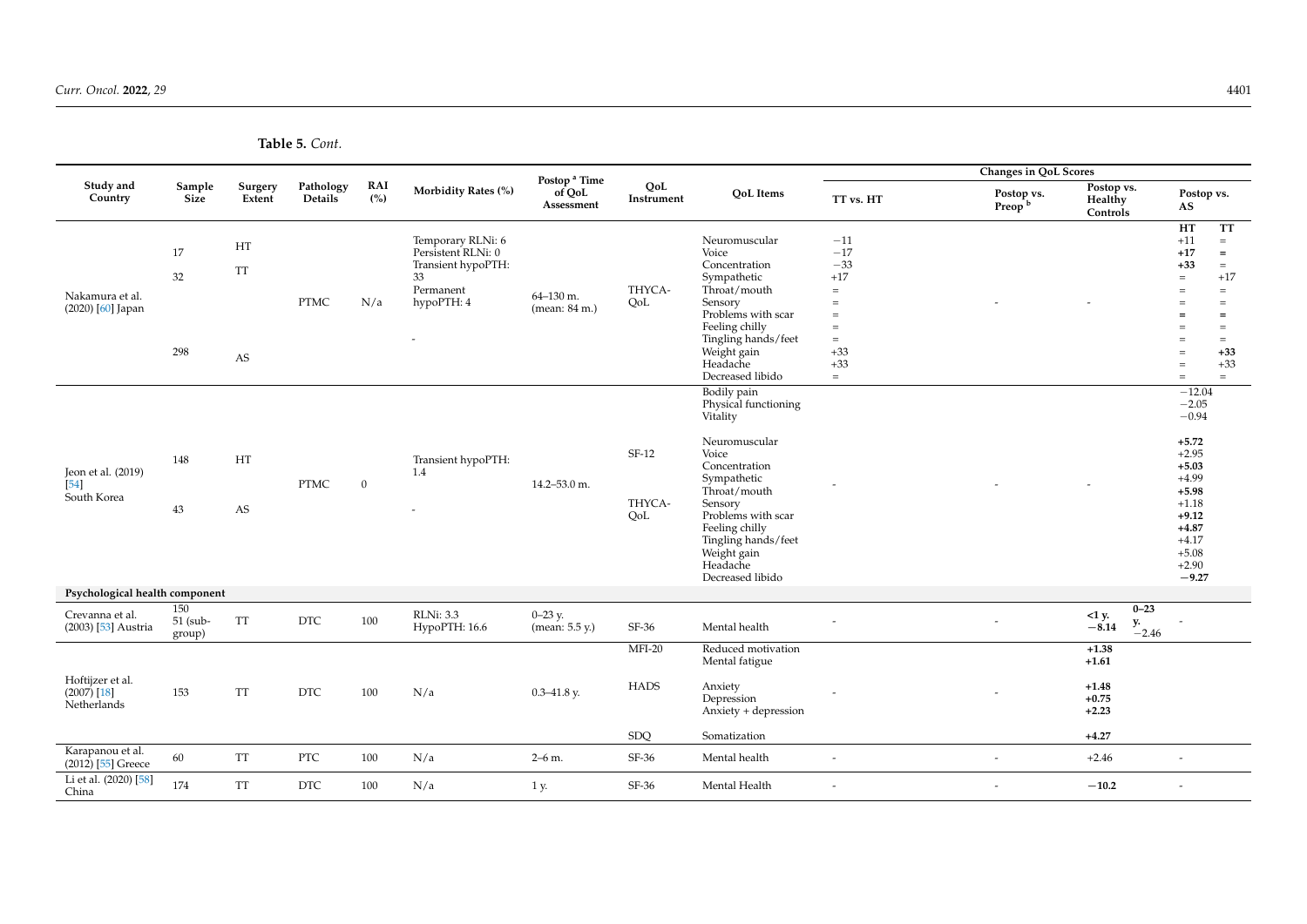|                                                   |                       |                         |                                           |            |                                                            |                                                  |                         |                                                        |                          |                |                   |                    |                                          | Changes in QoL Scores |                                   |                  |                  |
|---------------------------------------------------|-----------------------|-------------------------|-------------------------------------------|------------|------------------------------------------------------------|--------------------------------------------------|-------------------------|--------------------------------------------------------|--------------------------|----------------|-------------------|--------------------|------------------------------------------|-----------------------|-----------------------------------|------------------|------------------|
| Study and<br>Country                              | Sample<br><b>Size</b> | Surgery<br>Extent       | Pathology<br><b>Details</b>               | RAI<br>(%) | Morbidity Rates (%)                                        | Postop <sup>a</sup> Time<br>of QoL<br>Assessment | QoL<br>Instrument       | <b>QoL</b> Items                                       | TT vs. HT                |                |                   |                    | Postop vs.<br>Preop <sup>b</sup>         |                       | Postop vs.<br>Healthy<br>Controls |                  | Postop vs.<br>AS |
|                                                   |                       |                         |                                           |            |                                                            |                                                  | SF-36                   | Mental Health                                          |                          |                |                   |                    |                                          |                       | $\equiv$                          |                  |                  |
| Nies et al. (2017)<br>[61]<br>Netherlands         | 67                    | <b>TT</b>               | <b>DTC</b>                                | 97         | Permanent<br>hypoPTH: 25.4<br>RLNi: 14.9                   | $5-44.7$ y.<br>(mean 17.8 y.)                    | $MFI-20$                | Reduced motivation<br>Mental fatigue                   | $\overline{a}$           |                |                   |                    |                                          |                       | $=$<br>$+2$                       |                  |                  |
|                                                   |                       |                         |                                           |            |                                                            |                                                  | <b>HADS</b>             | Anxiety<br>Depression                                  |                          |                |                   |                    |                                          |                       | $+1$<br>$=$ $\,$                  |                  |                  |
| Pelttari et al.<br>(2009) [34] Finland            | 341                   | <b>TT</b><br>$(98.8\%)$ | 94.5%<br><b>PTC</b><br>5.5%<br><b>FTC</b> | 84.5       | <b>RLNi: 1.4</b><br>Permanent<br>hypoPTH: 1.7              | $5-19.5$ y.<br>(mean 12.4 y.)                    | 15D<br>instrument       | Mental function<br>Depression<br><b>Distress</b>       |                          |                |                   |                    |                                          |                       | $+0.003$<br>$-0.014$<br>$-0.023$  |                  |                  |
| Teliti et al. (2021)<br>$[51]$<br>Italy           | 119                   | TT<br>$(95.6\%)$        | <b>DTC</b>                                | 71         | N/a                                                        | Mean 9.9 v.                                      | ThyPRO <sup>8</sup>     | Anxiety<br>Depressivity<br>Emotional<br>susceptibility | $\overline{\phantom{a}}$ |                |                   |                    |                                          |                       | $+0.407$<br>$+0.554$<br>$+0.38$   |                  |                  |
|                                                   |                       |                         |                                           |            | <b>RLNi: 9.2</b>                                           |                                                  | MFI-20                  | Mental fatigue                                         |                          |                |                   |                    | $2 y. +0.7$                              | $4y. +0.4$            | $2 y. 7 + 4.7$                    | $4y.†+4.4$       |                  |
| Van Velsen et al.<br>$(2019)$ [68]<br>Netherlands | 185                   | <b>TT</b>               | 88% PTC<br>12% FTC                        | 100        | Transient hypoPTH:<br>20.0<br>Permanent                    | $2-4$ y.                                         | $SF-36$                 | Mental health                                          | $\overline{\phantom{a}}$ |                |                   |                    | $+1.5$                                   | $+2.6$                | $-8.6$                            | $-7.5$           | $\sim$           |
|                                                   |                       |                         |                                           |            | hypoPTH: 16.8                                              |                                                  | ThyPRO                  | Anxiety<br>Depressivity                                |                          |                |                   |                    | $-13.1$<br>$-5.8$                        | $-13.8$<br>$-5.9$     | $+0.6$<br>$-2.9$                  | $-0.1$<br>$-3.0$ |                  |
| Doubleday et al.<br>$(2020)$ [73] USA             | 62                    | <b>TT</b>               | <b>DTC</b>                                | N/a        | Transient hypoPTH:<br>4.8                                  | 2 w.<br>6 w.<br>6 m.<br>1 y.                     | SF-12                   | Mental health<br>component                             |                          |                |                   |                    | $+5.04$<br>$+3.58$<br>$+3.61$<br>$+4.84$ |                       |                                   |                  |                  |
|                                                   | 427                   | HT                      |                                           | 2.3        | Transient hypoPTH:<br>6.6<br><b>RLNi: 0.4</b><br>Transient |                                                  | <b>EORTC</b><br>OLC-C30 | <b>Emotional</b> function                              | 1 m.<br>$-3.2$           | 3 m.<br>$-0.9$ | 6 m.<br>1.0       | 1 y.<br>$-0.6$     |                                          |                       |                                   |                  |                  |
| Chen et al. (2021)<br>$[65]$ China                |                       |                         | <b>DTC</b>                                |            | hoarseness: 21.1<br>Transient hypoPTH:<br>32.2             | $1 m - 1 y$ .                                    | THYCA-<br>QoL           | Psychological<br>symptoms                              | 2.3                      | 0.5            | $-1.1$            | $-0.45$            |                                          |                       |                                   |                  |                  |
|                                                   | 365                   | <b>TT</b>               |                                           | 18.1       | <b>RLNi: 1.6</b><br>Transient<br>hoarseness: 30.8          |                                                  | <b>HADS</b>             | Anxiety<br>Depression                                  | 0.6<br>0.4               | 0.4<br>0.3     | $-0.05$<br>$-0.1$ | $0.1\,$<br>$-0.15$ |                                          |                       |                                   |                  |                  |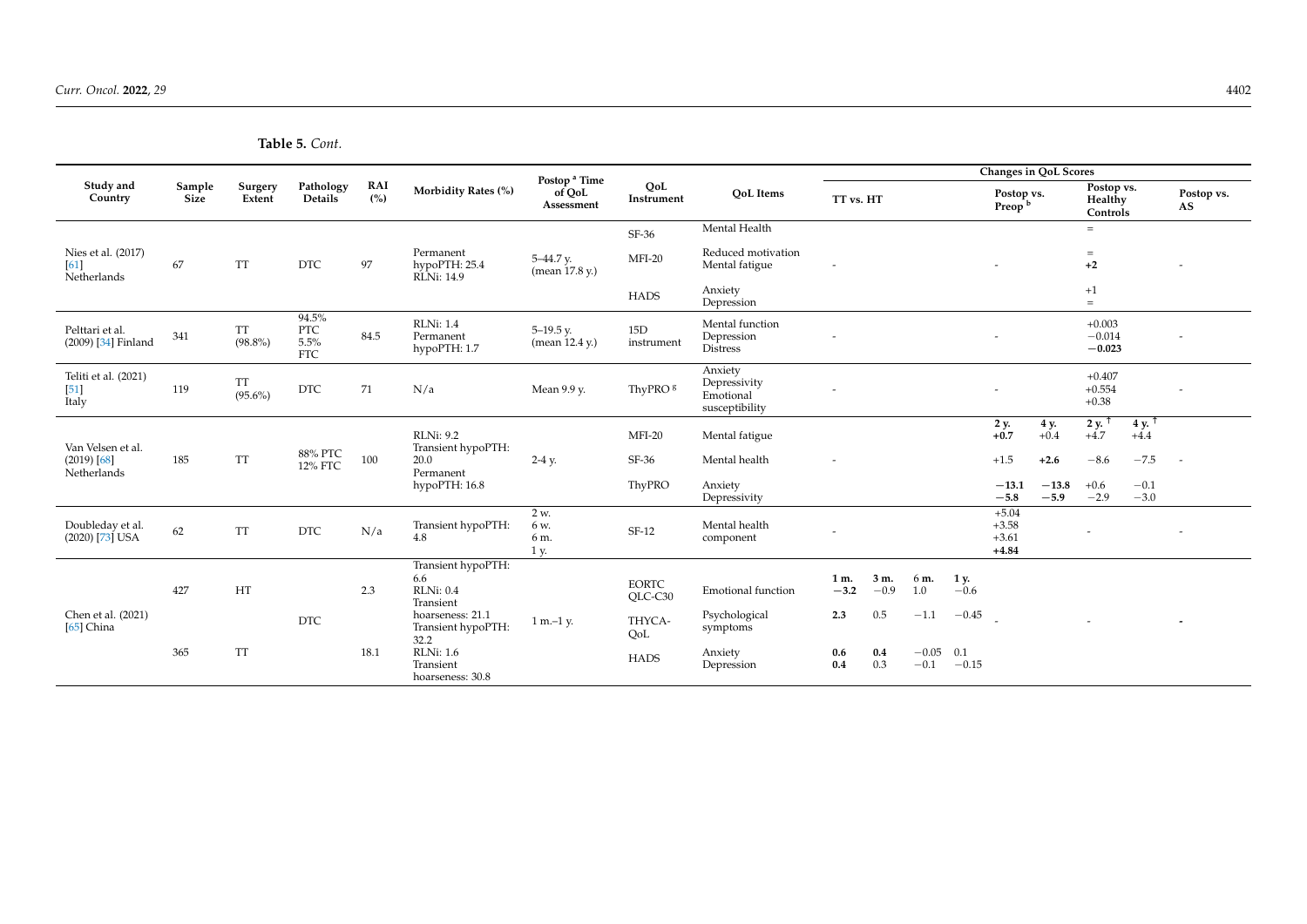|                                                                                                                                                                            |                |                   |                                                                       |                   |                                                                                                                                                                         |                                                  |                                                          |                                                                                                                                                   |                                                                             | Changes in QoL Scores            |                                   |                  |
|----------------------------------------------------------------------------------------------------------------------------------------------------------------------------|----------------|-------------------|-----------------------------------------------------------------------|-------------------|-------------------------------------------------------------------------------------------------------------------------------------------------------------------------|--------------------------------------------------|----------------------------------------------------------|---------------------------------------------------------------------------------------------------------------------------------------------------|-----------------------------------------------------------------------------|----------------------------------|-----------------------------------|------------------|
| Study and<br>Country<br>59<br>Bongers et al.<br>(2019) [52] Canada<br>Lan et al. (2021)<br>34<br>$[57]$<br>China<br>35<br>18<br>Lan et al. (2020)<br>$[56]$<br>China<br>16 | Sample<br>Size | Surgery<br>Extent | Pathology<br>Details                                                  | <b>RAI</b><br>(%) | Morbidity Rates (%)                                                                                                                                                     | Postop <sup>a</sup> Time<br>of QoL<br>Assessment | QoL<br>Instrument                                        | <b>QoL</b> Items                                                                                                                                  | TT vs. HT                                                                   | Postop vs.<br>Preop <sup>b</sup> | Postop vs.<br>Healthy<br>Controls | Postop vs.<br>AS |
|                                                                                                                                                                            |                | HT                | 47.5%<br><b>PTC</b><br>52.5%<br>FVPTC <sup>e</sup>                    | $\mathbf{0}$      | Permanent<br>hypoPTH: 0.0<br>Persistent RLNi: 0.0                                                                                                                       |                                                  | <b>EORTC</b><br>QLC-C30<br><b>EORTC</b><br>QLQ-<br>THY34 | <b>Emotional functioning</b><br>Body image altered<br>Fear<br>Worry                                                                               | $+3.8$<br>$-5.5$<br>$-5.2$<br>$-7.9$                                        |                                  |                                   |                  |
|                                                                                                                                                                            | 211            | <b>TT</b>         | 33.6%<br><b>PTC</b><br>65.4%<br><b>FVPTC</b><br>$0.9\%$<br><b>FTC</b> | 43.6              | Permanent<br>hypoPTH: 6.2<br>Persistent RLNi: 0.0                                                                                                                       | $0.9 - 12.7$ y.                                  | ASC                                                      | Cancer worry<br>Future test worry<br>New cancer worry<br>Recurrence worry<br>General health worry<br>Death worry<br>Health worry<br>Overall worry | $-0.7$<br>$-0.2$<br>$-0.2$<br>$-0.3$<br>$-0.4$<br>$=$ .<br>$-0.3$<br>$-1.1$ |                                  |                                   |                  |
|                                                                                                                                                                            |                | HT                |                                                                       |                   | <b>RLNi: 0.0</b>                                                                                                                                                        |                                                  | SF-36                                                    | Mental health                                                                                                                                     | $-10$                                                                       |                                  |                                   |                  |
|                                                                                                                                                                            |                | <b>TT</b>         | <b>PTMC</b>                                                           | $\mathbf{0}$      | <b>RLNi: 8.6</b>                                                                                                                                                        | $0 - 45$ m.                                      | THYCA-<br>QoL                                            | Psychological                                                                                                                                     | $+8$                                                                        |                                  |                                   |                  |
|                                                                                                                                                                            |                | HT                |                                                                       |                   |                                                                                                                                                                         |                                                  | SF-36                                                    | Mental health                                                                                                                                     | $-2.58$                                                                     |                                  |                                   |                  |
|                                                                                                                                                                            |                | <b>TT</b>         | <b>PTMC</b>                                                           | N/a               | <b>RLNi: 5.9</b>                                                                                                                                                        | Mean 20.29 m.                                    | THYCA-<br>QoL                                            | Psychological                                                                                                                                     | $+12.8$                                                                     |                                  |                                   |                  |
| Mlees et al. (2022)<br>$[59]$<br>Egypt                                                                                                                                     | 42<br>40       | HT<br><b>TT</b>   | Minimally<br>invasive<br><b>FTC</b>                                   | N/a               | Transient hypoPTH:<br>2.4<br>Transient hypoPTH:<br>12.5<br>Permanent<br>hypoPTH: 2.5<br>Temporary RLNi:<br>7.5<br>Persistent RLNi: 2.5<br>Seroma: 7.5<br>Infection: 5.0 | 12 m.                                            | SF-36                                                    | Mental health                                                                                                                                     | $-4.1$                                                                      |                                  |                                   |                  |
| Van Gerwen et al.<br>$(2021)$ [62] USA                                                                                                                                     | 34<br>24       | HT<br><b>TT</b>   | 84.4%<br><b>PTC</b><br>15.5%<br><b>FTC</b>                            | $\mathbf{0}$      | N/a                                                                                                                                                                     | $2 - 20$ y.                                      | <b>EORTC</b><br>OLC-C30                                  | <b>Emotional functioning</b>                                                                                                                      | $-5.4$                                                                      |                                  |                                   |                  |
| Yanf et al. (2022)                                                                                                                                                         | 86             | HT                | <b>PTC</b>                                                            | N/a               | N/a                                                                                                                                                                     | $<1$ w.-1 mo.                                    | <b>STAI</b>                                              |                                                                                                                                                   |                                                                             |                                  |                                   |                  |
| [63] China                                                                                                                                                                 | 263            | <b>TT</b>         |                                                                       |                   |                                                                                                                                                                         |                                                  |                                                          | State anxiety                                                                                                                                     | 1.39                                                                        |                                  |                                   |                  |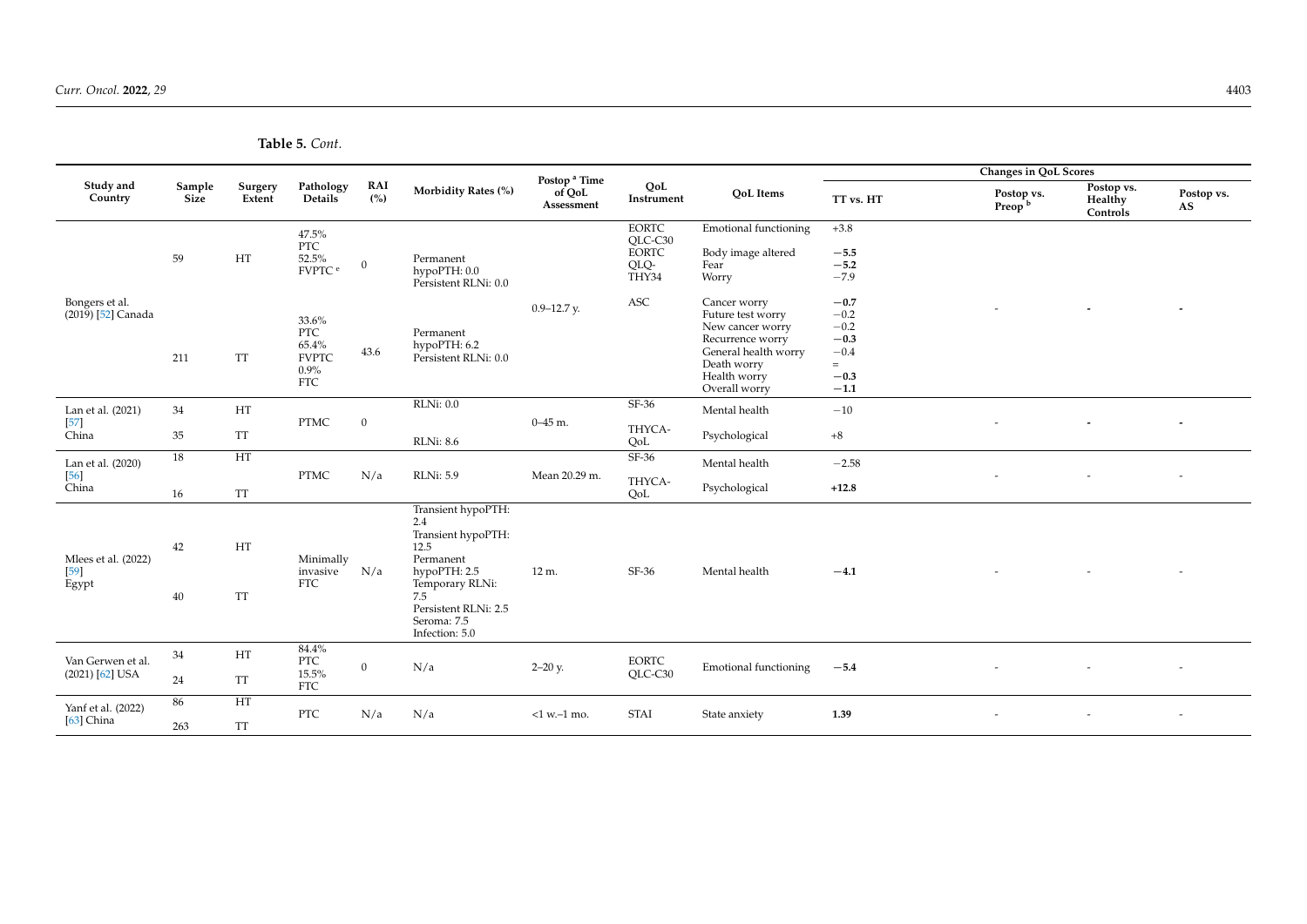|                                                  |                           |                   |                      |                   |                                                                                                        | Postop <sup>a</sup> Time     |                              |                                                                                                                                     |                            | Changes in QoL Scores            |                                           |                                                   |                            |
|--------------------------------------------------|---------------------------|-------------------|----------------------|-------------------|--------------------------------------------------------------------------------------------------------|------------------------------|------------------------------|-------------------------------------------------------------------------------------------------------------------------------------|----------------------------|----------------------------------|-------------------------------------------|---------------------------------------------------|----------------------------|
| Study and<br>Country                             | Sample<br>Size            | Surgery<br>Extent | Pathology<br>Details | <b>RAI</b><br>(%) | Morbidity Rates (%)                                                                                    | of QoL<br>Assessment         | QoL<br>Instrument            | OoL Items                                                                                                                           | TT vs. HT                  | Postop vs.<br>Preop <sup>b</sup> | Postop vs.<br>Healthy<br>Controls         | AS                                                | Postop vs.                 |
| Zhang et al. (2020)<br>$[64]$<br>China           | 19<br>8                   | HT<br><b>TT</b>   | <b>PTMC</b>          | N/a               | Persistent RLNi: 2.5<br>Permanent<br>hypoPTH: 0.0<br>Persistent RLNi: 7.1<br>Permanent<br>hypoPTH: 7.1 | Median: 63.6 m.              | THYCA-<br>QoL                | Psychological<br>problems                                                                                                           | $-0.22$                    |                                  |                                           |                                                   |                            |
| Moon et al. (2020)                               | 238                       | HT                |                      |                   |                                                                                                        |                              |                              |                                                                                                                                     | $-0.4$                     |                                  |                                           | HT<br>$-0.4$                                      | TT<br>$-0.8$               |
| $[67]$<br>South Korea                            | 79                        | <b>TT</b>         | <b>PTMC</b>          | N/a               | N/a                                                                                                    | 6 m.<br>1y<br>$1.5 y$ .      | KT-QoL                       | Mental health subscale                                                                                                              | $-0.4$<br>$-0.7$           |                                  |                                           | $-0.3$<br>$-0.5$                                  | $-0.7$<br>$-1.2$           |
|                                                  | 500<br>17                 | AS<br>HT          |                      |                   |                                                                                                        | $\geq$ 2 y.                  |                              |                                                                                                                                     | 0.11                       |                                  |                                           | $-0.2$                                            | $-0.1$                     |
| Nakamura et al.<br>(2020) [60] Japan             | 32                        | <b>TT</b>         | <b>PTMC</b>          | N/a               | Temporary RLNi: 6<br>Persistent RLNi: 0<br>Transient hypoPTH:<br>33<br>Permanent<br>hypoPTH: 4         | 64-130 m.<br>(mean: 84 m.)   | THYCA-<br>QoL<br><b>HADS</b> | Psychological<br>Anxiety<br>Depression                                                                                              | $\equiv$<br>$^{-1}$<br>$=$ |                                  |                                           | HT<br>$+9$<br>$+2$<br>+2                          | TT<br>$+9$<br>$+1$<br>$+2$ |
|                                                  | 298                       | AS                |                      |                   |                                                                                                        |                              |                              | Total                                                                                                                               | $-1$                       |                                  |                                           | $+3$                                              | $+2$                       |
| Jeon et al. (2019)<br>$[54]$<br>South Korea      | 148                       | HT                | <b>PTMC</b>          | $\mathbf{0}$      | Transient hypoPTH:<br>1.4                                                                              | 14.2 m.-53.0 m.              | SF-12<br>THYCA-<br>QoL       | Mental health<br>Psychological<br>Affective reactions                                                                               |                            |                                  |                                           | $-1.01$<br>$+2.57$<br>$-0.05$                     |                            |
|                                                  | 43                        | AS                |                      |                   |                                                                                                        |                              | FoP                          | Coping with anxiety                                                                                                                 |                            |                                  |                                           | $-0.11$                                           |                            |
| Social functioning component                     |                           |                   |                      |                   |                                                                                                        |                              |                              |                                                                                                                                     |                            |                                  |                                           |                                                   |                            |
| Crevanna et al.<br>(2003) [53] Austria           | 150<br>51 (sub-<br>group) | <b>TT</b>         | <b>DTC</b>           | 100               | <b>RLNi: 3.3</b><br>HypoPTH: 16.6                                                                      | $0 - 23$ y.<br>(mean 5.5 y.) | SF-36                        | Role limitations due to<br>emotional health<br>Role limitations due to<br>physical health<br>Social functioning and<br>interactions |                            |                                  | $<1 y$ .<br>$-30.2$<br>$-18.3$<br>$-9.19$ | $0 - 23$<br>у.<br>$-16.39$<br>$-10.92$<br>$-3.19$ |                            |
| Hoftijzer et al.<br>$(2007)$ [18]<br>Netherlands | 153                       | TT                | <b>DTC</b>           | 100               | N/a                                                                                                    | $0.3 - 41.8$ y.              | SF-36                        | Role limitations due to<br>emotional health<br>Role limitations due to<br>physical health<br>Social functioning and<br>interactions |                            |                                  | $-2.71$<br>$-8.03$<br>$-6.97$             |                                                   |                            |
|                                                  |                           |                   |                      |                   |                                                                                                        |                              | MFI-20                       | Reduced activity                                                                                                                    |                            |                                  | $+1.61$                                   |                                                   |                            |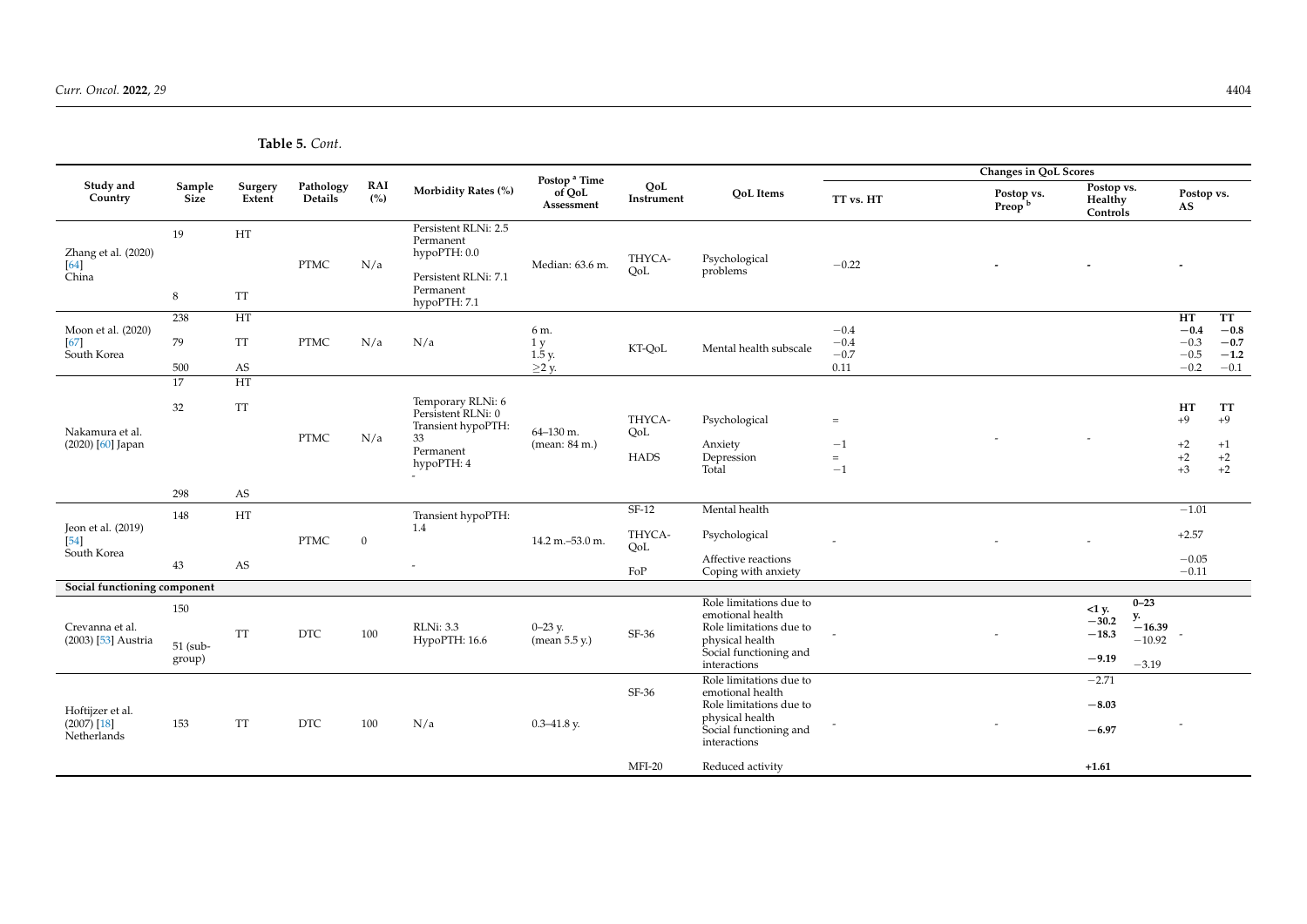|                                                    |                |                   |                                           |                   |                                                                                        | Postop <sup>a</sup> Time      |                     |                                                                                                                     | <b>Changes in QoL Scores</b> |                 |               |             |                                  |                  |                                   |                            |                          |
|----------------------------------------------------|----------------|-------------------|-------------------------------------------|-------------------|----------------------------------------------------------------------------------------|-------------------------------|---------------------|---------------------------------------------------------------------------------------------------------------------|------------------------------|-----------------|---------------|-------------|----------------------------------|------------------|-----------------------------------|----------------------------|--------------------------|
| Study and<br>Country                               | Sample<br>Size | Surgery<br>Extent | Pathology<br>Details                      | <b>RAI</b><br>(%) | Morbidity Rates (%)                                                                    | of QoL<br>Assessment          | QoL<br>Instrument   | <b>QoL</b> Items                                                                                                    | TT vs. HT                    |                 |               |             | Postop vs.<br>Preop <sup>b</sup> |                  | Postop vs.<br>Healthy<br>Controls |                            | Postop vs.<br>AS         |
| Karapanou et al.<br>$(2012)$ [55] Greece           | 60             | <b>TT</b>         | <b>PTC</b>                                | 100               | N/a                                                                                    | $2-6$ m.                      | SF-36               | Role limitations due to<br>emotional health<br>Role limitations due to<br>physical health<br>Social functioning and |                              |                 |               |             |                                  |                  | $-7.22$<br>$-11.25$               |                            | $\overline{\phantom{a}}$ |
|                                                    |                |                   |                                           |                   |                                                                                        |                               |                     | interactions                                                                                                        |                              |                 |               |             |                                  |                  | $-9.17$                           |                            |                          |
| Li et al. (2020) [58]                              | 174            | <b>TT</b>         | <b>DTC</b>                                | 100               | N/a                                                                                    | 1 y.                          | SF-36               | Role limitations due to<br>emotional health<br>Role limitations due to                                              |                              |                 |               |             |                                  |                  | $-10.0$<br>$-7.1$                 |                            |                          |
| China                                              |                |                   |                                           |                   |                                                                                        |                               |                     | physical health<br>Social functioning and<br>interactions                                                           |                              |                 |               |             |                                  |                  | $-7.6$                            |                            |                          |
| Nies et al. (2017)                                 |                |                   |                                           |                   | Permanent                                                                              | $5 - 44.7$ y                  | SF-36               | Role limitations due to<br>emotional health<br>Role limitations due to<br>physical health                           |                              |                 |               |             |                                  |                  | $=$<br>$=$                        |                            |                          |
| [61]<br>Netherlands                                | 67             | <b>TT</b>         | <b>DTC</b>                                | 97                | hypoPTH: 25.4<br>RLNi: 14.9                                                            | (mean 17.8 y.)                |                     | Social functioning and<br>interactions                                                                              |                              |                 |               |             |                                  |                  | $-12$                             |                            |                          |
|                                                    |                |                   |                                           |                   |                                                                                        |                               | $MFI-20$            | Reduced activity                                                                                                    |                              |                 |               |             |                                  |                  | $=$ $\,$                          |                            |                          |
| Pelttari et al.<br>(2009) [34] Finland             | 341            | TT<br>$(98.8\%)$  | 94.5%<br><b>PTC</b><br>5.5%<br><b>FTC</b> | 84.5              | <b>RLNi: 1.4</b><br>Permanent<br>hypoPTH: 1.7                                          | $5-19.5$ v.<br>(mean 12.4 y.) | 15D<br>instrument   | Usual activities                                                                                                    |                              |                 |               |             |                                  |                  | $+0.004$                          |                            |                          |
| Teliti et al. (2021)<br>$\left[51\right]$<br>Italy | 119            | TT<br>$(95.6\%)$  | <b>DTC</b>                                | 71                | N/a                                                                                    | Mean 9.9 y.                   | ThyPRO <sup>8</sup> | Social life impairment<br>Daily life impairment<br>Sex life impairment                                              |                              |                 |               |             | $\overline{\phantom{a}}$         |                  | $+0.074$<br>$+1.199$<br>$+0.825$  |                            |                          |
| Van Velsen et al.<br>$(2019)$ [68]                 | 185            | <b>TT</b>         | 88% PTC                                   | 100               | <b>RLNi: 9.2</b><br>Transient hypoPTH:<br>20.0                                         | $2 - 4$ y.                    | SF-36               | Social functioning                                                                                                  |                              |                 |               |             | $2 y. +3.2$                      | 4 y.<br>$+3.6$   | 2 y. $\uparrow$<br>$-16.8$        | 4 y. $\uparrow$<br>$-16.4$ |                          |
| Netherlands                                        |                |                   | 12% FTC                                   |                   | Permanent<br>hypoPTH: 16.8                                                             |                               | ThyPRO              | Social life impairment<br>Daily life impairment                                                                     |                              |                 |               |             | $-0.9$<br>$-2.3$                 | $-1.5$<br>$-3.0$ | N/a<br>N/a                        | N/a<br>N/a                 |                          |
|                                                    | 427            | HT                |                                           | 2.3               | Transient hypoPTH:<br>6.6<br><b>RLNi: 0.4</b><br>Transient hoarseness:                 |                               | <b>EORTC</b>        | Role function                                                                                                       | 1 m.<br>$-2.8$               | 3 m.<br>$-2.96$ | 6 m.<br>1.1   | 1 y.<br>1.1 |                                  |                  |                                   |                            |                          |
| Chen et al. (2021)<br>$[65]$ China                 | 365            | <b>TT</b>         | <b>DTC</b>                                | 18.1              | 21.1<br>Transient hypoPTH:<br>32.2<br><b>RLNi: 1.6</b><br>Transient<br>hoarseness:30.8 | $1 m-1 y$ .                   | OLC-C30             | Social function<br>Financial difficulties                                                                           | $-3.7$<br>2.3                | $-2.9$<br>3.8   | $-0.9$<br>2.5 | 1.4<br>0.5  |                                  |                  |                                   |                            |                          |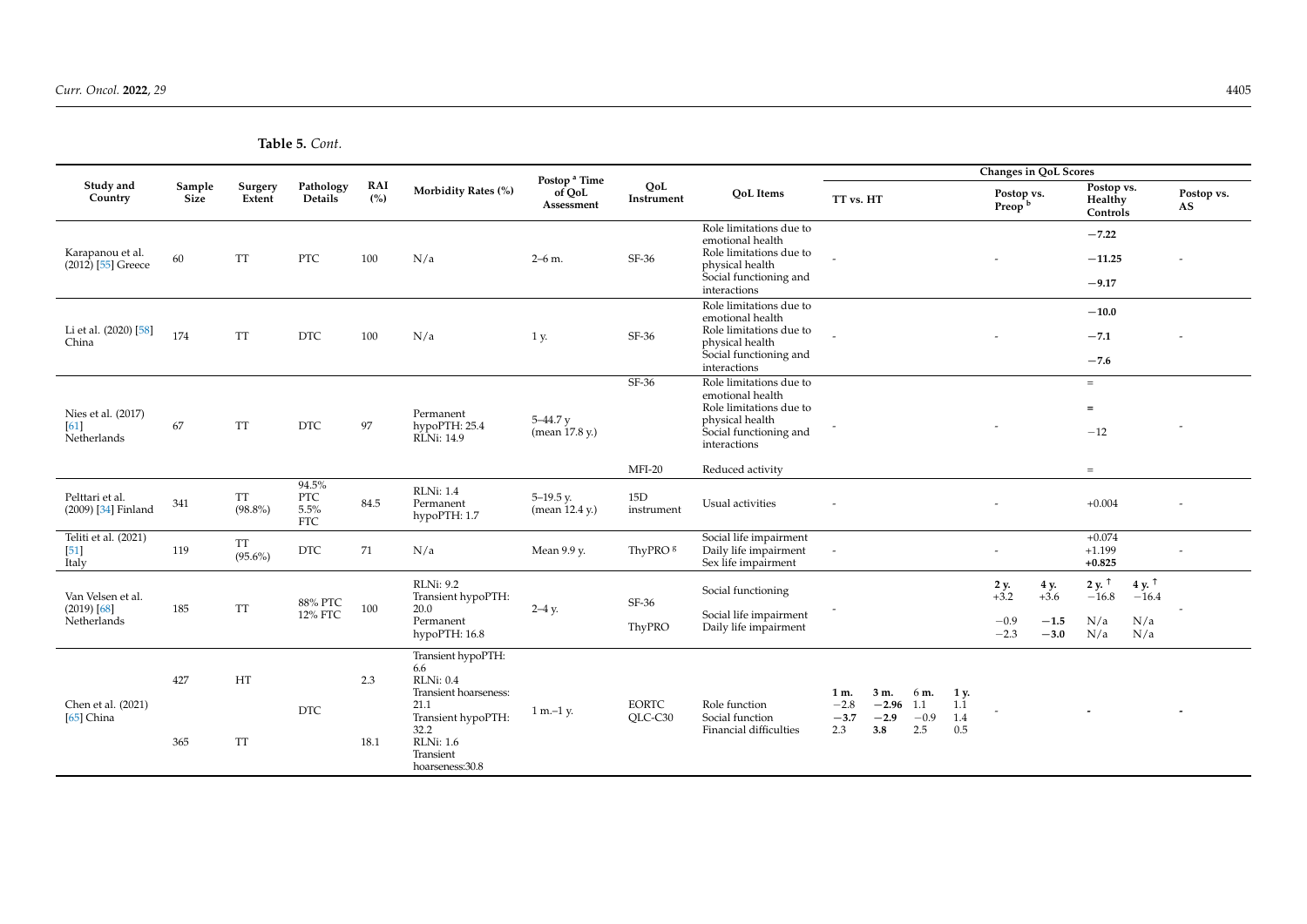|                                        |                |                   |                                                                                                            |                      |                                                                                                                                                                         | Postop <sup>a</sup> Time |                                                          |                                                                                                                                                      |                                                 | Changes in QoL Scores            |                                   |                  |
|----------------------------------------|----------------|-------------------|------------------------------------------------------------------------------------------------------------|----------------------|-------------------------------------------------------------------------------------------------------------------------------------------------------------------------|--------------------------|----------------------------------------------------------|------------------------------------------------------------------------------------------------------------------------------------------------------|-------------------------------------------------|----------------------------------|-----------------------------------|------------------|
| Study and<br>Country                   | Sample<br>Size | Surgery<br>Extent | Pathology<br><b>Details</b>                                                                                | RAI<br>(%)           | Morbidity Rates (%)                                                                                                                                                     | of QoL<br>Assessment     | QoL<br>Instrument                                        | <b>QoL</b> Items                                                                                                                                     | TT vs. HT                                       | Postop vs.<br>Preop <sup>b</sup> | Postop vs.<br>Healthy<br>Controls | Postop vs.<br>AS |
| Bongers et al.<br>(2019) [52] Canada   | 59<br>211      | HT<br><b>TT</b>   | 47.5%<br>PTC<br>52.5%<br>FVPTC <sup>e</sup><br>33.6%<br>PTC<br>65.4%<br><b>FVPTC</b><br>0.9%<br><b>FTC</b> | $\mathbf{0}$<br>43.6 | Permanent<br>hypoPTH: 0.0<br>Persistent RLNi: 0.0<br>Permanent<br>hypoPTH: 6.2<br>Persistent RLNi: 0.0                                                                  | $0.9 - 12.7$ y.          | <b>EORTC</b><br>QLC-C30<br><b>EORTC</b><br>QLQ-<br>THY34 | Role functioning<br>Social functioning<br>Financial difficulties<br>Impact on job<br>Social support                                                  | $+2.6$<br>$+5.8$<br>$-4.8$<br>$-10.7$<br>$+6.7$ |                                  |                                   |                  |
| Lan et al. (2021)<br>$[57]$<br>China   | 34<br>35       | HT<br><b>TT</b>   | <b>PTMC</b>                                                                                                | $\overline{0}$       | <b>RLNi: 0.0</b><br><b>RLNi: 8.6</b>                                                                                                                                    | $0 - 45$ m.              | $SF-36$<br>FoP-Q-SF <sup>i</sup>                         | Role limitations due to<br>emotional health<br>Role limitations due to<br>physical health<br>Social functioning and<br>interactions<br>Social family | $-33$<br>$-50$<br>$-11$<br>$=$ $\,$             |                                  |                                   |                  |
| Lan et al. (2020)<br>$[56]$<br>China   | 18<br>16       | HT<br><b>TT</b>   | <b>PTMC</b>                                                                                                | N/a                  | <b>RLNi: 5.9</b>                                                                                                                                                        | Mean 20.3 m.             | SF-36<br>FoP-Q-SF                                        | Role limitations due to<br>emotional health<br>Role limitations due to<br>physical health<br>Social functioning and<br>interactions<br>Social family | $-22.4$<br>$-31.8$<br>$-10.3$<br>$+0.26$        |                                  |                                   |                  |
| Mlees et al. (2022)<br>$[59]$<br>Egypt | 42<br>40       | HT<br><b>TT</b>   | Minimally<br>invasive<br><b>FTC</b>                                                                        | N/a                  | Transient hypoPTH:<br>2.4<br>Transient hypoPTH:<br>12.5<br>Permanent<br>hypoPTH: 2.5<br>Temporary RLNi:<br>7.5<br>Persistent RLNi: 2.5<br>Seroma: 7.5<br>Infection: 5.0 | 12 m.                    | SF-36                                                    | Role limitations due to<br>emotional health<br>Role limitations due to<br>physical health<br>Social functioning and<br>interactions                  | $-5.6$<br>$-3.2$<br>$+1.9$                      |                                  |                                   |                  |
| Van Gerwen et al.<br>$(2021)$ [62] USA | 34<br>24       | HT<br><b>TT</b>   | 84.4%<br><b>PTC</b><br>15.5%<br><b>FTC</b>                                                                 | $\mathbf{0}$         | N/a                                                                                                                                                                     | $2 - 20$ y.              | <b>EORTC</b><br>QLC-C30                                  | Role functioning<br>Social functioning<br>Financial difficulties                                                                                     | $-8.4$<br>$-13.1$<br>11.6                       |                                  |                                   |                  |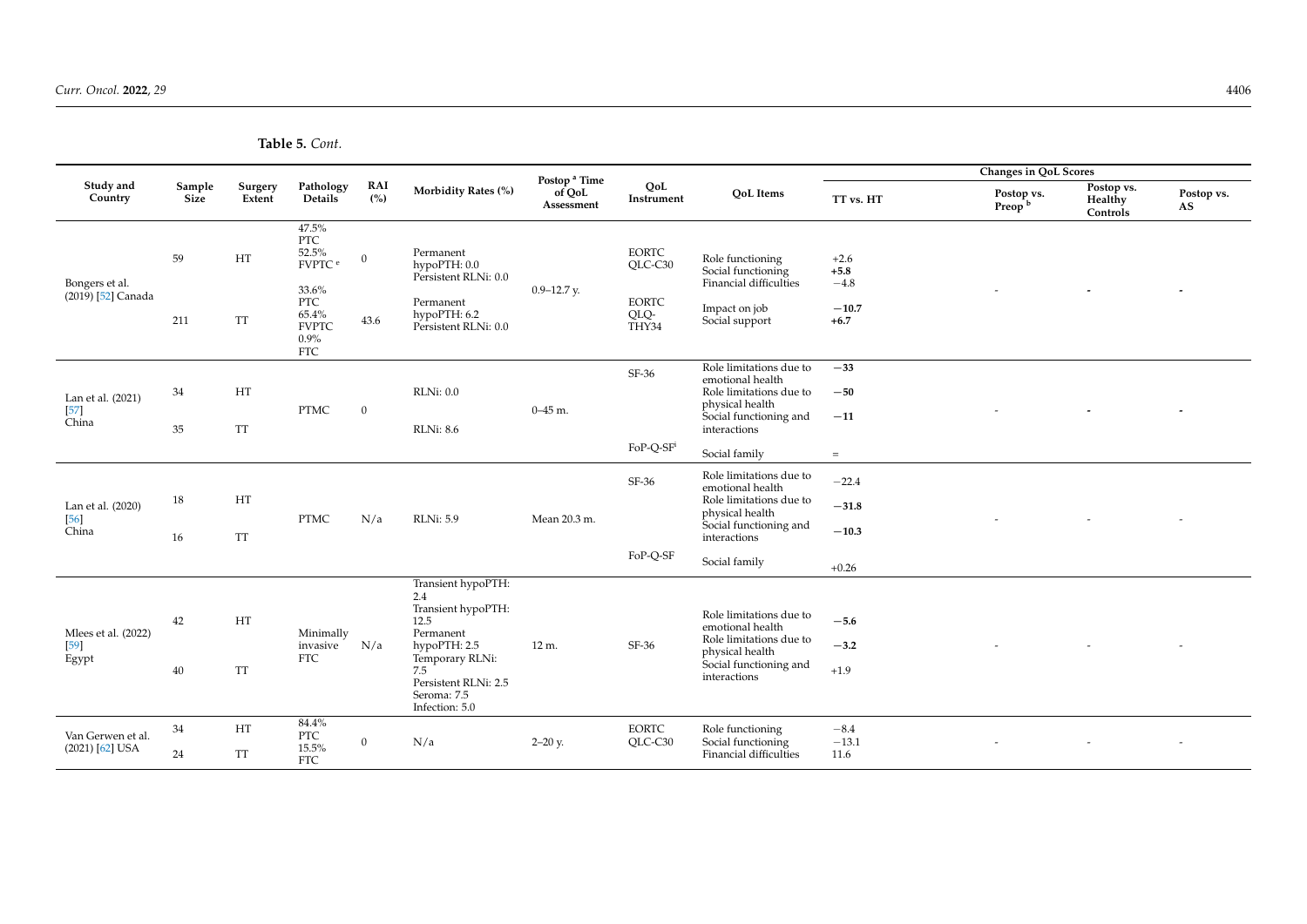|                                                  |                           |                         |                                |                   |                                                | Postop <sup>a</sup> Time        |                                    | <b>Changes in QoL Scores</b>                                                                                    |                            |                                            |                                                     |                                   |                               |                               |                        |
|--------------------------------------------------|---------------------------|-------------------------|--------------------------------|-------------------|------------------------------------------------|---------------------------------|------------------------------------|-----------------------------------------------------------------------------------------------------------------|----------------------------|--------------------------------------------|-----------------------------------------------------|-----------------------------------|-------------------------------|-------------------------------|------------------------|
| Study and<br>Country                             | Sample<br><b>Size</b>     | Surgery<br>Extent       | Pathology<br>Details           | <b>RAI</b><br>(%) | Morbidity Rates (%)                            | of QoL<br>Assessment            | QoL<br>Instrument                  | OoL Items                                                                                                       | TT vs. HT                  | Postop vs.<br>Preop <sup>b</sup>           |                                                     | Postop vs.<br>Healthy<br>Controls |                               | Postop vs.<br>AS              |                        |
| Moon et al. (2020)<br>$[67]$                     | 238<br>79                 | HT<br><b>TT</b>         | <b>PTMC</b>                    | N/a               | N/a                                            | 6 m.<br>1 <sub>y</sub>          | KT-QoL                             | Social subscale                                                                                                 | $-0.5$<br>$-0.7$<br>$-0.3$ |                                            |                                                     |                                   |                               | HT<br>$-0.7$<br>$-0.4$        | TT<br>$-1.2$<br>$-1.0$ |
| South Korea                                      | 500                       | AS                      |                                |                   |                                                | 1.5 <sub>V</sub><br>$\geq$ 2 y. |                                    |                                                                                                                 | 0.3                        |                                            |                                                     |                                   |                               | $-1.0$<br>$-0.7$              | $-1.3$<br>$-0.4$       |
| Jeon et al. (2019)<br>$[54]$                     | 148                       | HT                      | <b>PTMC</b>                    | $\mathbf{0}$      | Transient hypoPTH:<br>1.4                      | 14.2-53.0 m.                    | SF-12                              | Role limitations due to<br>emotional health<br>Role limitations due to<br>physical health<br>Social functioning |                            |                                            |                                                     |                                   |                               | $-3.09$<br>$-2.42$<br>$-2.17$ |                        |
| South Korea                                      | 43                        | $\mathbf{A}\mathbf{S}$  |                                |                   |                                                |                                 | $\rm FoP$                          | Partnership/family<br>Work<br>Loss of autonomy                                                                  |                            |                                            |                                                     |                                   |                               | $+0.03$<br>$+0.08$<br>$-0.14$ |                        |
| Global HrQoL                                     |                           |                         |                                |                   |                                                |                                 |                                    |                                                                                                                 |                            |                                            |                                                     |                                   |                               |                               |                        |
| Crevanna et al.<br>(2003) [53] Austria           | 150<br>51 (sub-<br>group) | <b>TT</b>               | <b>DTC</b>                     | 100               | <b>RLNi: 3.3</b><br>HypoPTH: 16.6              | $0 - 23$ y.<br>(mean 5.5 y.)    | SF-36                              | General health                                                                                                  |                            |                                            |                                                     | $<1 y$ .<br>$+0.5$                | $0 - 23$<br>у.<br>$+4.4$      |                               |                        |
| Hoftijzer et al.<br>$(2007)$ [18]<br>Netherlands | 153                       | <b>TT</b>               | <b>DTC</b>                     | 100               | N/a                                            | $0.3 - 41.8$ y.                 | SF-36                              | General health<br>Change in health                                                                              |                            |                                            |                                                     | $-5.75$<br>$-2.62$                |                               | $\overline{\phantom{a}}$      |                        |
| Karapanou et al.<br>$(2012)$ [55] Greece         | 60                        | <b>TT</b>               | <b>PTC</b>                     | 100               | N/a                                            | $2-6$ m.                        | SF-36                              | General health                                                                                                  | $\sim$                     | $\overline{\phantom{a}}$                   |                                                     | $-4.14$                           |                               | $\overline{\phantom{a}}$      |                        |
| Li et al. (2020) [58]<br>China                   | 174                       | TT                      | <b>DTC</b>                     | 100               | N/a                                            | 1 y.                            | SF-36                              | General health                                                                                                  | $\overline{a}$             | $\overline{\phantom{a}}$                   |                                                     | $-11.7$                           |                               | $\overline{\phantom{a}}$      |                        |
| Pelttari et al.<br>(2009) [34] Finland           | 341                       | <b>TT</b><br>$(98.8\%)$ | 95% PTC<br>5% FTC              | 84.5              | <b>RLNi: 1.4</b><br>Permanent<br>hypoPTH: 1.7  | $5-19.5$ y.<br>(mean 12.4 y.)   | 15D<br>instrument                  | Global score                                                                                                    |                            |                                            |                                                     | $-0.002$                          |                               |                               |                        |
| Van Velsen et al.<br>(2019) [68]                 | 185                       | <b>TT</b>               | 88% PTC<br>12% FTC             | 100               | <b>RLNi: 9.2</b><br>Transient hypoPTH:<br>20.0 | $2-4$ y.                        | SF-36                              | General health<br>perception                                                                                    |                            | 2 y.<br>$-0.5$                             | 4 y.<br>$-1.0$                                      | 2 y.<br>$-15.3$                   | 4 y. $^{\uparrow}$<br>$-15.8$ |                               |                        |
| Netherlands                                      |                           |                         |                                |                   | Permanent<br>hypoPTH: 16.8                     |                                 | ThyPRO                             | Composite score                                                                                                 |                            | $-1.7$                                     | $-2.5$                                              | N/a                               | N/a                           |                               |                        |
| Doubleday et al.<br>$(2020)$ [73] USA            | 62                        | <b>TT</b>               | <b>DTC</b>                     | N/a               | Transient hypoPTH:<br>4.8                      | 2 w.<br>6 w.<br>6 m.<br>1 y.    | <b>EORTC</b><br>OLC-C30            | Global scale                                                                                                    |                            | $-3.63$<br>$+0.65$<br>$+8.38$<br>$+11.6$   |                                                     |                                   |                               |                               |                        |
| Lubitz et al. (2017)<br>[66]<br><b>USA</b>       | 95                        | TT (96%)                | 74% PTC<br>16%<br><b>FVPTC</b> | 49                | HypoPTH: 5.0<br>Hematoma: 1.0<br>RLNi: 3.3     | $2 - 4$ w.<br>$6 - 12$ m.       | EQ5D-5L<br>$SF-6D$<br>HUI2<br>HUI3 | Global scores                                                                                                   |                            | $2 - 4$ w.<br>0.02<br>0.04<br>0.01<br>0.02 | $6 - 12$<br>m<br>$-0.00$<br>$-0.01$<br>0.01<br>0.02 |                                   |                               |                               |                        |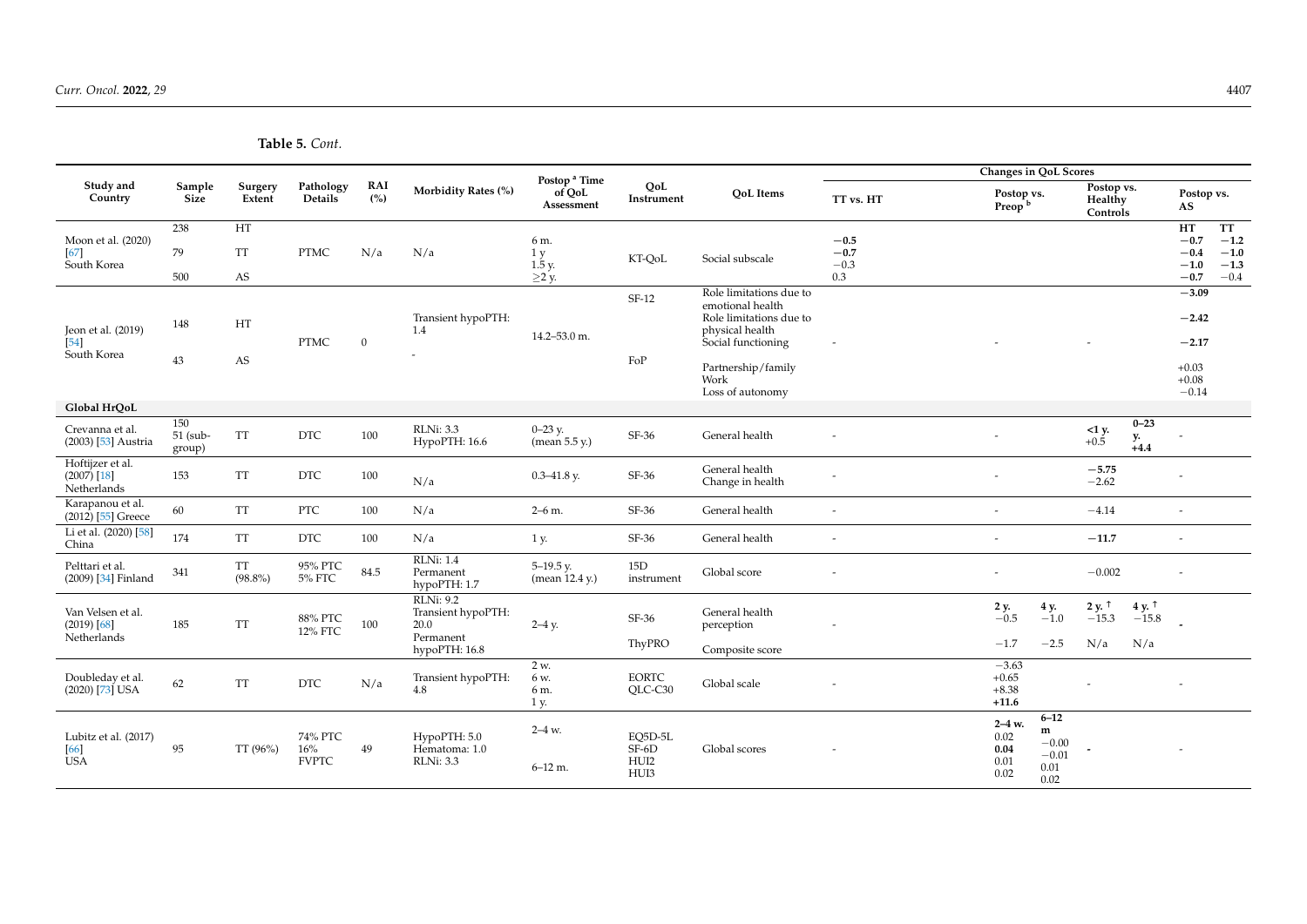|                                        |                |                                                          |                                                                    |                |                                                                                                                                                                         | Postop <sup>a</sup> Time |                         |                  |                                                    | Changes in QoL Scores            |                                   |                          |
|----------------------------------------|----------------|----------------------------------------------------------|--------------------------------------------------------------------|----------------|-------------------------------------------------------------------------------------------------------------------------------------------------------------------------|--------------------------|-------------------------|------------------|----------------------------------------------------|----------------------------------|-----------------------------------|--------------------------|
| Study and<br>Country                   | Sample<br>Size | Surgery<br>Extent                                        | Pathology<br><b>Details</b>                                        | RAI<br>(%)     | Morbidity Rates (%)                                                                                                                                                     | of QoL<br>Assessment     | QoL<br>Instrument       | <b>QoL</b> Items | TT vs. HT                                          | Postop vs.<br>Preop <sup>b</sup> | Postop vs.<br>Healthy<br>Controls | Postop vs.<br>AS         |
| Chen et al. (2021)<br>[65] China       | 427<br>365     | HT<br><b>TT</b>                                          | <b>DTC</b>                                                         | 2.3<br>18.1    | Transient hypoPTH:<br>6.6<br><b>RLNi: 0.4</b><br>Transient<br>hoarseness: 21.1<br>Transient hypoPTH:<br>32.2<br><b>RLNi: 1.6</b><br>Transient                           | $1 m-1 y$                | <b>EORTC</b><br>OLC-C30 | Global scale     | 3 m.<br>1 m.<br>6 m.<br>$-2.1$<br>$-2.9$<br>$-1.0$ | 1 y.<br>$-0.04$                  |                                   |                          |
|                                        |                |                                                          |                                                                    |                | hoarseness: 30.8                                                                                                                                                        |                          |                         |                  |                                                    |                                  |                                   |                          |
| Bongers et al.<br>$(2019)$ [52] Canada | 59             | 47.5%<br><b>PTC</b><br>52.5%<br>HT<br>FVPTC <sup>e</sup> |                                                                    | $\mathbf{0}$   | Permanent<br>hypoPTH: 0.0<br>Persistent RLNi: 0.0                                                                                                                       |                          | <b>EORTC</b>            |                  |                                                    |                                  |                                   |                          |
|                                        | 211            | <b>TT</b>                                                | 33.6%<br><b>PTC</b><br>65.4%<br><b>FVPTC</b><br>0.9%<br><b>FTC</b> | 43.6           | Permanent<br>hypoPTH: 6.2<br>Persistent RLNi: 0.0                                                                                                                       | $0.9 - 12.7$ y.          | OLC-C30                 | Global scale     | $+0.80$                                            |                                  |                                   |                          |
| Lan et al. (2021)                      | 34             | HT                                                       |                                                                    |                | RLNi: 0.0                                                                                                                                                               |                          |                         |                  |                                                    |                                  |                                   |                          |
| $[57]$<br>China                        | 35             | <b>TT</b>                                                | <b>PTMC</b>                                                        | $\overline{0}$ | <b>RLNi: 8.6</b>                                                                                                                                                        | $0 - 45$ m.              | SF-36                   | General health   | $-4.00$                                            |                                  |                                   |                          |
| Lan et al. (2020)                      | 18             | HT                                                       | <b>PTMC</b>                                                        | N/a            | <b>RLNi: 5.9</b>                                                                                                                                                        | Mean 20.29 m.            | SF-36                   | General health   | $-4.72$                                            | $\overline{\phantom{a}}$         | $\overline{\phantom{a}}$          | $\overline{\phantom{a}}$ |
| $[56]$<br>China                        | 16             | <b>TT</b>                                                |                                                                    |                |                                                                                                                                                                         |                          |                         |                  |                                                    |                                  |                                   |                          |
| Mlees et al. (2022)<br>$[59]$<br>Egypt | 42<br>40       | HT<br><b>TT</b>                                          | Minimally<br>invasive<br><b>FTC</b>                                | N/a            | Transient hypoPTH:<br>2.4<br>Transient hypoPTH:<br>12.5<br>Permanent<br>hypoPTH: 2.5<br>Temporary RLNi:<br>7.5<br>Persistent RLNi: 2.5<br>Seroma: 7.5<br>Infection: 5.0 | 12 m.                    | SF-36                   | General health   | $-3.1$                                             |                                  |                                   |                          |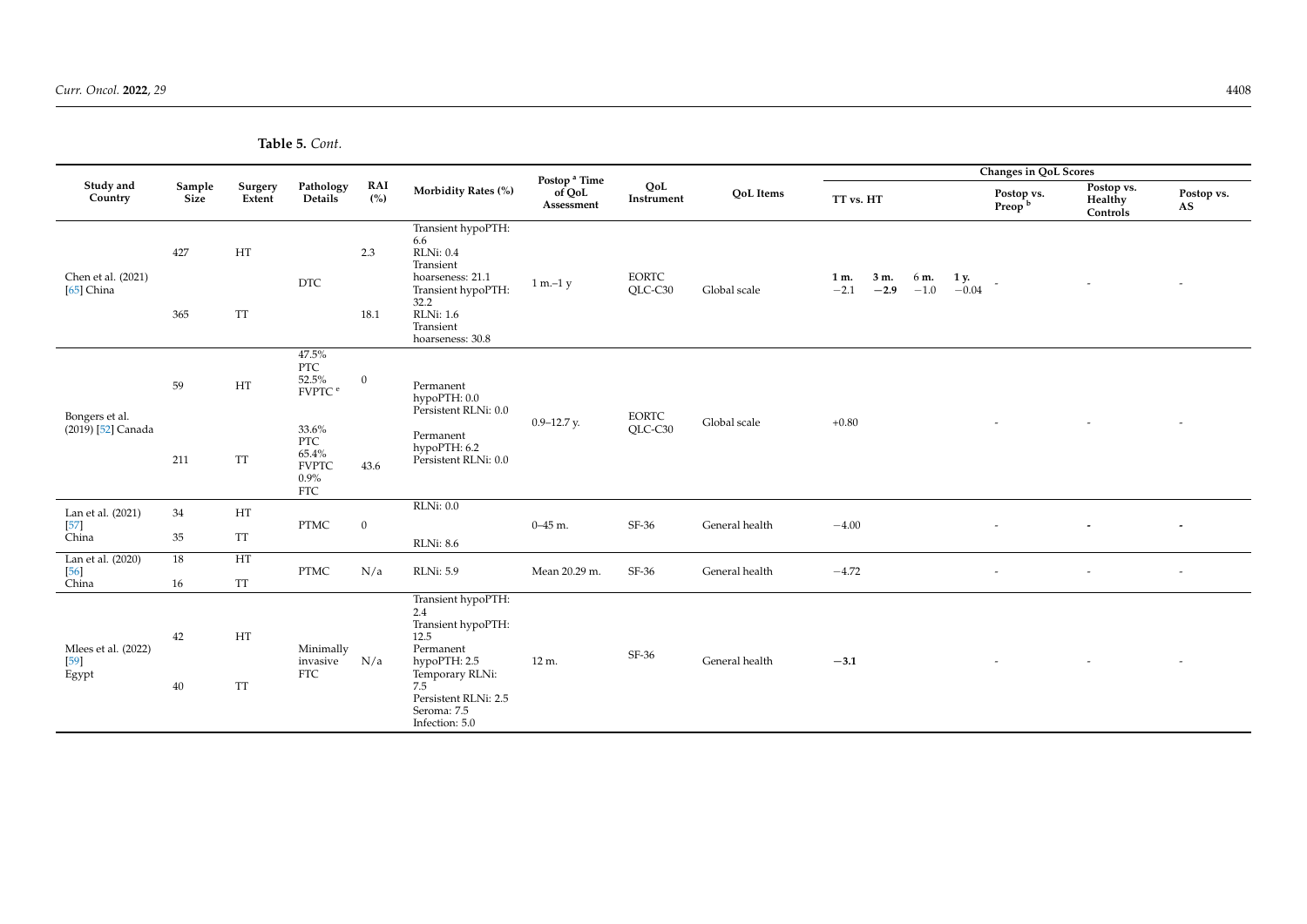|  | Table 5. Cont. |
|--|----------------|
|--|----------------|

|                       |                       | Surgery<br>Extent |                      | RAI<br>(%) | Morbidity Rates (%)      | Postop <sup>a</sup> Time |                   |                  |                          | <b>Changes in QoL Scores</b>     |                                   |                          |
|-----------------------|-----------------------|-------------------|----------------------|------------|--------------------------|--------------------------|-------------------|------------------|--------------------------|----------------------------------|-----------------------------------|--------------------------|
| Study and<br>Country  | Sample<br><b>Size</b> |                   | Pathology<br>Details |            |                          | of QoL<br>Assessment     | QoL<br>Instrument | <b>QoL</b> Items | TT vs. HT                | Postop vs.<br>Preop <sup>t</sup> | Postop vs.<br>Healthy<br>Controls | Postop vs.<br>AS         |
| Van Gerwen et al.     | 34                    | HT                | 84.4%<br>PTC         |            | N/a                      | $2 - 20$ y.              | EORTC<br>QLC-C30  | Global health    | $-1.9$                   | $\overline{\phantom{0}}$         | $\overline{\phantom{0}}$          | $\overline{\phantom{0}}$ |
| $(2021)$ [62] USA     | 24                    | <b>TT</b>         | 15.5%<br><b>FTC</b>  |            |                          |                          |                   |                  |                          |                                  |                                   |                          |
|                       | 238                   | HT                |                      |            |                          |                          |                   |                  |                          |                                  |                                   | HT<br>TT                 |
| Moon et al. (2020)    |                       |                   |                      |            |                          | 6 m.                     |                   |                  | $-0.5$                   |                                  |                                   | $-0.6$<br>$-1.0$         |
| [67]                  | 79                    | <b>TT</b>         | <b>PTMC</b>          | N/a        | N/a                      | 1y                       | KT-QoL            | Global subscale  | $-0.4$                   |                                  |                                   | $-0.8$<br>$-0.4$         |
| South Korea           |                       |                   |                      |            |                          | $1.5y$ .                 |                   |                  | $-0.5$                   |                                  |                                   | $-0.7$<br>$-1.1$         |
|                       | 500                   | AS                |                      |            |                          | $\geq$ 2. y.             |                   |                  | $-0.02$                  |                                  |                                   | $-0.5$<br>$-0.4$         |
| Jeon et al. (2019)    | 148                   | HT                |                      |            | Transient hypoPTH:       |                          |                   |                  |                          |                                  |                                   |                          |
| $[54]$<br>South Korea |                       |                   | <b>PTMC</b>          | $\Omega$   | 1.4                      | 14.2-53.0 m.             | SF-12             | General health   | $\overline{\phantom{0}}$ | $\overline{\phantom{0}}$         | $\overline{\phantom{a}}$          | $-1.65$                  |
|                       |                       |                   |                      |            | $\overline{\phantom{0}}$ |                          |                   |                  |                          |                                  |                                   |                          |
|                       | 43                    | AS                |                      |            |                          |                          |                   |                  |                          |                                  |                                   |                          |

Results are displayed as differences in mean scores, except for studies by Bongers et al. (2019) [\[19\]](#page-33-25), Lan et al. (2021) [\[25\]](#page-33-26), Nakamura et al. (2020) [\[27\]](#page-33-27), Nies et al. (2017) [\[28\]](#page-33-28), and Zhang et al. (2020) [\[31\]](#page-33-29), which are displayed as differences in median scores. Significant differences are bolded. <sup>a</sup> Postop: postoperative. <sup>b</sup> Preop: preoperative. <sup>c</sup> PTC: papillary thyroid carcinoma. <sup>d</sup> FTC: follicular thyroid carcinoma. <sup>e</sup> FVPTC: Follicular variant of papillary thyroid carcinoma. <sup>f</sup> RLNi: Recurrent laryngeal nerve injury. <sup>g</sup> Hypo-PTH: Hypoparathyroidism. <sup>↑</sup> No statistical test performed by the authors.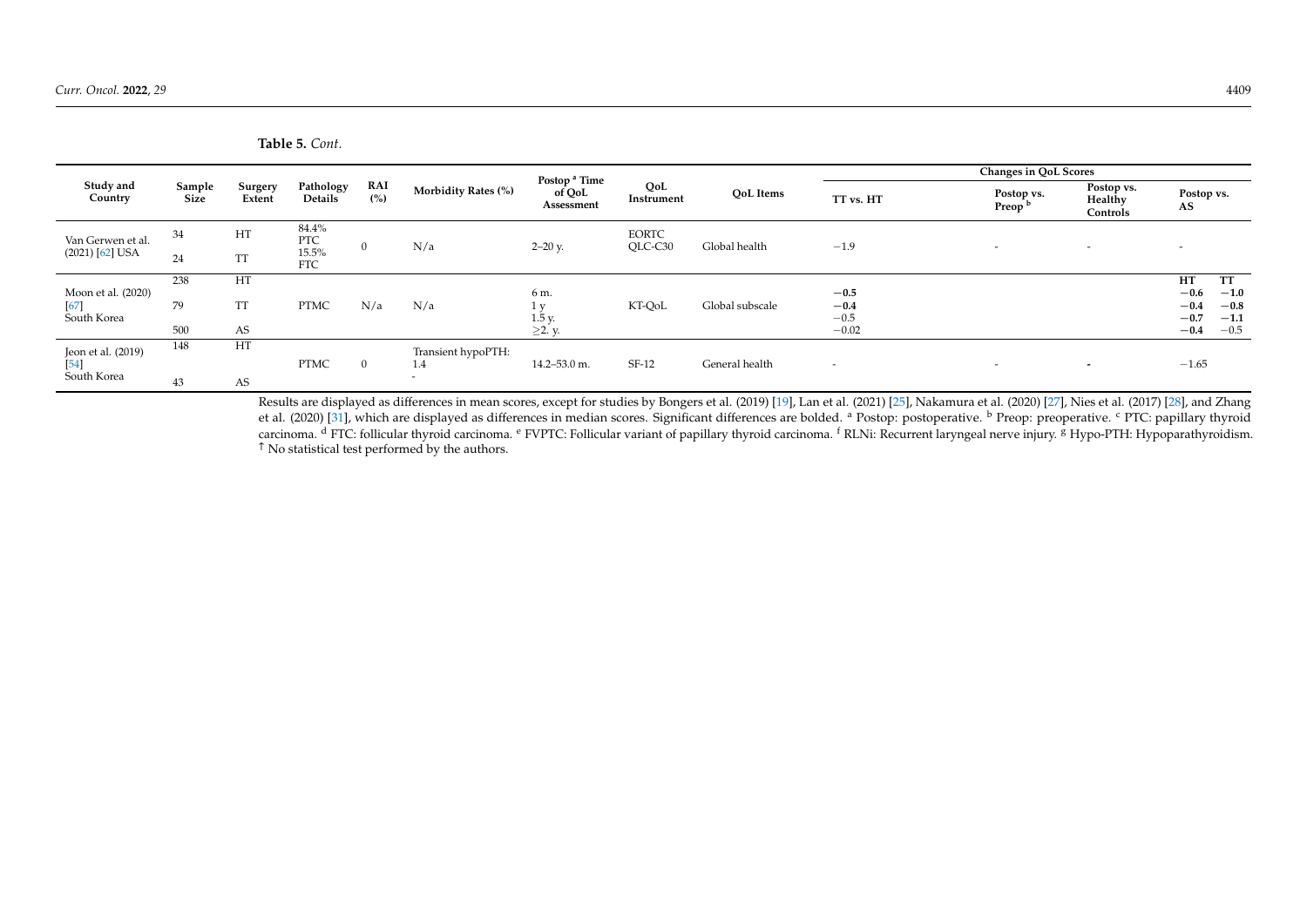Three studies compared patients' preoperative and postoperative physical-related HrQoL following TT [\[68](#page-35-8)[,70](#page-35-10)[,73\]](#page-35-13). One study found a significant increase in cognitive problems following TT, which were stable from two years following surgery up to four years following surgery [\[68\]](#page-35-8). Another study found a transitory impairment in voice quality following surgery, which decreased with time until there was, on average, no more vocal impairment at one year following surgery [\[70\]](#page-35-10). The last study found no significant difference between preoperative and postoperative HrQoL for the physical component [\[73\]](#page-35-13). No studies compared preoperative and postoperative HrQoL for HT patients.

Three studies assessed postoperative physical-related HrQoL in comparison with patients undergoing active surveillance (AS) [\[54,](#page-34-18)[60,](#page-35-0)[67\]](#page-35-7). All three studies found a significant impairment in physical-related HrQoL for patients undergoing HT versus patients undergoing AS for at least one of the following items: global physical subscale  $(n = 1)$ , voice symptoms ( $n = 1$ ), trouble with concentration ( $n = 2$ ), neuromuscular symptoms  $(n = 1)$ , throat or mouth symptoms  $(n = 2)$ , feeling chilly  $(n = 1)$ , or problems with scar  $(n = 2)$  [\[54](#page-34-18)[,60](#page-35-0)[,67\]](#page-35-7). For the two studies comparing postoperative TT HrQoL with AS, significant impairments were found in the surgery group for global physical subscale  $(n = 1)$ , weight gain ( $n = 1$ ), problems with scar ( $n = 1$ ), and vocal symptoms ( $n = 1$ ) [\[60](#page-35-0)[,67\]](#page-35-7). One study found less impairment of libido in the HT group compared with the AS group [\[54\]](#page-34-18).

Finally, nine studies directly compared physical-related HrQoL for patients undergoing TT versus HT using six different questionnaires (EORTC-QLQ-C30, EORTC-QLQ-THY34, SF-36, THYCA-QoL, FoP-Q-SF, and KT-QoL) [\[52](#page-34-16)[,56](#page-34-20)[,57](#page-34-21)[,59](#page-34-23)[,60](#page-35-0)[,62](#page-35-2)[,64,](#page-35-4)[65,](#page-35-5)[67\]](#page-35-7). Four of these studies found decreased physical-related HrQoL following TT compared with HT for at least one of the following items: global physical subscale (*n* = 1), voice symptoms (*n* = 1), sensory symptoms (*n* = 1), neuromuscular symptoms (*n* = 1), vitality (*n* = 1), and problems with scar  $(n = 1)$  [\[57](#page-34-21)[,59](#page-34-23)[,64](#page-35-4)[,67\]](#page-35-7). One study found a transitory impairment in physical function, fatigue, pain, neuromuscular symptoms, vocal symptoms, libido, feeling chilly, or tingling symptoms in TT patients compared with HT patients between one and three months following surgery, although this difference was no longer significant at six months postoperatively. [\[65\]](#page-35-5) Three studies found no significant differences between groups [\[56,](#page-34-20)[60](#page-35-0)[,62\]](#page-35-2). Two studies reported improved physical-related HrQoL in the TT group compared with the HT group for libido  $(n = 1)$  and cognitive functioning  $(n = 1)$  [\[52](#page-34-16)[,57\]](#page-34-21).

#### *3.6. Psychological HrQoL Component*

In this review, 19 studies reporting on psychological-related HrQoL were identified [\[18,](#page-33-22)[34,](#page-33-20)[51](#page-34-15)[–61,](#page-35-1)[63](#page-35-3)[–65](#page-35-5)[,67](#page-35-7)[,68](#page-35-8)[,73\]](#page-35-13). Eight of these studies assessed postoperative TT HrQoL in comparison with community reference values using six different instruments (SF-36, MFI-20, HADS, SDQ, Thy-PRO, 15D) [\[18,](#page-33-22)[34,](#page-33-20)[51,](#page-34-15)[53,](#page-34-17)[55,](#page-34-19)[58,](#page-34-22)[61,](#page-35-1)[68\]](#page-35-8). Among these studies, five reported a significant decrease in postoperative psychological-related HrQoL compared with the general population for at least one of the following items: mental health component (*n* = 2), mental fatigue (*n* = 2), reduced motivation (*n* = 1), distress (*n* = 1), anxiety  $(n = 1)$ , depression  $(n = 1)$ , somatization  $(n = 1)$  [\[18](#page-33-22)[,34](#page-33-20)[,53,](#page-34-17)[58,](#page-34-22)[61\]](#page-35-1). Three studies reported no significant difference between the DTC TT group and the general population or patients having undergone TT for benign disease [\[51](#page-34-15)[,55](#page-34-19)[,68\]](#page-35-8). No studies compared postoperative HT psychological-related HrQoL with the general population.

Only two studies compared preoperative and postoperative psychological-related HrQoL [\[68](#page-35-8)[,73\]](#page-35-13). These studies focused solely on TT patients. One study found a significant increase in mental fatigue 2 years following TT, although anxiety and depression were decreased, and general mental health was improved 4 years following surgery [\[68\]](#page-35-8). The second study observed an improvement in mental health following surgery that was statistically significant one year postoperatively [\[73\]](#page-35-13).

Three studies compared psychological-related HrQoL for patients undergoing surgery versus AS [\[54,](#page-34-18)[60,](#page-35-0)[67\]](#page-35-7). Two of these studies found no significant difference for psychologicalrelated HrQoL between patients undergoing HT and patients undergoing AS, and one study described a significant decrease in mental health six months postoperatively that was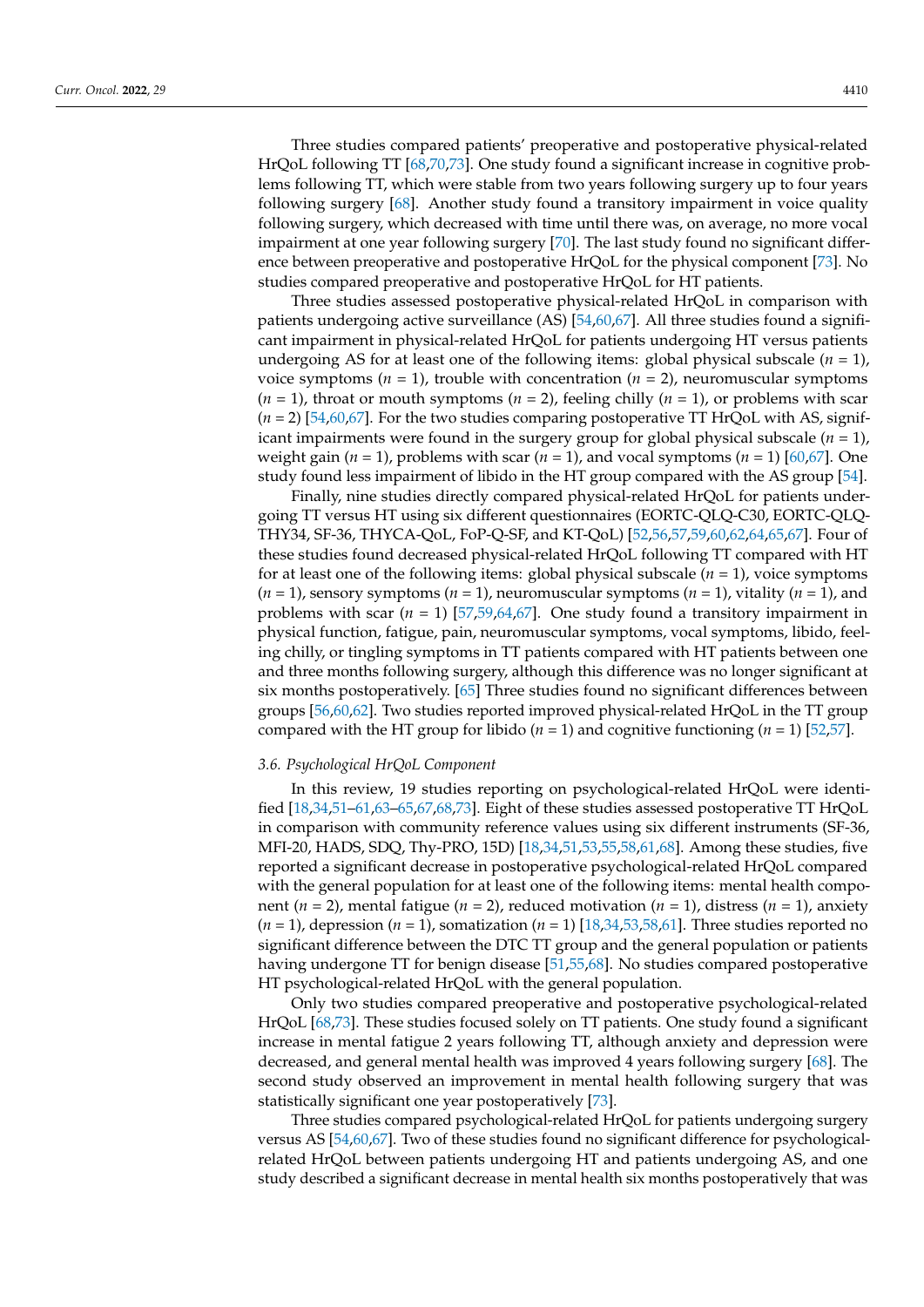no longer significant one year postoperatively [\[54](#page-34-18)[,60](#page-35-0)[,67\]](#page-35-7). The only study comparing TT patients with AS patients found a significant decrease in mental health from 6 months to 1.5 years postoperatively that was no longer significant after 2 years following surgery [\[67\]](#page-35-7).

Finally, ten studies directly compared psychological-related HrQoL in TT and HT patients [\[52,](#page-34-16)[56,](#page-34-20)[57,](#page-34-21)[59,](#page-34-23)[60,](#page-35-0)[62](#page-35-2)[–65,](#page-35-5)[67\]](#page-35-7). Four of these studies found no significant difference between groups for psychological-related HrQoL [\[57,](#page-34-21)[60,](#page-35-0)[64,](#page-35-4)[67\]](#page-35-7). Four studies found a significant decrease in psychological-related HrQoL for the following items: psychological symptoms ( $n = 1$ ), emotional functioning ( $n = 1$ ), state anxiety ( $n = 1$ ), and mental health (*n* = 1) for patients undergoing TT versus HT [\[56](#page-34-20)[,59](#page-34-23)[,62](#page-35-2)[,63\]](#page-35-3). One study observed significantly more anxiety, depression, emotional functioning impairment, and psychological symptoms at one month postoperatively in TT patients versus HT patients [\[65\]](#page-35-5). However, this difference was no longer significant at three months postoperatively, with the exception of anxiety, which was no longer significant from six months following surgery onwards. Another study found improved psychological-related HrQoL in patients undergoing TT versus HT and reported a decrease in fear, worry (about cancer, recurrence, health, and overall worry), and alteration of body image [\[52\]](#page-34-16).

#### *3.7. Social HrQoL Component*

In this review, 16 studies reporting on social functioning through 10 different instruments (SF-12, SF-36, MFI-20, ThyPRO, FoP-Q-SF, FoP, EORTC QLQ-C30, EORTC QLQ-THY34, KT-QoL, 15D) were identified [\[18,](#page-33-22)[34](#page-33-20)[,51](#page-34-15)[–59](#page-34-23)[,61,](#page-35-1)[62,](#page-35-2)[65](#page-35-5)[,67,](#page-35-7)[68\]](#page-35-8). Eight studies compared the social-related HrQoL of TT patients with the general population [\[18,](#page-33-22)[34,](#page-33-20)[51](#page-34-15)[,53,](#page-34-17)[55](#page-34-19)[,58,](#page-34-22)[61](#page-35-1)[,68\]](#page-35-8). Five of these studies found significant impairment in social-related HrQoL in TT patients compared with the general population for at least one of the following items: social functioning and interactions (*n* = 4), role limitations due to emotional or physical health (*n* = 5), and reduced activity (*n* = 1) [\[18,](#page-33-22)[51,](#page-34-15)[53,](#page-34-17)[55,](#page-34-19)[58,](#page-34-22)[61\]](#page-35-1). Two studies found no significant difference between TT patients and the general population for social functioning [\[34,](#page-33-20)[68\]](#page-35-8). Teliti et al. compared patients having undergone TT for DTC versus benign disease and reported a greater impairment in the sexual life of DTC patients [\[51\]](#page-34-15). No studies assessed the social-related HrQoL of HT patients in comparison with healthy controls.

One study compared patients' preoperative and postoperative social-related HrQoL following TT, while no study evaluated this aspect in HT patients [\[68\]](#page-35-8). This study reported significantly less social impairment and impaired daily life at four years postoperatively, compared with preoperative time points [\[68\]](#page-35-8).

Two studies compared the social-related HrQoL of patients undergoing surgery versus AS and found a significant decrease in the social subscale (*n* = 4), social functioning (*n* = 1), and role limitations due to physical or emotional health  $(n = 1)$  [\[54](#page-34-18)[,67\]](#page-35-7). Of note, in one study, this impairment in social functioning was no longer statistically significant after two years following TT, although it was still significant at this time point for patients who underwent HT [\[67\]](#page-35-7).

Finally, seven studies directly compared social-related HrQoL in TT and HT patients [\[52,](#page-34-16)[56,](#page-34-20)[57,](#page-34-21)[59,](#page-34-23)[62,](#page-35-2)[65,](#page-35-5)[67\]](#page-35-7). Three studies found decreased social-related HrQoL in TT patients compared with HT patients for the following items: social functioning (*n* = 2) and role limitations due to physical (*n* = 3) or emotional health (*n* = 2) [\[56,](#page-34-20)[57,](#page-34-21)[59\]](#page-34-23). One study found transitory impairment in the social HrQoL subscale for patients undergoing TT versus HT, a difference that subsided one year and a half postoperatively [\[67\]](#page-35-7). Similarly, another study observed a temporary impairment in social functioning, role functioning, and finances in patients undergoing TT versus HT between one and three months postoperatively, although this difference was no longer significative at later time points [\[65\]](#page-35-5). One study found improved social functioning, social support, and decreased impact on job for patients who underwent TT in comparison with patients who underwent HT [\[52\]](#page-34-16). One study observed no difference between groups [\[62\]](#page-35-2).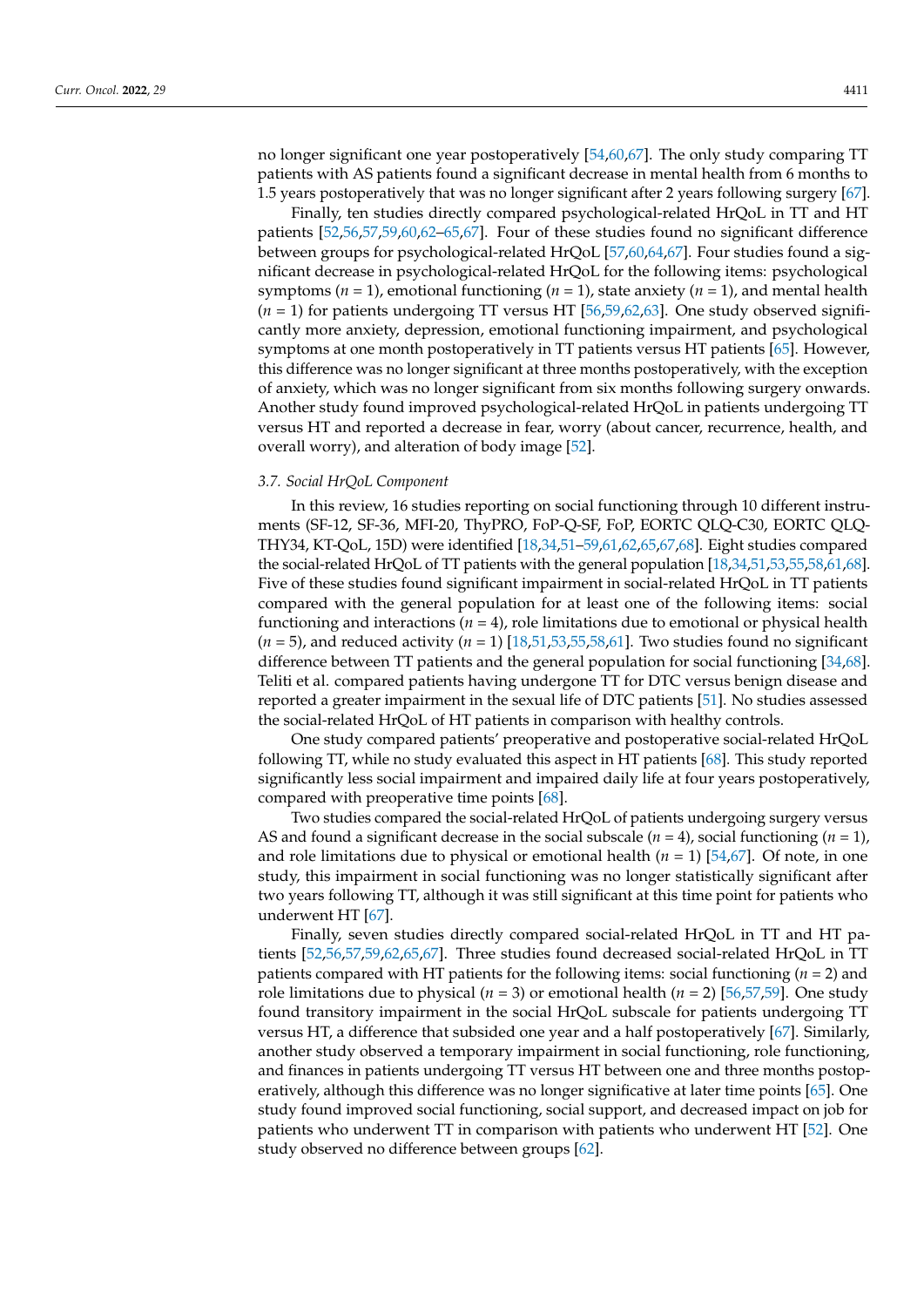#### *3.8. Global HrQoL Component*

Finally, 16 studies evaluated the global postoperative HrQoL in DTC patients using ten different instruments (SF-12, SF-36, SF-6D, EQ5D-5L, HUI2, HUI3, EORTC QLC-C30, ThyPRO, 15D, and KT-QoL) [\[18](#page-33-22)[,34](#page-33-20)[,52–](#page-34-16)[59](#page-34-23)[,62](#page-35-2)[,65](#page-35-5)[–68](#page-35-8)[,73\]](#page-35-13). Six of these studies compared postoperative TT global HrQoL with the general population [\[18](#page-33-22)[,34](#page-33-20)[,53](#page-34-17)[,55,](#page-34-19)[58,](#page-34-22)[68\]](#page-35-8). Among these, two found a decreased global HrQoL compared with community reference values [\[18](#page-33-22)[,58\]](#page-34-22). One study including long-term DTC survivors having undergone TT (on average 5.5 years prior) found that TT patients had improved global HrQoL compared with the general population [\[53\]](#page-34-17). The three remaining studies found no significant difference between groups [\[34](#page-33-20)[,55,](#page-34-19)[68\]](#page-35-8). No studies compared HT patients' HrQoL with community reference values.

Three studies compared preoperative versus postoperative global HrQoL following TT [\[66](#page-35-6)[,68,](#page-35-8)[73\]](#page-35-13). One of these studies observed no significant difference between groups, while one of them detected a significant improvement in overall HrQoL at one year postoperatively, and one of them observed improved QoL at 2 to 4 weeks postoperatively [\[66](#page-35-6)[,68](#page-35-8)[,73\]](#page-35-13).

Two studies assessed patients' global HrQoL following surgery or during AS [\[54,](#page-34-18)[67\]](#page-35-7). One study found no significant difference between groups, while the other observed decreased HrQoL for patients undergoing HT at all time points, and decreased HrQoL for patients undergoing TT up to two years postoperatively [\[54](#page-34-18)[,67\]](#page-35-7).

Seven studies directly compared HT and TT patients in terms of global HrQoL [\[52](#page-34-16)[,56,](#page-34-20)[57](#page-34-21)[,59,](#page-34-23)[62,](#page-35-2)[65,](#page-35-5)[67\]](#page-35-7). Four of these studies observed no difference between groups [\[52,](#page-34-16)[56,](#page-34-20)[57,](#page-34-21)[62\]](#page-35-2). One study found decreased general health in TT patients [\[59\]](#page-34-23) The remaining two studies observed transitory impairments in global HrQoL in TT patients compared to HT patients, which subsided with time (6 months and 1 year postoperatively, respectively) [\[67\]](#page-35-7).

#### *3.9. Perspectives from Qualitative and Mixed Methods Studies*

Qualitative studies are valuable in HrQoL research, as they allow for the consideration of individuals' perceptions and interpretations; the understanding of their experiences of wellbeing; and the discovery of new issues related to HrQoL [\[74\]](#page-35-25).

In this review, two different studies of qualitative and three studies of mixed methodology were identified, among which four focused on TT patients, and one focused on both TT and HT patients [\[69–](#page-35-9)[73\]](#page-35-13). (Table [6\)](#page-27-0). Three of these studies were based on semistructured interviews, one was based on structured phone interviews, and one was based on focus groups [\[69](#page-35-9)[–73\]](#page-35-13). The types of analyses used ranged from grounded theory analysis (*n* = 2) to content analysis ( $n = 2$ ) and thematic analysis ( $n = 1$ ) [\[69](#page-35-9)[–73\]](#page-35-13).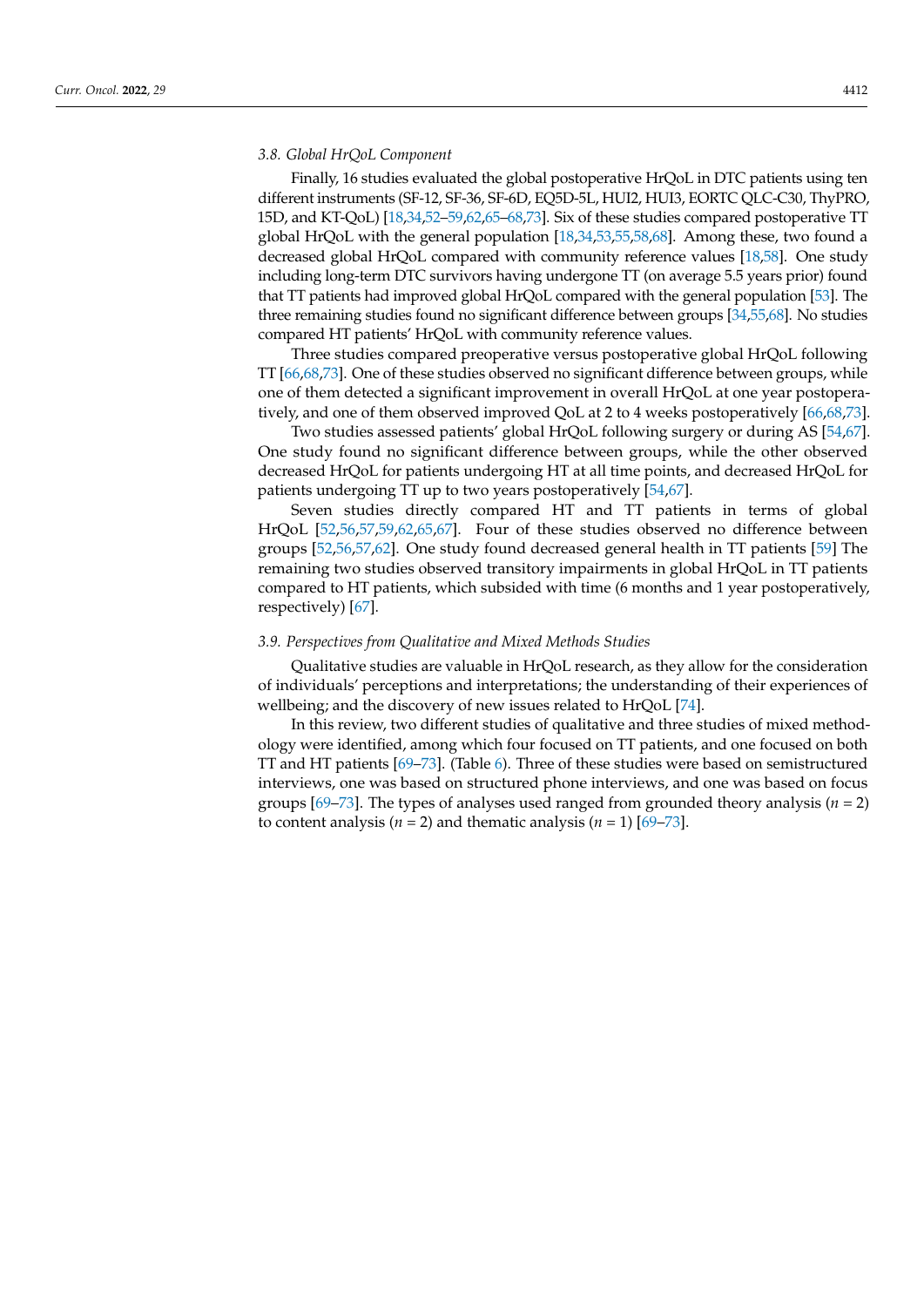<span id="page-27-0"></span>

| Study and<br>Country                                    | Sample<br><b>Size</b> | Surgery<br>Extent | Pathology<br><b>Details</b>                | <b>RAI</b><br>(%) | Time of QoL<br>Assessment                                                          | Methodology                                                 | <b>Identified Themes</b>                                                                                                                                                                                                                                                                                                                                                                                                                                                             | Frequency of<br>Responses (%)                                    | Conclusion                                                                                                                                                                                                                                                                                                                                          |
|---------------------------------------------------------|-----------------------|-------------------|--------------------------------------------|-------------------|------------------------------------------------------------------------------------|-------------------------------------------------------------|--------------------------------------------------------------------------------------------------------------------------------------------------------------------------------------------------------------------------------------------------------------------------------------------------------------------------------------------------------------------------------------------------------------------------------------------------------------------------------------|------------------------------------------------------------------|-----------------------------------------------------------------------------------------------------------------------------------------------------------------------------------------------------------------------------------------------------------------------------------------------------------------------------------------------------|
| Diamond-<br>Rossi et al.<br>$(2020)$ [72]<br><b>USA</b> | 47                    | TT                | 87% PTC <sup>a</sup><br>13% FTC $^{\rm b}$ | 100               | $0.17$ to 10 v.<br>post-RAI<br>(mean 3.9 y.<br>post-RAI)                           | Thematic<br>analysis<br>Focus groups                        | Xerostomia (dry mouth)<br>Salivary gland dysfunction<br>Xeropthalmia (dry eyes)<br>Epiphora (Eye tearing)<br>Dysgeusia (altered taste)<br>Epistaxis<br>Lack of knowledge and preparation for<br>treatment<br>Regret of treatment<br>Distress that thyroid cancer is labeled<br>as a "good cancer"                                                                                                                                                                                    | 18.3<br>14.8<br>18.9<br>16.8<br>19.8<br>4.2<br>N/a<br>N/a<br>N/a | Thyroid cancer survivors reported a<br>wide range of RAI treatment-related<br>effects and psychosocial concerns that<br>appear to reduce quality of life. The<br>psychosocial concerns reported by<br>participants underscore the significant<br>unmet information and support needs<br>prior to and following RAI treatment<br>among DTC patients. |
| Doubleday<br>et al. (2020)<br>$[73]$ USA                | 62                    | <b>TT</b>         | <b>DTC</b>                                 | N/a               | Preop <sup>c</sup><br>Postop $d$ 2 w.<br>Postop 6 w.<br>Postop 6 m.<br>Postop 1 y. | Grounded<br>theory analysis<br>Semistructured<br>interviews | Numbness and tingling<br>Minor symptoms<br>Interference of symptoms with life<br>(major symptoms);<br>Sleep disturbance: nighttime symptoms<br>and difficult medication schedule;<br>Unclear attribution of symptoms:<br>muscle cramps;<br>Symptom persistence and frustration;<br>Concerns/problems with high calcium<br>carbonate intake: nausea and<br>frustration;<br>Fear of calcium overdose;<br>Felt self-conscious;<br>Knew what to expect;<br>Felt supported;<br>Adaptation | Postop:<br>2 w.: 51<br>6 w.:27<br>1 y: 40                        | Early postoperative transient<br>hypoparathyroidism is common, but<br>when appropriately managed did not<br>have a substantial negative impact on<br>the overall quality of life.                                                                                                                                                                   |
| Hedman et al.<br>$(2017)$ [69]<br>Sweden                | 21                    | TT                | 71% PTC<br>29% FTC                         | 100               | $3 m - 18 y$ . since<br>diagnosis<br>mean 4 y.)                                    | Content analysis<br>Semistructured<br>interviews            | Anxiety<br>Contraindications: hidden anxiety<br>Distrust as a source of anxiety<br>Protective strategies                                                                                                                                                                                                                                                                                                                                                                             | N/a<br>N/a<br>N/a<br>N/a                                         | Anxiety is a common-although<br>partially hidden-problem in DTC<br>survivors, as they tended to deny it<br>early in the dialogues. As anxiety is<br>clearly related to follow-up routines,<br>these should therefore be reevaluated.                                                                                                                |

## **Table 6.** HrQoL outcomes after thyroid surgery for qualitative and mixed-methods studies.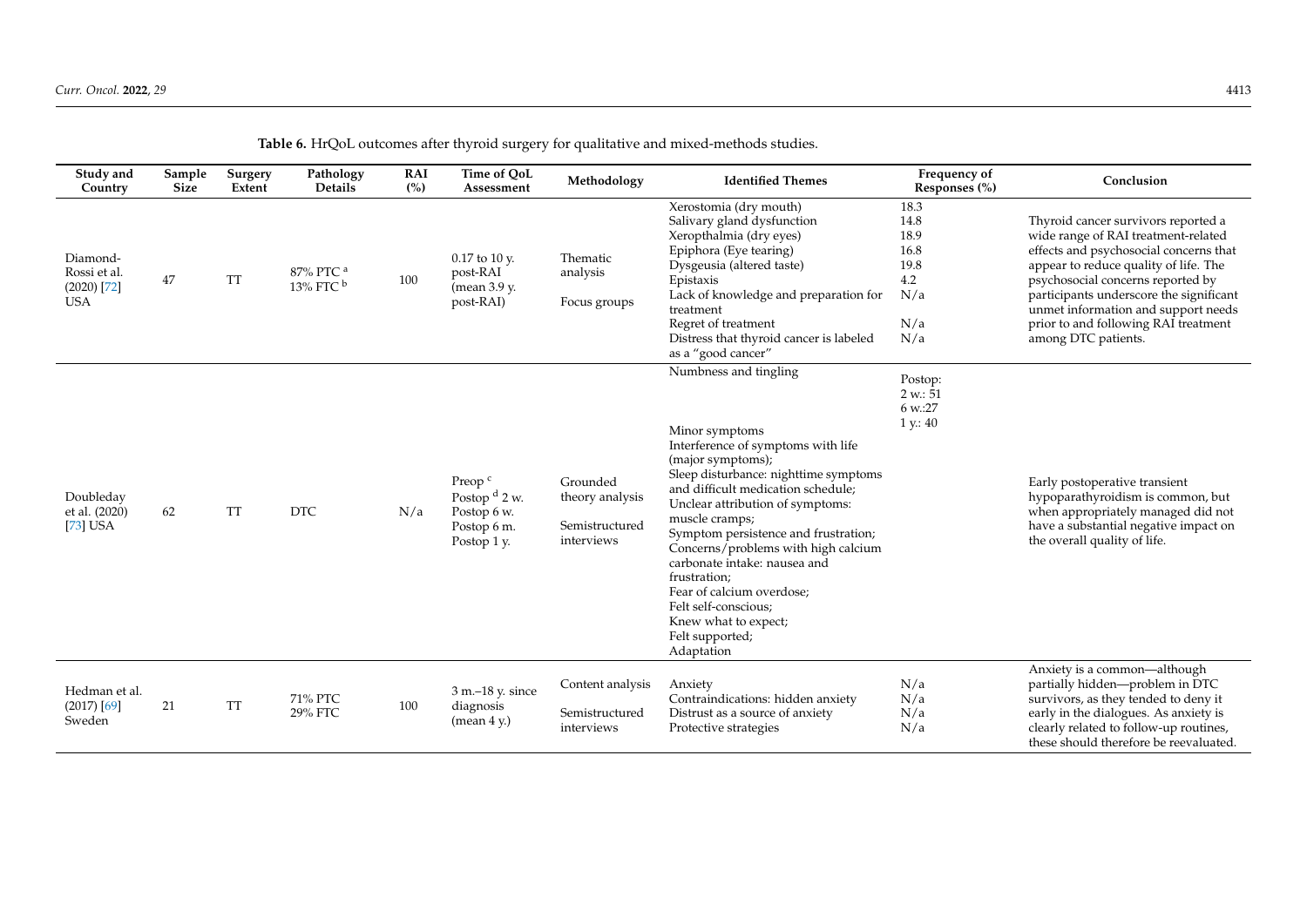**Study and Country Sample Size Surgery Extent Pathology Details RAI (%) Time of QoL Assumed Methodology Methodology Identified Themes Frequency of Responses (%) Conclusion** Kletzien et al. (2018) [\[70\]](#page-35-17) USA 42 TT PTC N/a Preop Postop 2 w Postop 6 w Postop 6 m Postop 1 y Grounded theory analysis Semistructured interviews Any concerns or symptoms of impaired communication Preop: 5 Postop: 2 w.: 57 6 w.: 44 6 m.: 31 1 y.: 50 Voice changes are common after surgery for papillary thyroid cancer and affect quality of life for many patients even after 1 year of follow-up. Nickel et al. (2019) [\[71\]](#page-35-28) Australia 791 214 TT HT 89% PTC 11%  $\frac{89\% \text{ P1C}}{11\%}$  33 2–91 w. post-diagnosis (Median 23.1 w.) Content analysis Structured telephone interview Overall physical symptoms Fatigue Medication issues Voice issues Throat/neck discomfort Weight concerns Autonomic symptoms Other physical symptoms Overall psychological symptoms Emotional distress Mood issues Anxiety/depression Re-evaluation of life Overall lifestyle Impact on work Increased consciousness about health/lifestyle No adverse effects or issues overall No adverse effects Minor impact relative to other issues **HT** 54.2 28.5 15.9 9.3 8.4 7.0 5.1 10.7 19.2 14.5 3.3 2.3 1.4 4.2 1.9 2.3 34.6 34.1 0.5 **TT** 69.2 35.3 24.4 12.6 10.9 6.8 4.9 14.2 18.4 12.6 4.0 3.2 1.5 9.2 5.6 3.9 21.7 19.8 1.9 According to the results of this study, patients diagnosed with DTC report wide-ranging HrQoL issues; these seem more prevalent among patients who undergo total thyroidectomies (with or without neck dissection) rather than hemithyroidectomies. For patients with small, localized DTCs, hemithyroidectomy may offer fewer adverse effects of treatment and better HrQoL outcomes than total thyroidectomy.

<sup>a</sup> PTC: papillary thyroid carcinoma.  $\frac{b}{c}$  FTC: follicular thyroid carcinoma. <sup>c</sup> Postop: postoperative. <sup>d</sup> Preop: preoperative.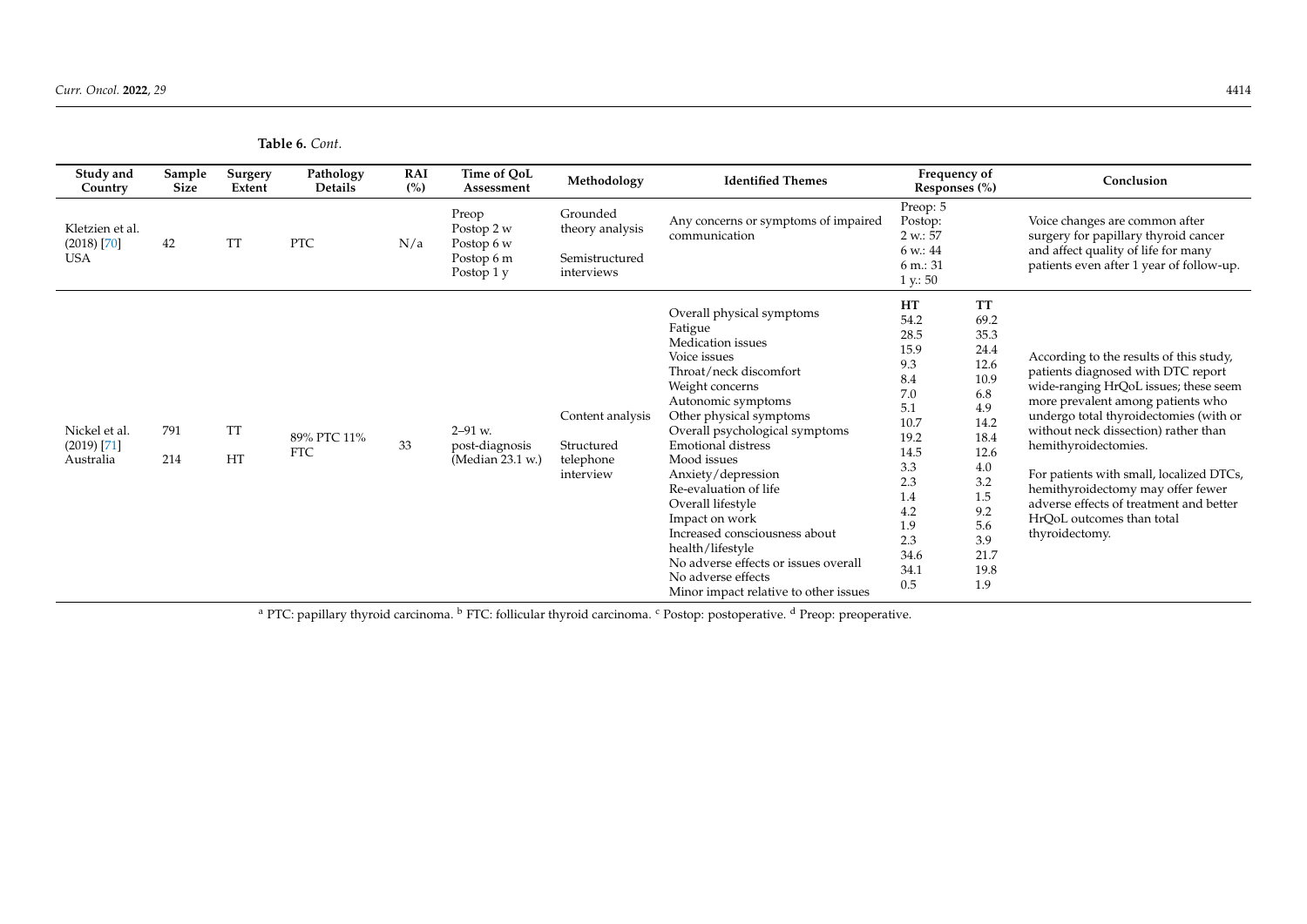Included qualitative studies identified themes related to physical symptoms  $(n = 4)$ , psychological symptoms (*n* = 4), social functioning (*n* = 1), regret or dissatisfaction with treatment ( $n = 2$ ), satisfaction with care provided ( $n = 1$ ), and adaptative strategies  $(n = 2)$  [\[69](#page-35-9)[–73\]](#page-35-13).

Physical symptoms such as numbness and tingling, impaired communication, xerostomia, xeropthalmia, and dysgeusia were frequently reported (18–57%) following DTC treatment with TT [\[70,](#page-35-10)[72,](#page-35-12)[73\]](#page-35-13). Vocal symptoms and RAI treatment-related symptoms were perceived as deleterious to TT patients' HrQoL, while hypoparathyroidism symptoms such as numbness and tingling did not have a substantial negative impact on patients' overall HrQoL when adequately managed [\[70,](#page-35-10)[72,](#page-35-12)[73\]](#page-35-13). The study comparing TT and HT patients found that TT patients more often reported issues with overall physical health, medication, voice, fatigue, throat or neck discomfort, and other physical symptoms, while HT patients more commonly reported weight concerns and autonomic symptoms [\[71\]](#page-35-11). The authors concluded that HT, rather than TT, may lead to better HrQoL outcomes in selected DTC patients [\[71\]](#page-35-11).

Psychological symptoms following TT such as distress, anxiety, and fear were described in three studies, although the incidence of such symptoms was not reported [\[69](#page-35-9)[,72](#page-35-12)[,73\]](#page-35-13). These symptoms were often reported in association with regrets or dissatisfaction with treatment or the healthcare system in general [\[69,](#page-35-9)[72\]](#page-35-12). The study comparing TT and HT patients found that HT patients reported more psychological symptoms and emotional distress than TT patients, who in return reported more mood issues, anxiety, depression, and re-evaluation of life [\[71\]](#page-35-11).

Themes relevant to social-related HrQoL were only described in two studies as "feeling supported" ( $n = 1$ ) or "impact on work" ( $n = 1$ ), which was more frequently reported by HT patients than TT patients [\[71](#page-35-11)[,73\]](#page-35-13).

Overall, the scarcity of qualitative studies focusing on HT patients does not allow a definite conclusion to be drawn regarding a difference between HT and TT patients' HrQol. Nonetheless, it appears clear that DTC patients frequently struggle with both physical and psychological symptoms following surgery. Qualitative studies also emphasize the importance of an adequate therapeutic alliance when treating DTC patients. Relationships with the healthcare system could either be perceived as a source of anxiety or a source of support and strength by TT patients.

#### **4. Discussion**

#### *4.1. Physical-Related HrQoL*

Physical health and symptom status are often seen as the cornerstone of HrQoL. In thyroid disease, it has long been thought that symptoms related to thyroid dysfunction and treatment-related morbidity were the main contributing factors to postoperative impairment in HrQoL. It has previously been hypothesized that a lesser extent of surgery (i.e., HT) may be associated with better HrQoL due to the lower risk of surgical and post-operative complications, thus leading to better postoperative physical health [\[15–](#page-33-4)[18\]](#page-33-22). Although TT may be associated with lower local recurrence rates, the risks of parathyroid injury and laryngeal nerve injury, which can potentially greatly impact HrQoL, are doubled [\[75–](#page-35-29)[77\]](#page-35-30).

We found that evidence regarding HrQoL following HT versus TT remains mitigated, with a tendency towards worse physical-related HrQoL in patients undergoing TT, which may be explained by the higher complication rates observed in the latter [\[75–](#page-35-29)[77\]](#page-35-30). Given the relatively low incidence of complications reported in the literature, the small sample sizes of included studies may limit the detection of complication-related differences in HrQol [\[78\]](#page-35-31). The paucity of studies directly comparing HT and TT further limits the conclusions that can be drawn on this subject. More studies have focused on postoperative HrQoL in TT patients, and highlight the fact that HrQoL may be decreased in this patient population compared with the general population. Additionally, current evidence suggests that there may be a mild impairment in HrQoL for patients undergoing thyroid surgery (no matter the extent), compared with patients undergoing AS, although there is a small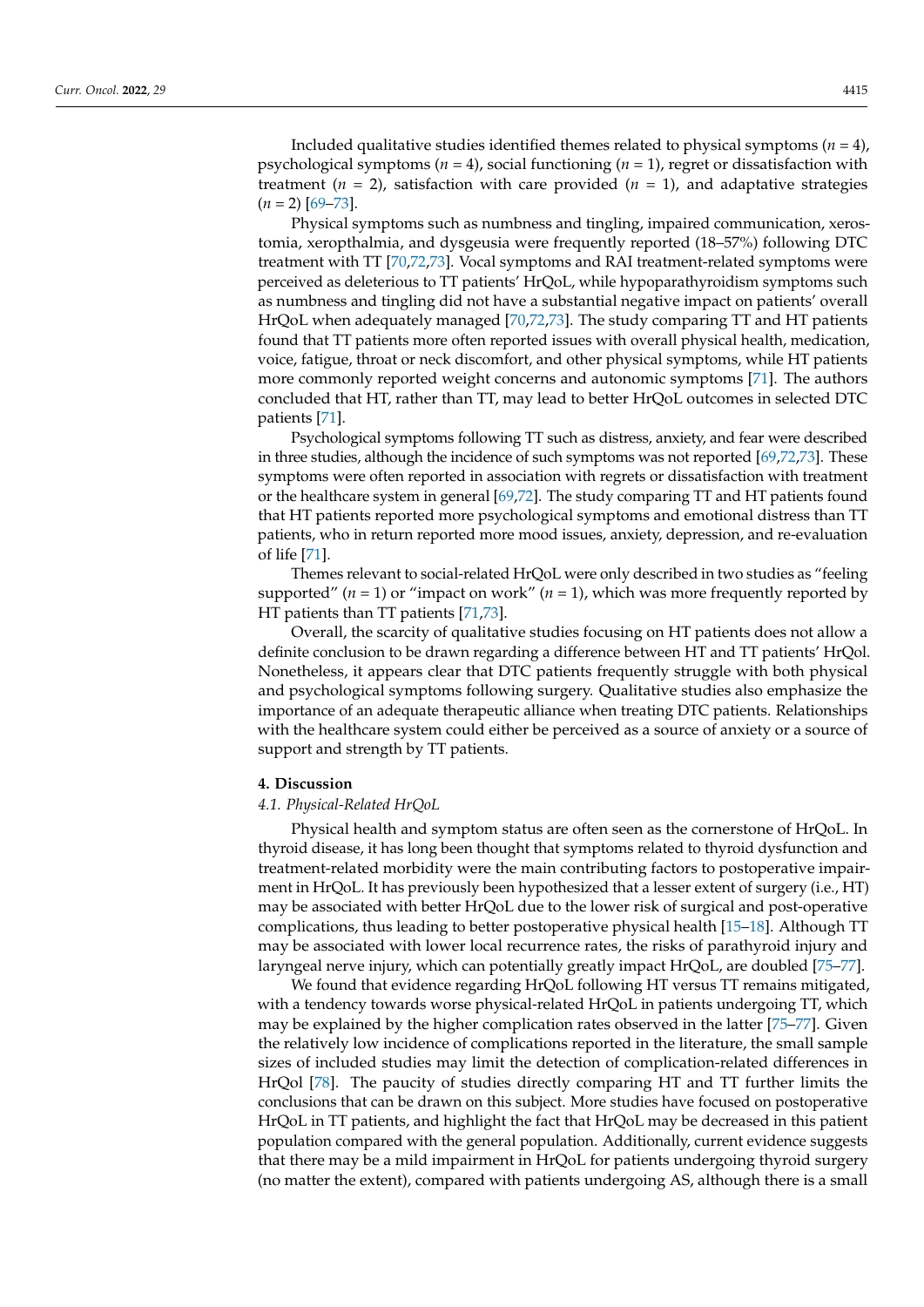number of related publications  $(n = 3)$ . While it has frequently been assumed that the decrease in HrQoL of patients with DTC was mostly attributed to treatment modalities and their associated complications, current evidence remains unclear on this matter. There is currently insufficient evidence to conclude that DTC patients' postoperative HrQoL is worse than their preoperative HrQoL, which calls into question other possible contributive factors, such as the experience of receiving a cancer diagnosis, the fear of recurrence, and other psychosocial factors.

#### *4.2. Psychological-Related HrQoL*

The psychological impacts of cancer diagnoses are significant clinical issues to consider [\[79–](#page-35-32)[81\]](#page-35-33). It has been argued that the distress related to cancer diagnosis and fear of recurrence may have just as much of an impact on HrQoL as physical symptoms [\[79,](#page-35-32)[80\]](#page-35-34). It is known that DTC survivors experience higher levels of anxiety and depression than the general population and have similar levels of HrQoL than other cancer patients with worse prognoses [\[17,](#page-33-30)[19,](#page-33-5)[82\]](#page-35-35). So far, the psychological aspect of HrQoL in DTC patients has been poorly studied, with the majority of existing research focusing on the physical aspects of the disease and related treatments [\[81\]](#page-35-33).

Current evidence seems to indicate that there are no significant differences in psychologicalrelated HrQoL for patients undergoing HT versus TT, although the latter may be associated with less fear of recurrence or cancer-related worry. This relationship between fear of recurrence and surgery extent has seldom been explored in DTC but is extensively described in breast cancer by the trade-off hypothesis, i.e., the founded or unfounded rationale that an organ can be sacrificed or "traded" through radical surgery in exchange for a lower risk of recurrence [\[83\]](#page-35-36). Current evidence shows that psychological-related HrQoL is likely impaired in TT patients compared with the general population. This is consistent with our findings regarding physical-related HrQoL and previous research highlighting the fact that despite the excellent prognosis of the disease, HrQoL may be impaired in patients with thyroid neoplasms compared to the general population for up to 20 years following cancer treatment [\[15–](#page-33-4)[19\]](#page-33-5). There seems to be no difference in psychological-related HrQoL for patients undergoing surgery versus active surveillance, which may suggest that the previously described impairment in psychological-related HrQoL may be strongly associated with the diagnosis of cancer rather than only the necessity for treatments or medical appointments. The fact that psychological-related HrQoL did not decrease but increased in some studies following surgery compared with preoperative time points further supports this hypothesis. The paucity of studies on this subject, however, limits the conclusions that can be drawn.

#### *4.3. Social-Related HrQoL*

Directly related to the physical and psychological components of HrQoL is the social functioning component; that is, the ability to fulfill social roles and maintain social relationships, interactions, and societal integration [\[84\]](#page-35-37). Adequate physical and psychological statuses indeed allow for healthy social functioning, which thus perhaps represents a more outcome-based component of HrQoL. Social functioning and integration may then in turn directly affect psychological and physical health. Thyroid cancer has long been thought of as a "good cancer" with limited impacts on social well-being [\[85,](#page-36-0)[86\]](#page-36-1). The potential long-term impacts of DTC on social health are increasingly recognized as relevant clinical issues [\[87\]](#page-36-2). Current research indicates that social-related HrQoL may be decreased in patients undergoing TT versus HT, although the scarcity of related studies limits the strength of this conclusion. This finding is consistent with—and may also be explained by—the greater impairment in physical-related HrQoL that was observed in TT patients compared with HT patients. More studies have compared postoperative TT social-related HrQoL with community reference values and indicate that social wellbeing may be decreased in this patient population compared with the general population. There is currently insufficient evidence to conclude whether thyroid surgery affects social-related HrQoL in comparison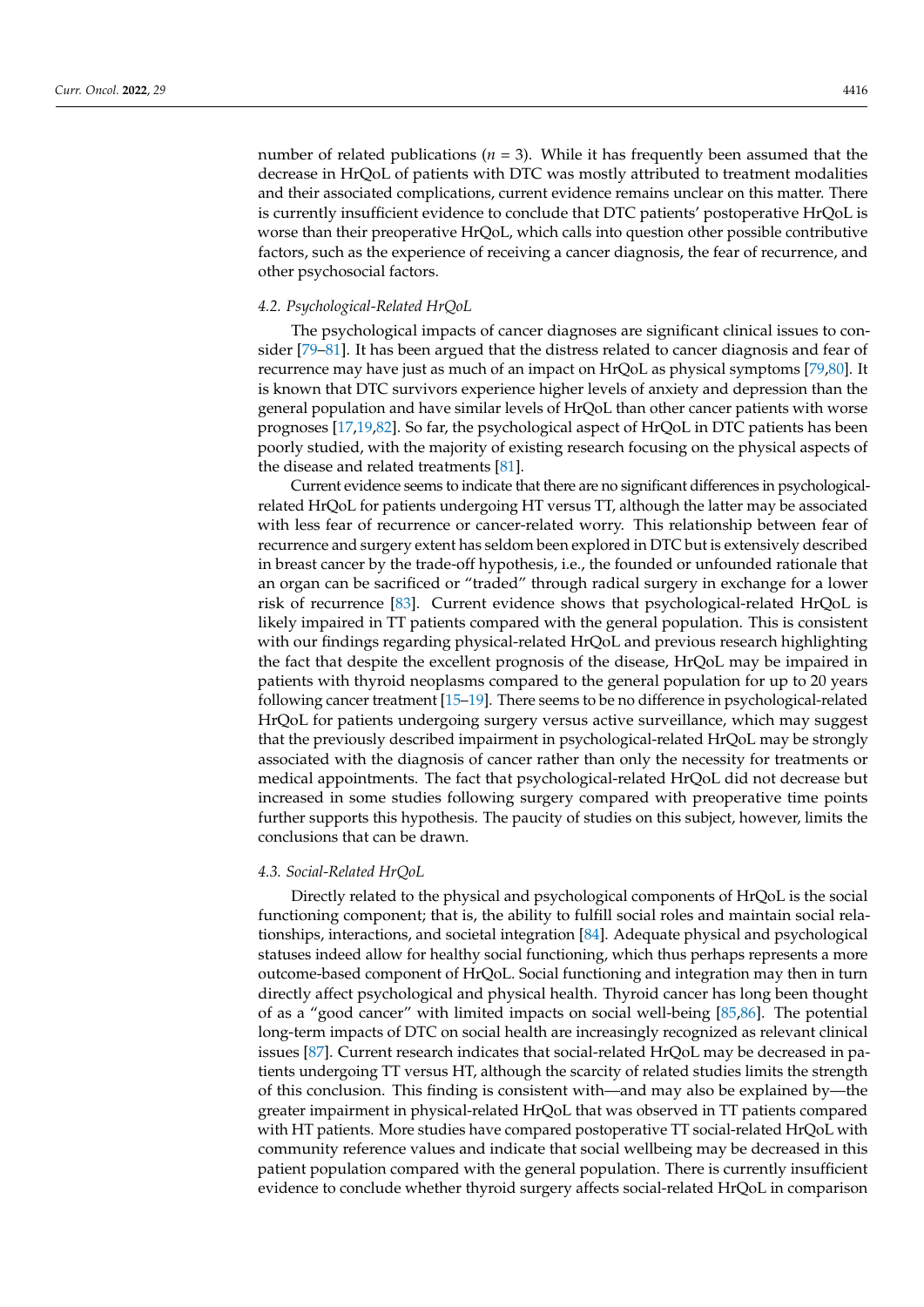with preoperative values or active surveillance. Social well-being remains understudied in DTC patients and more studies are needed in order to comprehend the true impact of thyroid disease and treatment on social-related HrQoL.

#### *4.4. Global HrQoL*

Current evidence suggests that there is no difference in long-term HrQoL between patients undergoing HT versus TT, although a greater impairment may be observed in TT patients in the first year following surgery. Current research is nuanced concerning a potential decrease in global HrQoL in TT patients compared with the general population. If this difference does exist, it may be partly due to the diagnosis of cancer, rather than only treatments and associated complications. This hypothesis is supported by the fact that no differences are observed between preoperative and postoperative global HrQoL in patients undergoing TT. Additionally, there is currently insufficient evidence to conclude to the existence of a difference in global HrQoL for patients undergoing surgery versus AS.

#### *4.5. Clinical Implications*

Current research highlights that, whether patients undergo TT or HT, the decision of undergoing thyroid surgery has far-reaching consequences that can affect long-term HrQoL. However, there has been limited research focused on developing interventions aimed at improving HrQoL in DTC patients. Nuria Javaloyes et al. presented a psychooncological intervention based on counseling, which successfully decreased anxiety and depression and increased psychological general well-being in DTC patients [\[88\]](#page-36-3). Wu et al. described a psychological and behavioral intervention that resulted in improvements in functional capacities, global QoL, and depression and anxiety symptoms at 1-year follow-up for DTC patients treated with surgery and RAI [\[89\]](#page-36-4). Henry et al. found that an interdisciplinary-team-based care approach including a nurse navigator improved overall well-being and improved levels of physical and practical concerns in patients treated for thyroid cancer [\[90\]](#page-36-5). More research is needed to address ways in which DTC patients' postoperative HrQoL can be improved, including the use of preoperative tools to screen for distress and identify at-risk patients [\[91\]](#page-36-6). Addressing postoperative HrQoL when discussing therapeutic options with patients is an integral part of patient-centered care and informed shared decision-making, and should be approached in a holistic manner, accounting for its physical, psychological, social, and global aspects.

## *4.6. Limitations*

Several limitations limit the conclusions that can be drawn from included studies. First, the important heterogeneity of included studies, both in terms of QoL instruments used, and postoperative times of assessment limited comparison across studies and did not allow for a meta-analysis to be performed. Second, the vast majority of included articles were cross-sectional, which limits the establishment of causal relationships. Third, there was a paucity of studies directly comparing HT and TT patients' HrQoL or focusing on HT patients' HrQoL in general. Fourth, the scope of our review did not allow us to assess the impact of thyroid surgery on the HrQoL of patients who are ultimately found to have benign diseases. These patients are expected to experience an entirely different set of challenges postoperatively, whether it is regarding the fear of cancer recurrence, the necessity for medical appointments, RAI ablation or external beam radiation therapy, or attitudes towards potential postoperative complications. To date, there has been limited research on postoperative HrQoL of this group of patients, although they represent a significant proportion of patients who undergo thyroid surgery [\[51,](#page-34-15)[92–](#page-36-7)[94\]](#page-36-8). Fifth, it is well-known that RAI treatment can lead to significant and potentially long-lasting side effects, and thus be detrimental to DTC patients' HrQoL [\[95\]](#page-36-9). Due to the high proportion of TT patients having also undergone RAI ablation in the included studies, it is difficult to distinguish which variations in HrQoL can be attributed to the surgical versus radioactive treatment. Lastly, the inherently subjective and culturally sensitive nature of HrQoL assessed through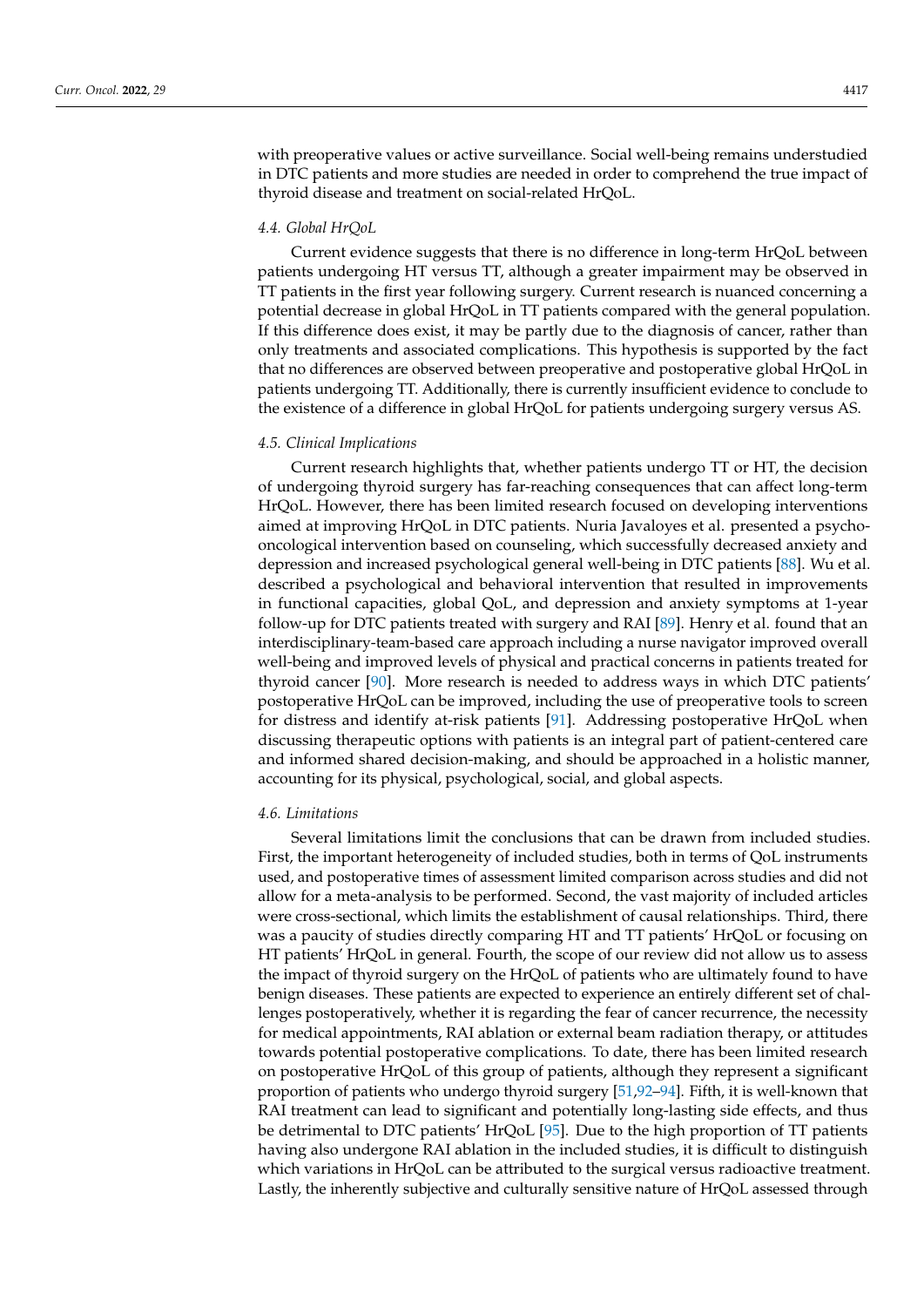patient-reported questionnaires could have contributed to the high heterogeneity of results across included studies.

#### **5. Conclusions**

HrQoL is increasingly being recognized as a significant clinical issue in thyroid cancer. This study provides an up-to-date synthesis of HrQoL following thyroid surgery that can help clinicians better counsel their patients while allowing for a more personalized approach, congruent with patients' preferences and priorities. Our findings highlight the multidimensional nature of HrQoL and the importance of a multitude of factors aside from treatment choice and related morbidities, such as the experience of receiving a cancer diagnosis, the fear of cancer recurrence, and other psychosocial factors. Qualitative research furthermore emphasizes therapeutic alliances and relationships with healthcare providers as decisive factors in DTC patients' HrQoL. Addressing postoperative HrQoL when discussing therapeutic options with patients is an integral part of patient-centered care and informed shared decision making, and should be approached in a holistic manner, accounting for its physical, psychological, social, and global aspects. As thyroid cancers are detected in greater numbers and in younger patients, HrQoL is an issue that will continue to gain importance over the next few years. More comprehensive, longitudinal, homogenous studies, including larger sample sizes, are needed in order to fully elucidate the impacts of TT and HT on DTC patients' HrQoL.

**Supplementary Materials:** The following supporting information can be downloaded at: [https:](https://www.mdpi.com/article/10.3390/curroncol29070350/s1) [//www.mdpi.com/article/10.3390/curroncol29070350/s1,](https://www.mdpi.com/article/10.3390/curroncol29070350/s1) Table S1: Search Strategy.

**Author Contributions:** All authors have made substantial contributions to this manuscript, approved the submitted version, and agree to be personally accountable for the integrity of this work. Conceptualization: R.J.P.; methodology: V.L.; writing—original draft preparation: V.L. and E.S.; writing—review and editing: V.L., E.S., M.H. and R.J.P.; visualization: V.L., E.S., M.H. and R.J.P.; study supervision: R.J.P.; project administration: R.J.P.; software, validation, formal analysis, investigation, resources, data curation. All authors have read and agreed to the published version of the manuscript.

**Funding:** The study did not receive any specific grant from funding agencies in the public, commercial, or not-for-profit sectors.

**Acknowledgments:** We wish to thank Monique Clar at the University of Montreal's Health Sciences library for her contribution to the development and validation of the search strategy.

**Conflicts of Interest:** The authors declare no conflict of interest.

### **References**

- <span id="page-32-0"></span>1. Davies, L.; Welch, H.G. Current thyroid cancer trends in the United States. *JAMA Otolaryngol. Head Neck Surg.* **2014**, *140*, 317–322. [\[CrossRef\]](http://doi.org/10.1001/jamaoto.2014.1)
- <span id="page-32-1"></span>2. La Vecchia, C.; Malvezzi, M.; Bosetti, C.; Garavello, W.; Bertuccio, P.; Levi, F.; Negri, E. Thyroid cancer mortality and incidence: A global overview. *Int. J. Cancer* **2015**, *136*, 2187–2195. [\[CrossRef\]](http://doi.org/10.1002/ijc.29251) [\[PubMed\]](http://www.ncbi.nlm.nih.gov/pubmed/25284703)
- <span id="page-32-2"></span>3. Sosa, J.A.; Hanna, J.W.; Robinson, K.A.; Lanman, R.B. Increases in thyroid nodule fine-needle aspirations, operations, and diagnoses of thyroid cancer in the United States. *Surgery* **2013**, *154*, 1420–1427. [\[CrossRef\]](http://doi.org/10.1016/j.surg.2013.07.006) [\[PubMed\]](http://www.ncbi.nlm.nih.gov/pubmed/24094448)
- <span id="page-32-3"></span>4. Al-Qurayshi, Z.; Robins, R.; Hauch, A.; Randolph, G.W.; Kandil, E. Association of surgeon volume With outcomes and cost savings following thyroidectomy: A national forecast. *JAMA Otolaryngol. Head Neck Surg.* **2016**, *142*, 32–39. [\[CrossRef\]](http://doi.org/10.1001/jamaoto.2015.2503)
- <span id="page-32-4"></span>5. National Cancer Institute Surveillance, Epidemiology and End Results Program. Cancer Stat Facts: Thyroid Cancer. Available online: <https://seer.cancer.gov/statfacts/html/thyro.html> (accessed on 26 February 2022).
- 6. Tuttle, R.M.; Tala, H.; Shah, J.; Leboeuf, R.; Ghossein, R.; Gonen, M.; Brokhin, M.; Omry, G.; Fagin, J.A.; Shaha, A. Estimating risk of recurrence in differentiated thyroid cancer after total thyroidectomy and radioactive iodine remnant ablation: Using response to therapy variables to modify the initial risk estimates predicted by the new American Thyroid Association staging system. *Thyroid* **2010**, *20*, 1341–1349. [\[CrossRef\]](http://doi.org/10.1089/thy.2010.0178)
- <span id="page-32-5"></span>7. Chan, S.; Karamali, K.; Kolodziejczyk, A.; Oikonomou, G.; Watkinson, J.; Paleri, V.; Nixon, I.; Kim, D. Systematic review of recurrence rate after hemithyroidectomy for low-risk well-differentiated thyroid cancer. *Eur. Thyr. J.* **2020**, *9*, 73–84. [\[CrossRef\]](http://doi.org/10.1159/000504961) [\[PubMed\]](http://www.ncbi.nlm.nih.gov/pubmed/32257956)
- <span id="page-32-6"></span>8. Haugen, B.R.; Alexander, E.K.; Bible, K.C.; Doherty, G.M.; Mandel, S.J.; Nikiforov, Y.E.; Pacini, F.; Randolph, G.W.; Sawka, A.M.; Schlumberger, M.; et al. 2015 american thyroid association management guidelines for adult patients with thyroid nodules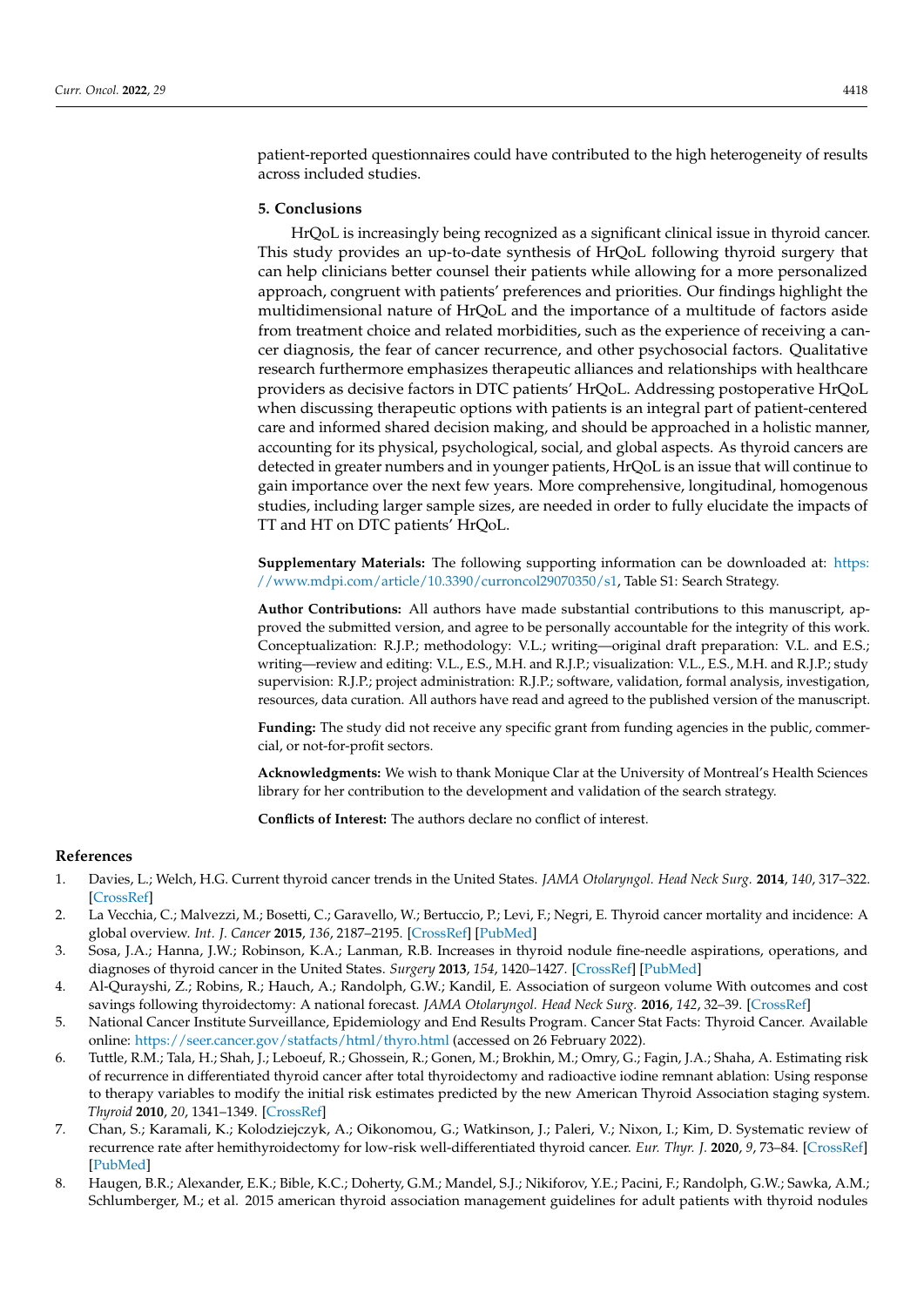<span id="page-33-23"></span>and differentiated thyroid cancer: The american thyroid association guidelines task force on thyroid nodules and differentiated thyroid cancer. *Thyroid* **2016**, *26*, 1–133. [\[CrossRef\]](http://doi.org/10.1089/thy.2015.0020) [\[PubMed\]](http://www.ncbi.nlm.nih.gov/pubmed/26462967)

- <span id="page-33-25"></span><span id="page-33-0"></span>9. Perros, P.; Boelaert, K.; Colley, S.; Evans, C.; Evans, R.M.; Gerrard Ba, G.; Gilbert, J.; Harrison, B.; Johnson, S.J.; Giles, T.E.; et al. Guidelines for the management of thyroid cancer. *Clin. Endocrinol.* **2014**, *81* (Suppl. 1), 1–122. [\[CrossRef\]](http://doi.org/10.1111/cen.12515) [\[PubMed\]](http://www.ncbi.nlm.nih.gov/pubmed/24989897)
- <span id="page-33-1"></span>10. Adam, M.A.; Pura, J.; Gu, L.; Dinan, M.A.; Tyler, D.S.; Reed, S.D.; Scheri, R.; Roman, S.A.; Sosa, J.A. Extent of surgery for papillary thyroid cancer is not associated with survival: An analysis of 61,775 patients. *Ann. Surg.* **2014**, *260*, 601–605. [\[CrossRef\]](http://doi.org/10.1097/SLA.0000000000000925)
- 11. Barney, B.M.; Hitchcock, Y.J.; Sharma, P.; Shrieve, D.C.; Tward, J.D. Overall and cause-specific survival for patients undergoing lobectomy, near-total, or total thyroidectomy for differentiated thyroid cancer. *Head Neck* **2011**, *33*, 645–649. [\[CrossRef\]](http://doi.org/10.1002/hed.21504)
- 12. Mendelsohn, A.H.; Elashoff, D.A.; Abemayor, E.; St John, M.A. Surgery for papillary thyroid carcinoma: Is lobectomy enough? *Arch. Otolaryngol. Head Neck Surg.* **2010**, *136*, 1055–1061. [\[CrossRef\]](http://doi.org/10.1001/archoto.2010.181) [\[PubMed\]](http://www.ncbi.nlm.nih.gov/pubmed/21079156)
- <span id="page-33-2"></span>13. Haigh, P.I.; Urbach, D.R.; Rotstein, L.E. Extent of thyroidectomy is not a major determinant of survival in low- or high-risk papillary thyroid cancer. *Ann. Surg. Oncol.* **2005**, *12*, 81–89. [\[CrossRef\]](http://doi.org/10.1007/s10434-004-1165-1) [\[PubMed\]](http://www.ncbi.nlm.nih.gov/pubmed/15827782)
- <span id="page-33-3"></span>14. Hsiao, V.; Light, T.J.; Adil, A.A.; Tao, M.; Chiu, A.S.; Hitchcock, M.; Arroyo, N.; Fernandes-Taylor, S.; Francis, D.O. Complication rates of total thyroidectomy vs hemithyroidectomy for treatment of papillary thyroid microcarcinoma: A systematic review and meta-analysis. *JAMA Otolaryngol. Head Neck Surg.* **2022**, *148*, 531–539. [\[CrossRef\]](http://doi.org/10.1001/jamaoto.2022.0621) [\[PubMed\]](http://www.ncbi.nlm.nih.gov/pubmed/35511129)
- <span id="page-33-26"></span><span id="page-33-4"></span>15. Rogers, S.N.; Mepani, V.; Jackson, S.; Lowe, D. Health-related quality of life, fear of recurrence, and emotional distress in patients treated for thyroid cancer. *Br. J. Oral Maxillofac. Surg.* **2017**, *55*, 666–673. [\[CrossRef\]](http://doi.org/10.1016/j.bjoms.2016.09.001)
- 16. Singer, S.; Lincke, T.; Gamper, E.; Bhaskaran, K.; Schreiber, S.; Hinz, A.; Schulte, T. Quality of life in patients with thyroid cancer compared with the general population. *Thyroid* **2012**, *22*, 117–124. [\[CrossRef\]](http://doi.org/10.1089/thy.2011.0139)
- <span id="page-33-30"></span><span id="page-33-28"></span><span id="page-33-27"></span>17. Husson, O.; Haak, H.R.; Buffart, L.M.; Nieuwlaat, W.A.; Oranje, W.A.; Mols, F.; Kuijpens, J.L.; Coebergh, J.W.; van de Poll-Franse, L.V. Health-related quality of life and disease specific symptoms in long-term thyroid cancer survivors: A study from the population-based PROFILES registry. *Acta Oncol.* **2013**, *52*, 249–258. [\[CrossRef\]](http://doi.org/10.3109/0284186X.2012.741326)
- <span id="page-33-22"></span>18. Hoftijzer, H.C.; Heemstra, K.A.; Corssmit, E.P.; van der Klaauw, A.A.; Romijn, J.A.; Smit, J.W. Quality of life in cured patients with differentiated thyroid carcinoma. *J. Clin. Endocrinol. Metab.* **2008**, *93*, 200–203. [\[CrossRef\]](http://doi.org/10.1210/jc.2007-1203)
- <span id="page-33-5"></span>19. Applewhite, M.K.; James, B.C.; Kaplan, S.P.; Angelos, P.; Kaplan, E.L.; Grogan, R.H.; Aschebrook-Kilfoy, B. Quality of Life in Thyroid Cancer is Similar to That of Other Cancers with Worse Survival. *World J. Surg.* **2016**, *40*, 551–561. [\[CrossRef\]](http://doi.org/10.1007/s00268-015-3300-5)
- <span id="page-33-29"></span><span id="page-33-6"></span>20. Moher, D.; Liberati, A.; Tetzlaff, J.; Altman, D.G. Preferred reporting items for systematic reviews and meta-analyses: The PRISMA statement. *BMJ* **2009**, *339*, b2535. [\[CrossRef\]](http://doi.org/10.1136/bmj.b2535)
- <span id="page-33-7"></span>21. *Strings Attached: CADTH Database Search Filters*; CADTH: Ottawa, ON, Canada, 2021. Available online: [https://www.cadth.ca/](https://www.cadth.ca/strings-attached-cadth-search-filters-database) [strings-attached-cadth-search-filters-database](https://www.cadth.ca/strings-attached-cadth-search-filters-database) (accessed on 30 March 2022).
- <span id="page-33-8"></span>22. Joanna Briggs Institute. Critical Appraisal Tools. Available online: <https://jbi.global/critical-appraisal-tools> (accessed on 30 March 2022).
- <span id="page-33-24"></span><span id="page-33-9"></span>23. Bakas, T.; McLennon, S.M.; Carpenter, J.S.; Buelow, J.M.; Otte, J.L.; Hanna, K.M.; Ellett, M.L.; Hadler, K.A.; Welch, J.L. Systematic review of health-related quality of life models. *Health Qual. Life Outcomes* **2012**, *10*, 134. [\[CrossRef\]](http://doi.org/10.1186/1477-7525-10-134)
- <span id="page-33-10"></span>24. Wilson, I.B.; Cleary, P.D. Linking clinical variables with health-related quality of life. A conceptual model of patient outcomes. *JAMA* **1995**, *273*, 59–65. [\[CrossRef\]](http://doi.org/10.1001/jama.1995.03520250075037) [\[PubMed\]](http://www.ncbi.nlm.nih.gov/pubmed/7996652)
- <span id="page-33-11"></span>25. Lins, L.; Carvalho, F.M. SF-36 total score as a single measure of health-related quality of life: Scoping review. *SAGE Open Med.* **2016**, *4*, 2050312116671725. [\[CrossRef\]](http://doi.org/10.1177/2050312116671725) [\[PubMed\]](http://www.ncbi.nlm.nih.gov/pubmed/27757230)
- <span id="page-33-12"></span>26. 36-Item Short Form Survey (SF-36) Scoring Instructions. Available online: [https://www.rand.org/health-care/surveys\\_tools/](https://www.rand.org/health-care/surveys_tools/mos/36-item-short-form/scoring.html) [mos/36-item-short-form/scoring.html](https://www.rand.org/health-care/surveys_tools/mos/36-item-short-form/scoring.html) (accessed on 21 May 2022).
- <span id="page-33-13"></span>27. Ware, J.; Kosinski, M.; Keller, S. *SF-12: How to Score the SF-12 Physical and Mental Health Summary Scales*; The Health Institute, New England Medical Center: Boston, MA, USA, 1998.
- <span id="page-33-14"></span>28. Brazier, J.; Roberts, J.; Deverill, M. The estimation of a preference-based measure of health from the SF-36. *J. Health Econ.* **2002**, *21*, 271–292. [\[CrossRef\]](http://doi.org/10.1016/S0167-6296(01)00130-8)
- <span id="page-33-15"></span>29. Dritsaki, M.; Petrou, S.; Williams, M.; Lamb, S.E. An empirical evaluation of the SF-12, SF-6D, EQ-5D and Michigan hand outcome questionnaire in patients with rheumatoid arthritis of the hand. *Health Qual. Life Outcomes* **2017**, *15*, 20. [\[CrossRef\]](http://doi.org/10.1186/s12955-016-0584-6)
- <span id="page-33-16"></span>30. Herdman, M.; Gudex, C.; Lloyd, A.; Janssen, M.; Kind, P.; Parkin, D.; Bonsel, G.; Badia, X. Development and preliminary testing of the new five-level version of EQ-5D (EQ-5D-5L). *Qual. Life Res.* **2011**, *20*, 1727–1736. [\[CrossRef\]](http://doi.org/10.1007/s11136-011-9903-x)
- <span id="page-33-17"></span>31. van Hout, B.; Janssen, M.F.; Feng, Y.S.; Kohlmann, T.; Busschbach, J.; Golicki, D.; Lloyd, A.; Scalone, L.; Kind, P.; Pickard, A.S. Interim scoring for the EQ-5D-5L: Mapping the EQ-5D-5L to EQ-5D-3L value sets. *Value Health* **2012**, *15*, 708–715. [\[CrossRef\]](http://doi.org/10.1016/j.jval.2012.02.008)
- <span id="page-33-18"></span>32. EQ-5D-5L Crosswalk Index Value Calculator. Available online: <https://euroqol.org> (accessed on 26 February 2022).
- <span id="page-33-19"></span>33. Horsman, J.; Furlong, W.; Feeny, D.; Torrance, G. The health utilities index (HUI®): Concepts, measurement properties and applications. *Health Qual. Life Outcomes* **2003**, *1*, 54. [\[CrossRef\]](http://doi.org/10.1186/1477-7525-1-54)
- <span id="page-33-20"></span>34. Pelttari, H.; Sintonen, H.; Schalin-Jäntti, C.; Välimäki, M.J. Health-related quality of life in long-term follow-up of patients with cured TNM Stage I or II differentiated thyroid carcinoma. *Clin. Endocrinol.* **2009**, *70*, 493–497. [\[CrossRef\]](http://doi.org/10.1111/j.1365-2265.2008.03366.x)
- <span id="page-33-21"></span>35. Sintonen, H. The 15D instrument of health-related quality of life: Properties and applications. *Ann. Med.* **2001**, *33*, 328–336. [\[CrossRef\]](http://doi.org/10.3109/07853890109002086)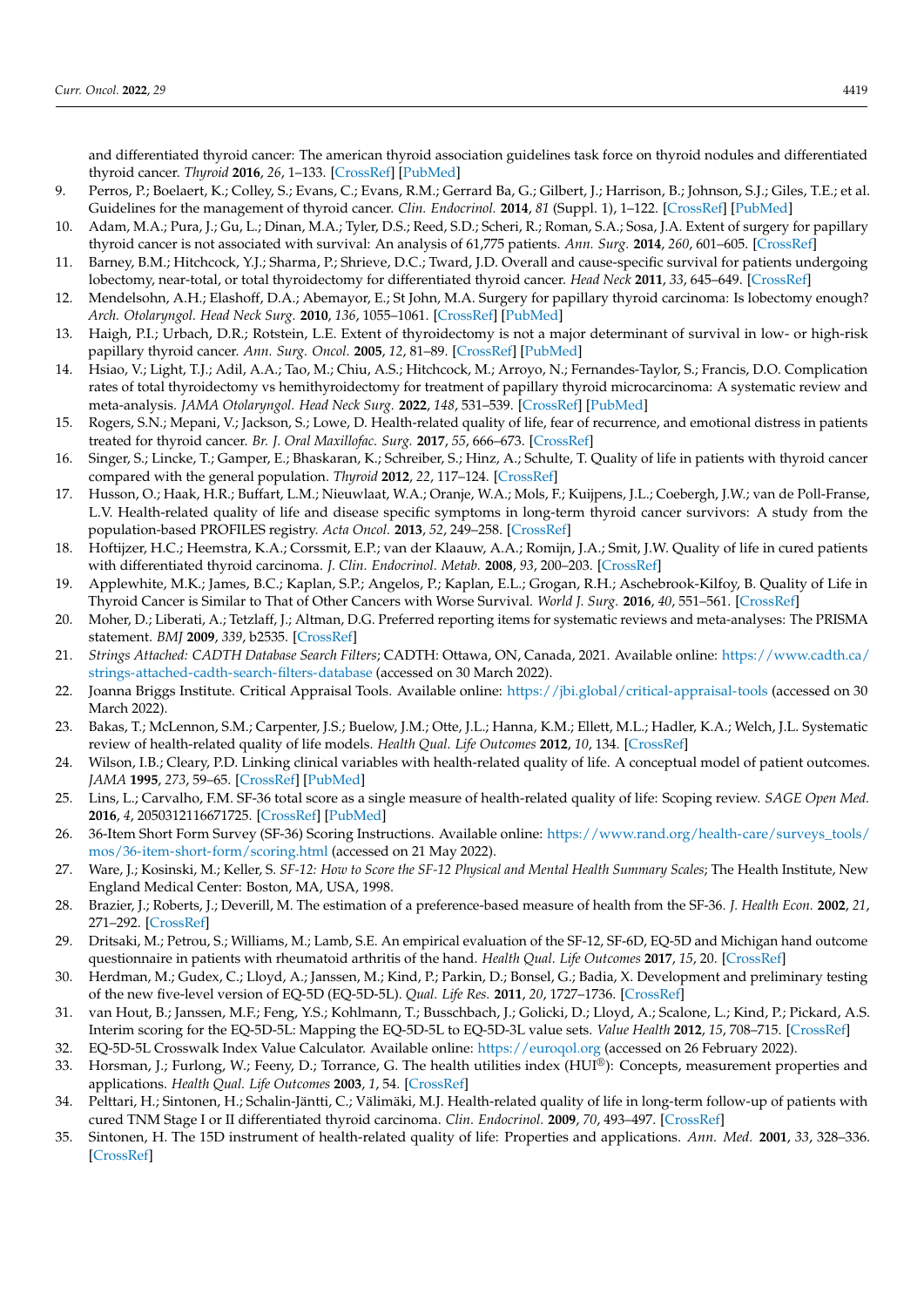- <span id="page-34-0"></span>36. Herschbach, P.; Berg, P.; Dankert, A.; Duran, G.; Engst-Hastreiter, U.; Waadt, S.; Keller, M.; Ukat, R.; Henrich, G. Fear of progression in chronic diseases: Psychometric properties of the fear of progression questionnaire. *J. Psychosom. Res.* **2005**, *58*, 505–511. [\[CrossRef\]](http://doi.org/10.1016/j.jpsychores.2005.02.007)
- <span id="page-34-1"></span>37. Mahendran, R.; Liu, J.; Kuparasundram, S.; Griva, K. Validation of the english and simplified mandarin versions of the fear of progression questionnaire–short form in chinese cancer survivors. *BMC Psychol.* **2020**, *8*, 10. [\[CrossRef\]](http://doi.org/10.1186/s40359-020-0374-0) [\[PubMed\]](http://www.ncbi.nlm.nih.gov/pubmed/32005291)
- <span id="page-34-2"></span>38. Gotay, C.C.; Pagano, I.S. Assessment of survivor concerns (ASC): A newly proposed brief questionnaire. *Health Qual. Life Outcomes* **2007**, *5*, 15. [\[CrossRef\]](http://doi.org/10.1186/1477-7525-5-15) [\[PubMed\]](http://www.ncbi.nlm.nih.gov/pubmed/17352831)
- <span id="page-34-3"></span>39. Giesinger, J.M.; Kuijpers, W.; Young, T.; Tomaszewski, K.A.; Friend, E.; Zabernigg, A.; Holzner, B.; Aaronson, N.K. Thresholds for clinical importance for four key domains of the EORTC QLQ-C30: Physical functioning, emotional functioning, fatigue and pain. *Health Qual. Life Outcomes* **2016**, *14*, 87. [\[CrossRef\]](http://doi.org/10.1186/s12955-016-0489-4) [\[PubMed\]](http://www.ncbi.nlm.nih.gov/pubmed/27267486)
- <span id="page-34-4"></span>40. Singer, S.; Jordan, S.; Locati, L.D.; Pinto, M.; Tomaszewska, I.M.; Araújo, C.; Hammerlid, E.; Vidhubala, E.; Husson, O.; Kiyota, N.; et al. The EORTC module for quality of life in patients with thyroid cancer: Phase III. *Endocr. Relat. Cancer* **2017**, *24*, 197–207. [\[CrossRef\]](http://doi.org/10.1530/ERC-16-0530)
- <span id="page-34-27"></span><span id="page-34-5"></span>41. Husson, O.; Haak, H.R.; Mols, F.; Nieuwenhuijzen, G.A.; Nieuwlaat, W.A.; Reemst, P.H.; Huysmans, D.A.; Toorians, A.W.; van de Poll-Franse, L.V. Development of a disease-specific health-related quality of life questionnaire (THYCA-QoL) for thyroid cancer survivors. *Acta Oncol.* **2013**, *52*, 447–454. [\[CrossRef\]](http://doi.org/10.3109/0284186X.2012.718445)
- <span id="page-34-28"></span><span id="page-34-6"></span>42. Dow, K.H.; Ferrell, B.R.; Anello, C. Quality-of-life changes in patients with thyroid cancer after withdrawal of thyroid hormone therapy. *Thyroid* **1997**, *7*, 613–619. [\[CrossRef\]](http://doi.org/10.1089/thy.1997.7.613)
- <span id="page-34-24"></span><span id="page-34-7"></span>43. Ryu, C.H.; Park, B.; Ryu, J.; Ryu, Y.M.; Jo, S.A.; Lee, Y.J.; Lee, E.-K.; Hwangbo, Y.; Joo, J.; Jung, Y.-S. Development and evaluation of a korean version of a thyroid-specific quality-of-life questionnaire scale in thyroid cancer patients. *Cancer Res. Treat.* **2018**, *50*, 405–415. [\[CrossRef\]](http://doi.org/10.4143/crt.2017.012)
- <span id="page-34-32"></span><span id="page-34-8"></span>44. Watt, T.; Hegedüs, L.; Groenvold, M.; Bjorner, J.B.; Rasmussen, Å.K.; Bonnema, S.J.; Feldt-Rasmussen, U. Validity and reliability of the novel thyroid-specific quality of life questionnaire, ThyPRO. *Eur. J. Endocrinol.* **2010**, *162*, 161–167. [\[CrossRef\]](http://doi.org/10.1530/EJE-09-0521)
- <span id="page-34-9"></span>45. Billewicz, W.Z.; Chapman, R.S.; Crooks, J.; Day, M.E.; Gossage, J.; Wayne, E.; Young, J.A. Statistical methods applied to the diagnosis of hypothyroidism. *Q. J. Med.* **1969**, *38*, 255–266.
- <span id="page-34-25"></span><span id="page-34-10"></span>46. Smets, E.; Garssen, B.; Bonke, B. *Manual; Multidimensional Fatigue Inventory*; Medical Psychology, Academic Medical Centre: Amsterdam, The Netherland, 1995.
- <span id="page-34-30"></span><span id="page-34-11"></span>47. Buysse, D.J.; Reynolds, C.F., III; Monk, T.H.; Berman, S.R.; Kupfer, D.J. The pittsburgh sleep quality index: A new instrument for psychiatric practice and research. *Psychiatry Res.* **1989**, *28*, 193–213. [\[CrossRef\]](http://doi.org/10.1016/0165-1781(89)90047-4)
- <span id="page-34-29"></span><span id="page-34-12"></span>48. Stern, A.F. The hospital anxiety and depression scale. *Occup. Med.* **2014**, *64*, 393–394. [\[CrossRef\]](http://doi.org/10.1093/occmed/kqu024) [\[PubMed\]](http://www.ncbi.nlm.nih.gov/pubmed/25005549)
- <span id="page-34-13"></span>49. Oei, T.P.; Evans, L.; Crook, G.M. Utility and validity of the STAI with anxiety disorder patients. *Br. J. Clin. Psychol.* **1990**, *29*, 429–432. [\[CrossRef\]](http://doi.org/10.1111/j.2044-8260.1990.tb00906.x) [\[PubMed\]](http://www.ncbi.nlm.nih.gov/pubmed/2289078)
- <span id="page-34-26"></span><span id="page-34-14"></span>50. Jacobson, B.H.; Johnson, A.; Grywalski, C.; Silbergleit, A.; Jacobson, G.; Benninger, M.S.; Newman, C.W. The voice handicap index (VHI). *Am. J. Speech-Lang. Pathol.* **1997**, *6*, 66–70. [\[CrossRef\]](http://doi.org/10.1044/1058-0360.0603.66)
- <span id="page-34-31"></span><span id="page-34-15"></span>51. Teliti, M.; Monti, E.; Comina, M.; Conte, L.; Vera, L.; Gay, S.; Saccomani, G.; Ferone, D.; Giusti, M. A comparative cross-sectional study on sleep quality in patients with a history of differentiated thyroid carcinoma and its correlation with quality of life. *Endocrine* **2021**, *73*, 347–357. [\[CrossRef\]](http://doi.org/10.1007/s12020-020-02591-z) [\[PubMed\]](http://www.ncbi.nlm.nih.gov/pubmed/33537955)
- <span id="page-34-16"></span>52. Bongers, P.J.; Greenberg, C.A.; Hsiao, R.; Vermeer, M.; Vriens, M.R.; Lutke Holzik, M.F.; Goldstein, D.P.; Devon, K.; Rotstein, L.E.; Sawka, A.M.; et al. Differences in long-term quality of life between hemithyroidectomy and total thyroidectomy in patients treated for low-risk differentiated thyroid carcinoma. *Surgery* **2020**, *167*, 94–101. [\[CrossRef\]](http://doi.org/10.1016/j.surg.2019.04.060)
- <span id="page-34-17"></span>53. Crevenna, R.; Zettinig, G.; Keilani, M.; Posch, M.; Schmidinger, M.; Pirich, C.; Nuhr, M.; Wolzt, M.; Quittan, M.; Fialka-Moser, V.; et al. Quality of life in patients with non-metastatic differentiated thyroid cancer under thyroxine supplementation therapy. *Support. Care Cancer* **2003**, *11*, 597–603. [\[CrossRef\]](http://doi.org/10.1007/s00520-003-0474-4)
- <span id="page-34-18"></span>54. Jeon, M.J.; Lee, Y.M.; Sung, T.Y.; Han, M.; Shin, Y.W.; Kim, W.G.; Kim, T.Y.; Chung, K.W.; Shong, Y.K.; Kim, W.B. Quality of life in patients with papillary thyroid microcarcinoma managed by active surveillance or lobectomy: A cross-sectional study. *Thyroid* **2019**, *29*, 956–962. [\[CrossRef\]](http://doi.org/10.1089/thy.2018.0711)
- <span id="page-34-19"></span>55. Karapanou, O.; Papadopoulos, A.; Vlassopoulou, B.; Vassilopoulos, C.; Pappa, E.; Tsagarakis, S.; Niakas, D. Health status of Greek thyroid cancer patients after radioiodine administration compared to a demographically matched general population sample. *Hell. J. Nucl. Med.* **2012**, *15*, 98–102. [\[CrossRef\]](http://doi.org/10.1967/s002449910028)
- <span id="page-34-20"></span>56. Lan, Y.; Luo, Y.; Zhang, M.; Jin, Z.; Xiao, J.; Yan, L.; Zhu, Y. Quality of life in papillary thyroid microcarcinoma patients undergoing radiofrequency ablation or surgery: A comparative study. *Front. Endocrinol.* **2020**, *11*, 249. [\[CrossRef\]](http://doi.org/10.3389/fendo.2020.00249)
- <span id="page-34-21"></span>57. Lan, Y.; Cao, L.; Song, Q.; Jin, Z.; Xiao, J.; Yan, L.; Luo, Y.; Zhang, M. The quality of life in papillary thyroid microcarcinoma patients undergoing lobectomy or total thyroidectomy: A cross-sectional study. *Cancer Med.* **2021**, *10*, 1989–2002. [\[CrossRef\]](http://doi.org/10.1002/cam4.3747)
- <span id="page-34-22"></span>58. Li, J.; Zhang, B.; Bai, Y.; Liu, Y.; Zhang, B.; Jin, J. Health-related quality of life analysis in differentiated thyroid carcinoma patients after thyroidectomy. *Sci. Rep.* **2020**, *10*, 5765. [\[CrossRef\]](http://doi.org/10.1038/s41598-020-62731-3) [\[PubMed\]](http://www.ncbi.nlm.nih.gov/pubmed/32238870)
- <span id="page-34-23"></span>59. Mlees, M.A.; Elbarbary, A.H. Hemithyroidectomy vs. total thyroidectomy for minimally invasive follicular thyroid carcinoma: Quality of life and oncological outcomes. *Surg. Pract.* **2022**, *26*, 34–41. [\[CrossRef\]](http://doi.org/10.1111/1744-1633.12555)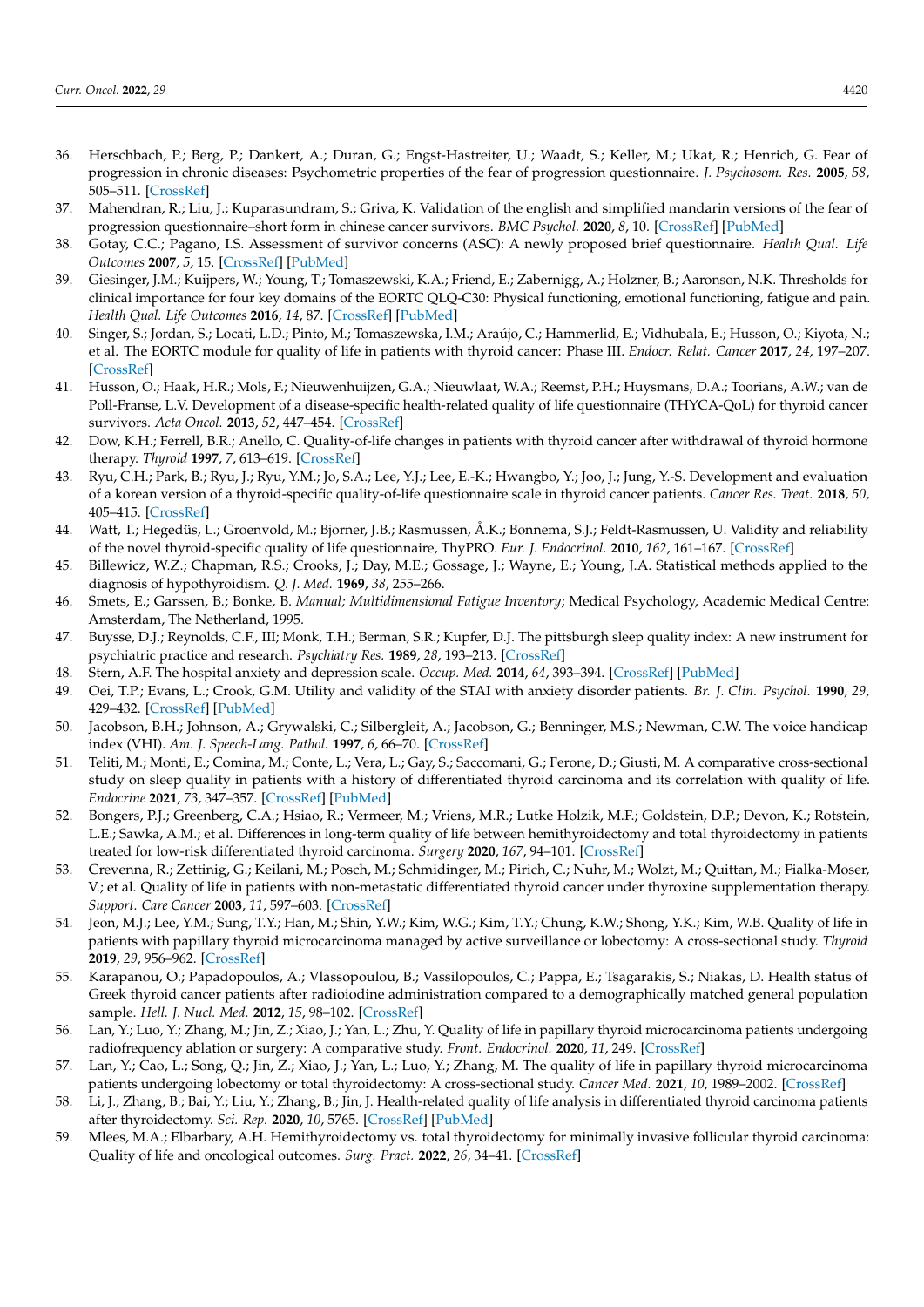- <span id="page-35-24"></span><span id="page-35-23"></span><span id="page-35-22"></span><span id="page-35-21"></span><span id="page-35-20"></span><span id="page-35-19"></span><span id="page-35-18"></span><span id="page-35-15"></span><span id="page-35-14"></span><span id="page-35-0"></span>60. Nakamura, T.; Miyauchi, A.; Ito, Y.; Ito, M.; Kudo, T.; Tanaka, M.; Kohsaka, K.; Kasahara, T.; Nishihara, E.; Fukata, S.; et al. Quality of life in patients with low-risk papillary thyroid microcarcinoma: Active surveillance versus immediate surgery. *Endocr. Pract.* **2020**, *26*, 1451–1457. [\[CrossRef\]](http://doi.org/10.4158/EP-2020-0201)
- <span id="page-35-27"></span><span id="page-35-17"></span><span id="page-35-1"></span>61. Nies, M.; Klein Hesselink, M.S.; Huizinga, G.A.; Sulkers, E.; Brouwers, A.H.; Burgerhof, J.G.M.; van Dam, E.W.C.M.; Havekes, B.; van den Heuvel-Eibrink, M.M.; Corssmit, E.P.M.; et al. Long-term quality of life in adult survivors of pediatric differentiated thyroid carcinoma. *J. Clin. Endocrinol. Metab.* **2017**, *102*, 1218–1226. [\[CrossRef\]](http://doi.org/10.1210/jc.2016-2246) [\[PubMed\]](http://www.ncbi.nlm.nih.gov/pubmed/28001468)
- <span id="page-35-28"></span><span id="page-35-2"></span>62. van Gerwen, M.; Cooke, P.V.; Alpert, N.; Mols, F.; Genden, E.; Schwartz, R.M. Patient-reported outcomes following total thyroidectomy and lobectomy in thyroid cancer survivors: An analysis of the PROFILES Registry data. *Support. Care Cancer* **2022**, *30*, 687–693. [\[CrossRef\]](http://doi.org/10.1007/s00520-021-06355-x)
- <span id="page-35-3"></span>63. Yang, S.; Xu, X. Anxiety and quality of life among papillary thyroid cancer patients awaiting final pathology results after surgery. *Endocrine* **2022**, *76*, 377–384. [\[CrossRef\]](http://doi.org/10.1007/s12020-022-02996-y)
- <span id="page-35-26"></span><span id="page-35-4"></span>64. Zhang, M.; Tufano, R.P.; Russell, J.O.; Zhang, Y.; Zhang, Y.; Qiao, Z.; Luo, Y. Ultrasound-guided radiofrequency ablation Versus surgery for low-risk papillary thyroid microcarcinoma: Results of over 5 years' follow-up. *Thyroid* **2020**, *30*, 408–417. [\[CrossRef\]](http://doi.org/10.1089/thy.2019.0147)
- <span id="page-35-16"></span><span id="page-35-5"></span>65. Chen, W.; Li, J.; Peng, S.; Hong, S.; Xu, H.; Lin, B.; Liang, X.; Liu, Y.; Liang, J.; Zhang, Z.; et al. Association of total thyroidectomy or thyroid lobectomy with the quality of life in patients with differentiated thyroid cancer with low to intermediate risk of recurrence. *JAMA Surg.* **2022**, *157*, 200–209. [\[CrossRef\]](http://doi.org/10.1001/jamasurg.2021.6442)
- <span id="page-35-6"></span>66. Lubitz, C.C.; De Gregorio, L.; Fingeret, A.L.; Economopoulos, K.P.; Termezawi, D.; Hassan, M.; Parangi, S.; Stephen, A.E.; Halpern, E.F.; Donelan, K.; et al. Measurement and variation in estimation of quality of life effects of patients undergoing treatment for papillary thyroid carcinoma. *Thyroid* **2017**, *27*, 197–206. [\[CrossRef\]](http://doi.org/10.1089/thy.2016.0260)
- <span id="page-35-7"></span>67. Moon, J.H.; Ryu, C.H.; Cho, S.W.; Choi, J.Y.; Chung, E.J.; Hah, J.H.; Hwangbo, Y.; Jeong, W.J.; Jung, Y.S.; Kim, J.H.; et al. Effect of initial treatment choice on 2-year quality of life in patients with low-risk papillary thyroid microcarcinoma. *J. Clin. Endocrinol. Metab.* **2021**, *106*, 724–735. [\[CrossRef\]](http://doi.org/10.1210/clinem/dgaa889)
- <span id="page-35-8"></span>68. van Velsen, E.F.S.; Massolt, E.T.; Heersema, H.; Kam, B.L.R.; van Ginhoven, T.M.; Visser, W.E.; Peeters, R.P. Longitudinal analysis of quality of life in patients treated for differentiated thyroid cancer. *Eur. J. Endocrinol.* **2019**, *181*, 671–679. [\[CrossRef\]](http://doi.org/10.1530/EJE-19-0550) [\[PubMed\]](http://www.ncbi.nlm.nih.gov/pubmed/31639771)
- <span id="page-35-9"></span>69. Hedman, C.; Strang, P.; Djärv, T.; Widberg, I.; Lundgren, C.I. Anxiety and fear of recurrence despite a good prognosis: An interview study with differentiated thyroid cancer patients. *Thyroid* **2017**, *27*, 1417–1423. [\[CrossRef\]](http://doi.org/10.1089/thy.2017.0346)
- <span id="page-35-10"></span>70. Kletzien, H.; Macdonald, C.L.; Orne, J.; Francis, D.O.; Leverson, G.; Wendt, E.; Sippel, R.S.; Connor, N.P. Comparison between patient-perceived voice changes and quantitative voice measures in the first postoperative year after thyroidectomy: A secondary analysis of a randomized clinical trial. *JAMA Otolaryngol. Head Neck Surg.* **2018**, *144*, 995–1003. [\[CrossRef\]](http://doi.org/10.1001/jamaoto.2018.0309) [\[PubMed\]](http://www.ncbi.nlm.nih.gov/pubmed/29710208)
- <span id="page-35-11"></span>71. Nickel, B.; Tan, T.; Cvejic, E.; Baade, P.; McLeod, D.S.A.; Pandeya, N.; Youl, P.; McCaffery, K.; Jordan, S. Health-related quality of life after diagnosis and treatment of differentiated thyroid cancer and association with type of surgical treatment. *JAMA Otolaryngol. Head Neck Surg.* **2019**, *145*, 231–238. [\[CrossRef\]](http://doi.org/10.1001/jamaoto.2018.3870) [\[PubMed\]](http://www.ncbi.nlm.nih.gov/pubmed/30653212)
- <span id="page-35-12"></span>72. Diamond-Rossi, S.A.; Jonklaas, J.; Jensen, R.E.; Kuo, C.; Stearns, S.; Esposito, G.; Davidson, B.J.; Luta, G.; Bloom, G.; Graves, K.D. Looking under the hood of "the cadillac of cancers": Radioactive iodine-related craniofacial side effects among patients with thyroid cancer. *J. Cancer Surviv.* **2020**, *14*, 847–857. [\[CrossRef\]](http://doi.org/10.1007/s11764-020-00897-5) [\[PubMed\]](http://www.ncbi.nlm.nih.gov/pubmed/32506220)
- <span id="page-35-13"></span>73. Doubleday, A.R.; Robbins, S.E.; Macdonald, C.L.; Elfenbein, D.M.; Connor, N.P.; Sippel, R.S. What is the experience of our patients with transient hypoparathyroidism after total thyroidectomy? *Surgery* **2021**, *169*, 70–76. [\[CrossRef\]](http://doi.org/10.1016/j.surg.2020.04.029)
- <span id="page-35-25"></span>74. Tonon, G. Relevance of the use of qualitative methods in the study of quality of life. In *Qualitative Studies in Quality of Life: Methodology and Practice*; Tonon, G., Ed.; Springer International Publishing: Cham, Switzerland, 2015; pp. 3–21.
- <span id="page-35-29"></span>75. Haymart, M.R.; Esfandiari, N.H.; Stang, M.T.; Sosa, J.A. Controversies in the management of low-risk differentiated thyroid cancer. *Endocr. Rev.* **2017**, *38*, 351–378. [\[CrossRef\]](http://doi.org/10.1210/er.2017-00067)
- 76. Hwangbo, Y.; Kim, J.M.; Park, Y.J.; Lee, E.K.; Lee, Y.J.; Park, D.J.; Choi, Y.S.; Lee, K.D.; Sohn, S.Y.; Kim, S.W.; et al. Long-term recurrence of small papillary thyroid cancer and its risk factors in a korean multicenter study. *J. Clin. Endocrinol. Metab.* **2017**, *102*, 625–633. [\[CrossRef\]](http://doi.org/10.1210/jc.2016-2287)
- <span id="page-35-30"></span>77. Rajjoub, S.R.; Yan, H.; Calcatera, N.A.; Kuchta, K.; Wang, C.E.; Lutfi, W.; Moo-Young, T.A.; Winchester, D.J.; Prinz, R.A. Thyroid lobectomy is not sufficient for T2 papillary thyroid cancers. *Surgery* **2018**, *163*, 1134–1143. [\[CrossRef\]](http://doi.org/10.1016/j.surg.2017.12.026)
- <span id="page-35-31"></span>78. Christou, N.; Mathonnet, M. Complications after total thyroidectomy. *J. Visc. Surg.* **2013**, *150*, 249–256. [\[CrossRef\]](http://doi.org/10.1016/j.jviscsurg.2013.04.003)
- <span id="page-35-32"></span>79. Sun, H.; Yang, Y.; Zhang, J.; Liu, T.; Wang, H.; Garg, S.; Zhang, B. Fear of cancer recurrence, anxiety and depressive symptoms in adolescent and young adult cancer patients. *Neuropsychiatr. Dis. Treat.* **2019**, *15*, 857–865. [\[CrossRef\]](http://doi.org/10.2147/NDT.S202432) [\[PubMed\]](http://www.ncbi.nlm.nih.gov/pubmed/31118635)
- <span id="page-35-34"></span>80. Johansson, B.; Brandberg, Y.; Hellbom, M.; Persson, C.; Petersson, L.M.; Berglund, G.; Glimelius, B. Health-related quality of life and distress in cancer patients: Results from a large randomised study. *Br. J. Cancer* **2008**, *99*, 1975–1983. [\[CrossRef\]](http://doi.org/10.1038/sj.bjc.6604789) [\[PubMed\]](http://www.ncbi.nlm.nih.gov/pubmed/19018255)
- <span id="page-35-33"></span>81. Tagay, S.; Herpertz, S.; Langkafel, M.; Erim, Y.; Bockisch, A.; Senf, W.; Görges, R. Health-related Quality of Life, depression and anxiety in thyroid cancer patients. *Qual. Life Res.* **2006**, *15*, 695–703. [\[CrossRef\]](http://doi.org/10.1007/s11136-005-3689-7)
- <span id="page-35-35"></span>82. Dionisi-Vici, M.; Fantoni, M.; Botto, R.; Nervo, A.; Felicetti, F.; Rossetto, R.; Gallo, M.; Arvat, E.; Torta, R.; Leombruni, P. Distress, anxiety, depression and unmet needs in thyroid cancer survivors: A longitudinal study. *Endocrine* **2021**, *74*, 603–610. [\[CrossRef\]](http://doi.org/10.1007/s12020-021-02786-y) [\[PubMed\]](http://www.ncbi.nlm.nih.gov/pubmed/34143334)
- <span id="page-35-36"></span>83. Lasry, J.C.; Margolese, R.G. Fear of recurrence, breast-conserving surgery, and the trade-off hypothesis. *Cancer* **1992**, *69*, 2111–2115. [\[CrossRef\]](http://doi.org/10.1002/1097-0142(19920415)69:8<2111::AID-CNCR2820690817>3.0.CO;2-T)
- <span id="page-35-37"></span>84. Sprangers, M.A. Quality-of-life assessment in oncology. Achievements and challenges. *Acta Oncol.* **2002**, *41*, 229–237. [\[CrossRef\]](http://doi.org/10.1080/02841860260088764)